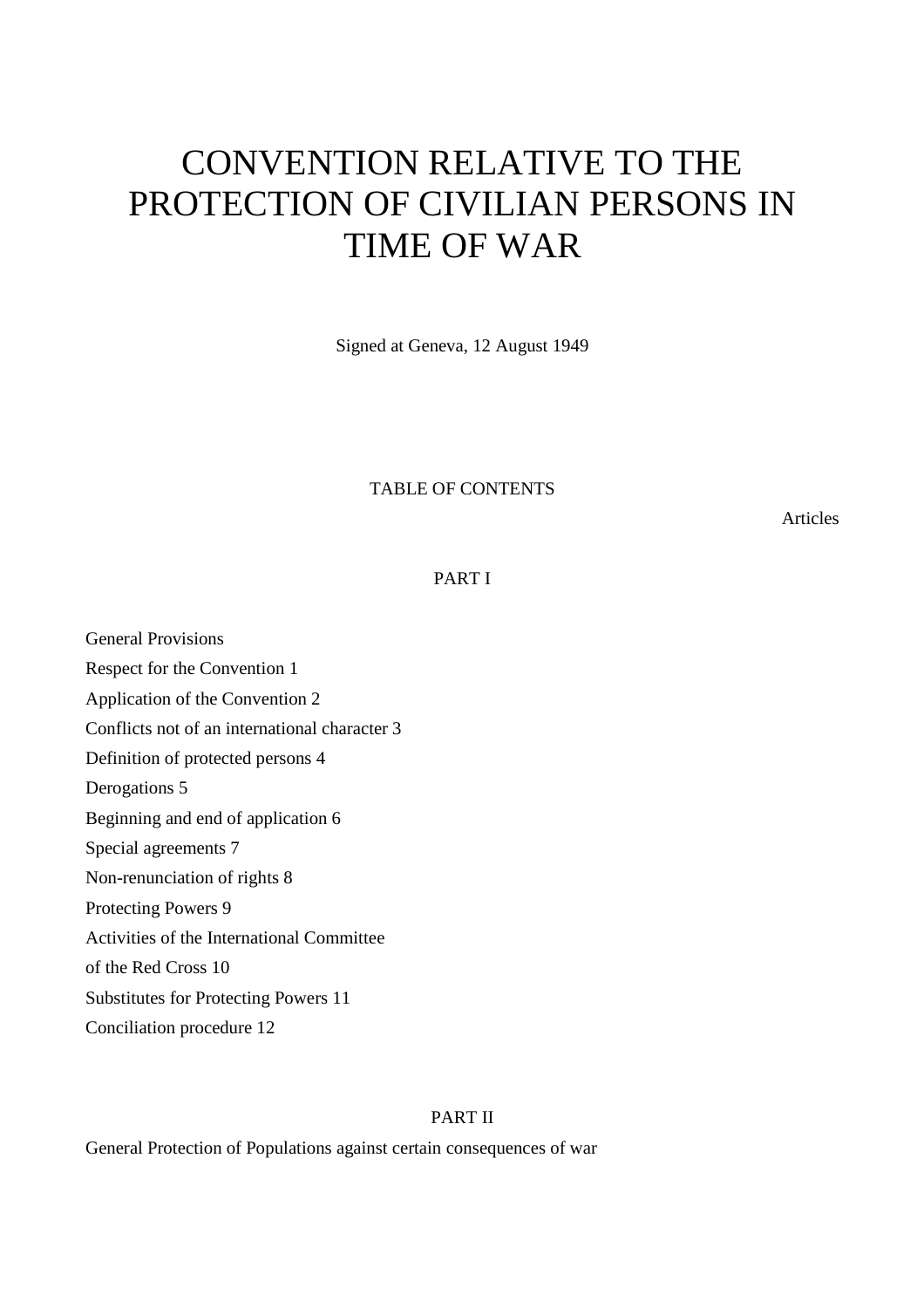Field of application of Part II 13 Hospital and safety zones and localities 14 Neutralized zones 15 Wounded and sick: 16 I. General protection II. Evacuation 17 III. Protection of hospitals 18 IV. Discontinuance of protection of hospitals 19 V. Hospital staff 20 VI. Land and sea transport 21 VII. Air transport 22 Consignments of medical supplies, food and clothing 23 Measures relating to child welfare 24 Family news 25 Dispersed families 26

# PART III

Status and Treatment of Protected Persons Section I. Provisions common to the Territories of the Parties to the Conflict and to Occupied **Territories** 

Treatment: 27 I. General observations II. Danger zones 28 III. Responsibilities 29 Applications to Protecting Powers and relief organizations 30 Prohibition of coercion 31 Prohibition of corporal punishment, torture, etc. Individual responsibility, collective penalties pillage, reprisals 33

Hostages 34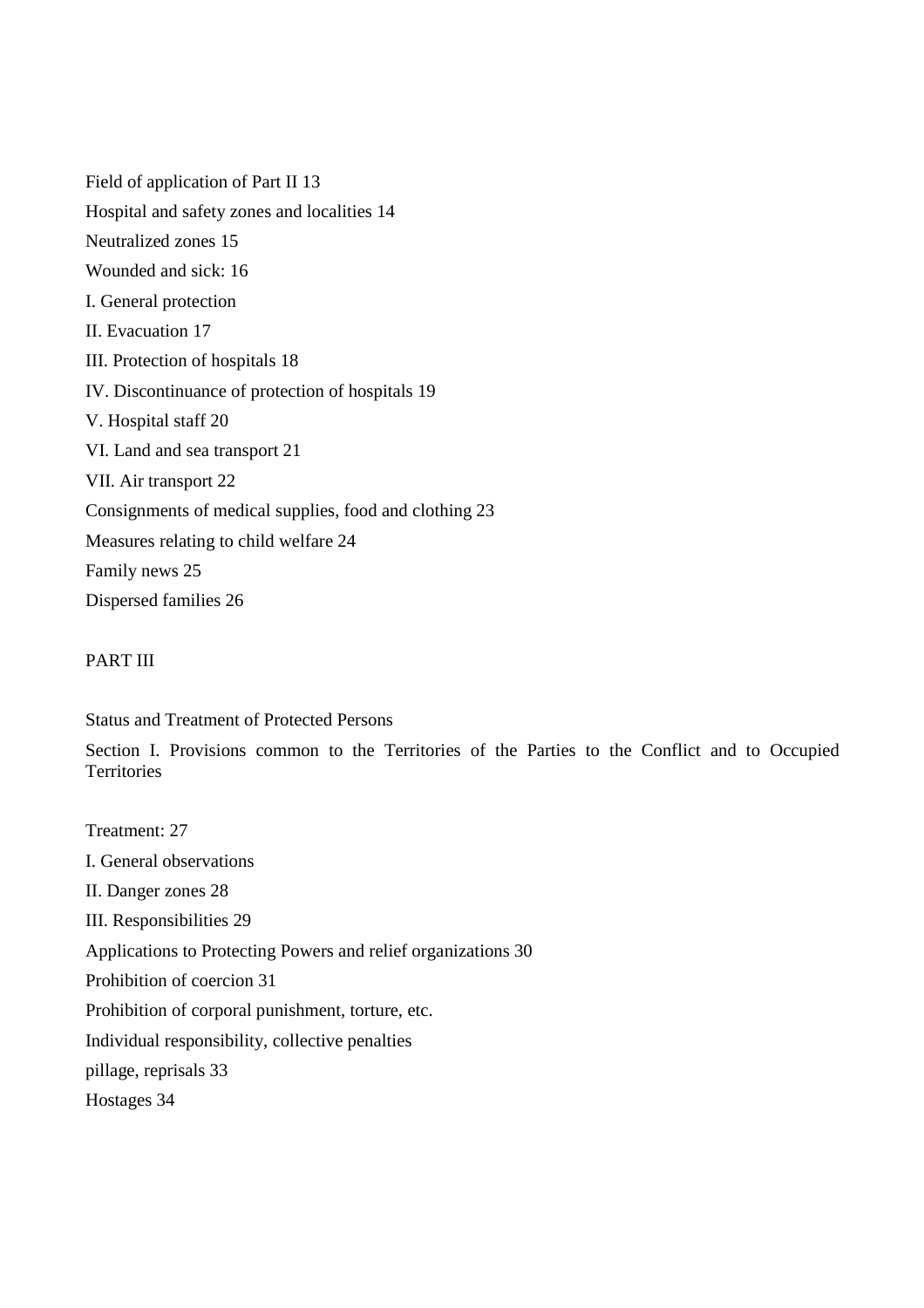Section II. Aliens in the Territory of a Party to the Conflict Right to leave the territory 35 Method of repatriation 36 Persons in confinement 37 Non-repatriated persons: 38 I. General observations II. Means of existence 39 III. Employment 40 IV. Assigned residence. Internment 41 V. Grounds for internment or assigned residence. Voluntary internment 42 VI. Procedure 43 VII. Refugees 44 VIII.Transfer to another Power 45 Cancellation of restrictive measures 46

Section III. Occupied Territories

Inviolability of rights 47

Special cases of repatriation 48

Deportations, transfers, evacuations 49

Children 50

Enlistment. Labour 51

Protection of workers 52

Prohibited destruction 53

Judges and public officials 54

Food and medical supplies for the population 55

Hygiene and public health 56

Requisition of hospitals 57

Spiritual assistance 58

Relief: 59

I. Collective relief

II. Responsibilities of the Occupying Power 60

III. Distribution 61

IV. Individual relief 62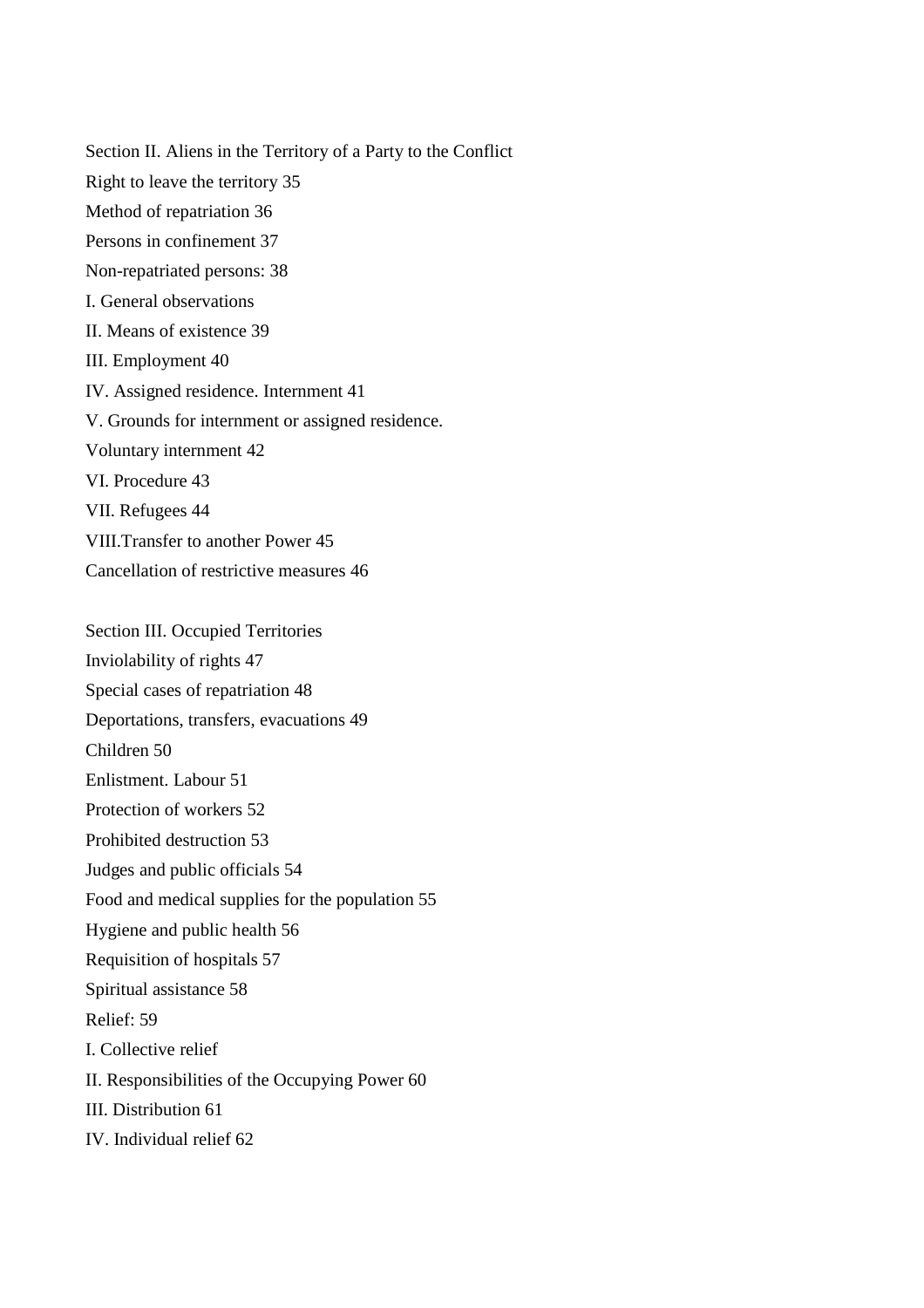National Red Cross and other relief societies 63 Penal legislation: 64 I. General observations II. Publication 65 III. Competent courts 66 IV. Applicable provisions 67 V. Penalties. Death penalty 68 VI. Deduction from sentence of period spent under arrest 69 VII. Offences committed before occupation 70 Penal procedure: 71 I. General observations II.Right of defence 72 III.Right of appeal 73 IV.Assistance by the Protecting Power 74 V.Death sentence 75 Treatment of detainees 76 Handing over of detainees at the close of occupation 77 Security measures. Internment and assigned residence. Right of appeal 78

Section IV. Regulations for the Treatment of Internees Chapter I. General provisions Cases of internment and applicable provisions 79 Civil capacity 80 Maintenance 81 Grouping of internees 82

Chapter II. Places of internment Location of places of internment. Marking of camps 83 Separate internment 84 Accommodation, hygiene 85 Premises for religious services 86 Canteens 87 Air raid shelters. Protective measures 88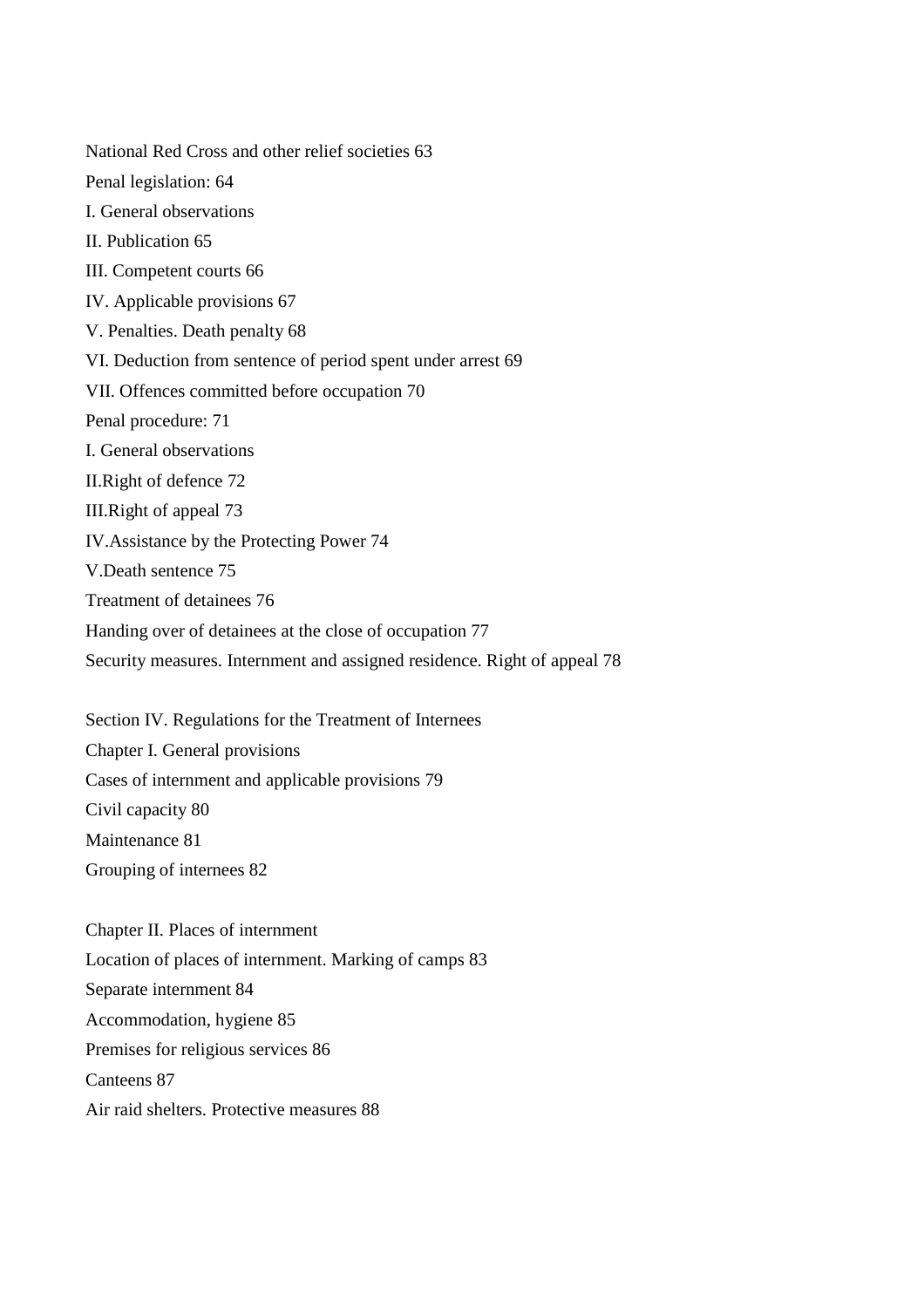Chapter III. Food and clothing Food 89 Clothing 90

Chapter IV. Hygiene and medical attention Medical attention 91 Medical inspections 92

Chapter V. Religious, intellectual and physical activities Religious duties 93 Recreation, study, sports and games 94 Working conditions 95 Labour detachments 96

Chapter VI. Personal property and financial resources Valuables and personal effects 97 Financial resources and individual accounts 98

Chapter VII. Administration and discipline Camp administration. Posting of the Convention and of orders 99 General discipline 100 Complaints and petitions 101 Internee committees: 102 I. Election of members II. Duties 103 III. Prerogatives 104

Chapter VIII. Relations with the exterior Notification of measure taken Internment card 106 Correspondence 107 Relief shipments: 108 I. General principles 108 II. Collective relief 109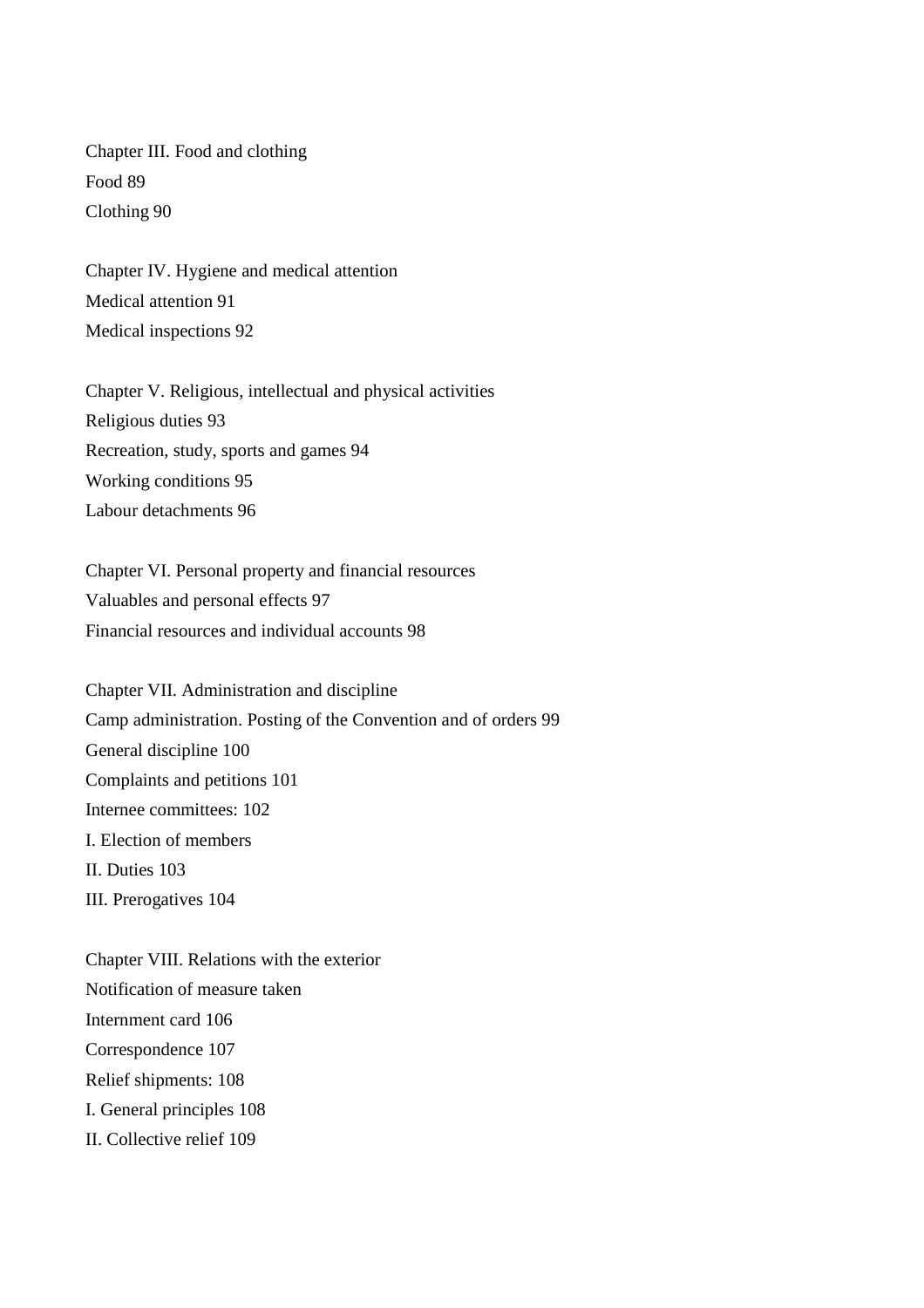III. Exemption from postal and transport charges 110 Special means of transport 111 Censorship and examination 112 Execution and transmission of legal documents 113 Management of property 114 Facilities for preparation and conduct of cases 115 Visits 116

Chapter IX. Penal and disciplinary sanctions General provisions. Applicable legislation 117 Penalties 118 Disciplinary punishments 119 Escapes 120 Connected offences 121 Investigations. Confinement awaiting hearing 122 Competent authorities. Procedure 123 Premises for disciplinary punishments 124 Essential safeguards 125 Provisions applicable to judicial proceedings 126

Chapter X. Transfers of internees Conditions 127 Method 128

Chapter XI. Deaths Wills. Death certificates 129 Burial. Cremation 130 Internees killed or injured in special circumstances 131

Chapter XII. Release, repatriation and accommodation in Neutral Countries During hostilities or occupation 132 After the close of hostilities 133 Repatriation and return to last place of residence 134 Costs 135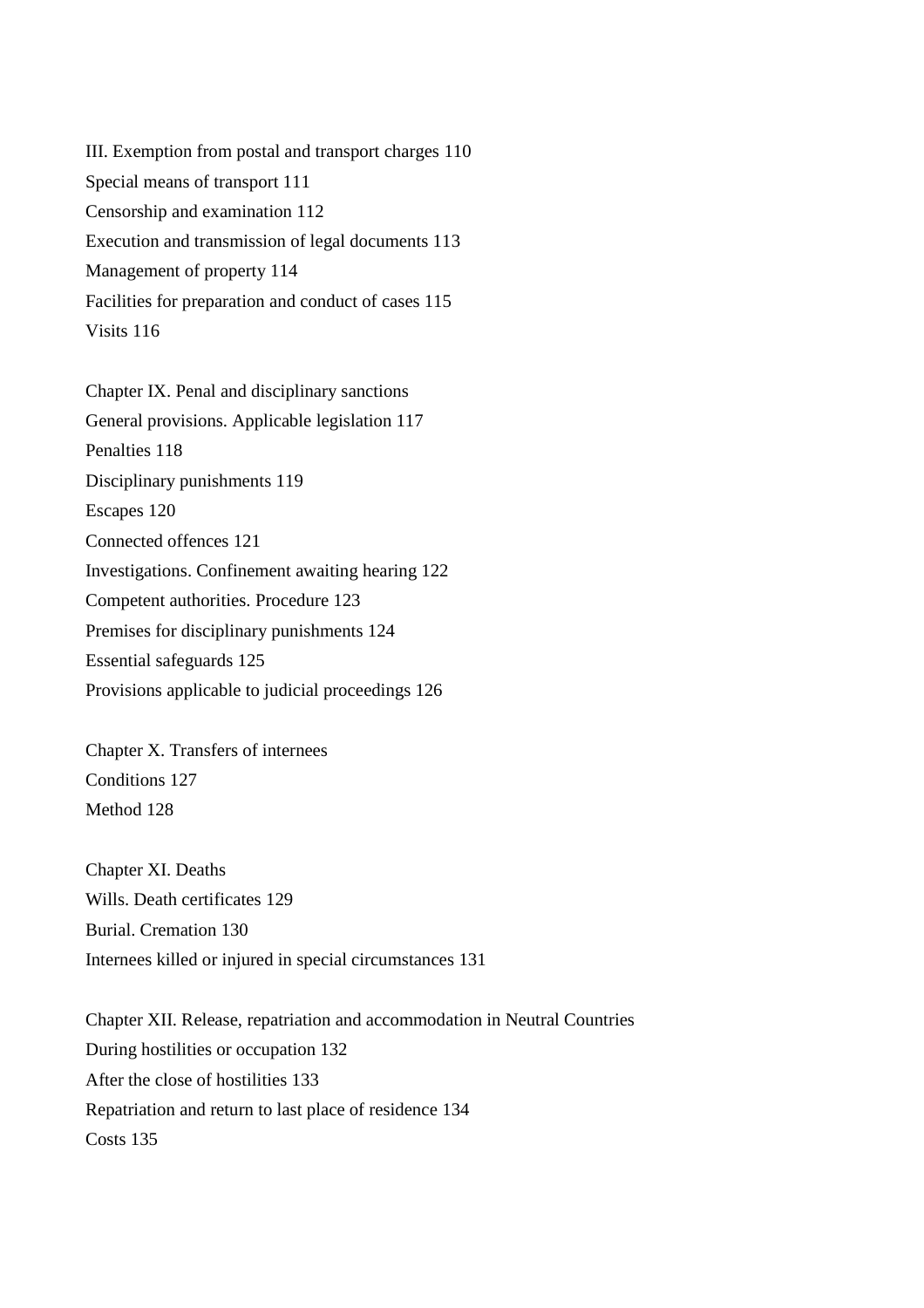Section V. Information Bureaux and Central Agency National Bureaux 136 Transmission of information 137 Particulars required 138 Forwarding of personal valuables 139 Central Agency 140 Exemption from charges 141

#### PART IV

Execution of the Convention Section 1. General Provisions Relief societies and other organizations 142 Supervision 143 Dissemination of the Convention 144 Translations. Rules of application 145 Penal sanctions: 146 I. General observations II. Grave breaches 147 III. Responsibilities of the Contracting Parties 148 Enquiry procedure 149 Section II. Final Provisions Languages 150 Signature 151 Ratification 152 Coming into force 153 Relation with The Hague Conventions 154 Accession 155 Notification of accessions 156 Immediate effect 157 Denunciation 158 Registration with the United Nations 159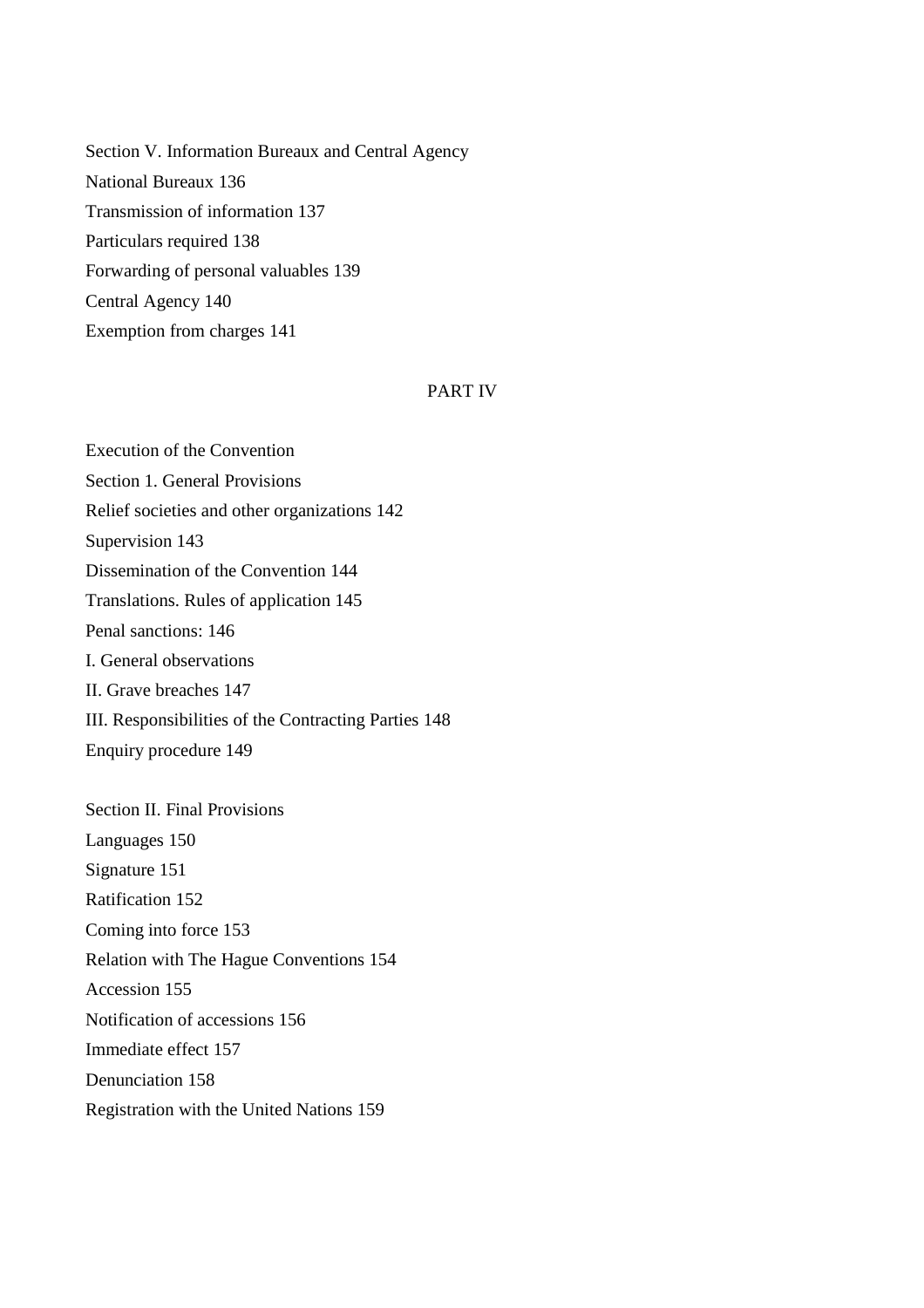# Annex I

Draft Agreement relating to Hospital and Safety Zones and Localities

#### Annex II

Draft Regulations concerning Collective Relief

#### Annex III

Internment Card **Letter** Correspondence Card

-----------\*\*\*\*\*\*\*\*\*\*-----------

The undersigned Plenipotentiaries of the Governments represented at the Diplomatic Conference held at Geneva from 21 April to 12 August 1949, for the purpose of establishing a Convention for the Protection of Civilians in Time of War, have agreed as follows:

PART I

#### GENERAL PROVISIONS

Article 1. The High Contracting Parties undertake to respect and to ensure respect for the present Convention in all circumstances.

Art. 2. In addition to the provisions which shall be implemented in peace-time, the present Convention shall apply to all cases of declared war or of any other armed conflict which may arise between two or more of the High Contracting Parties, even if the state of war is not recognized by one of them.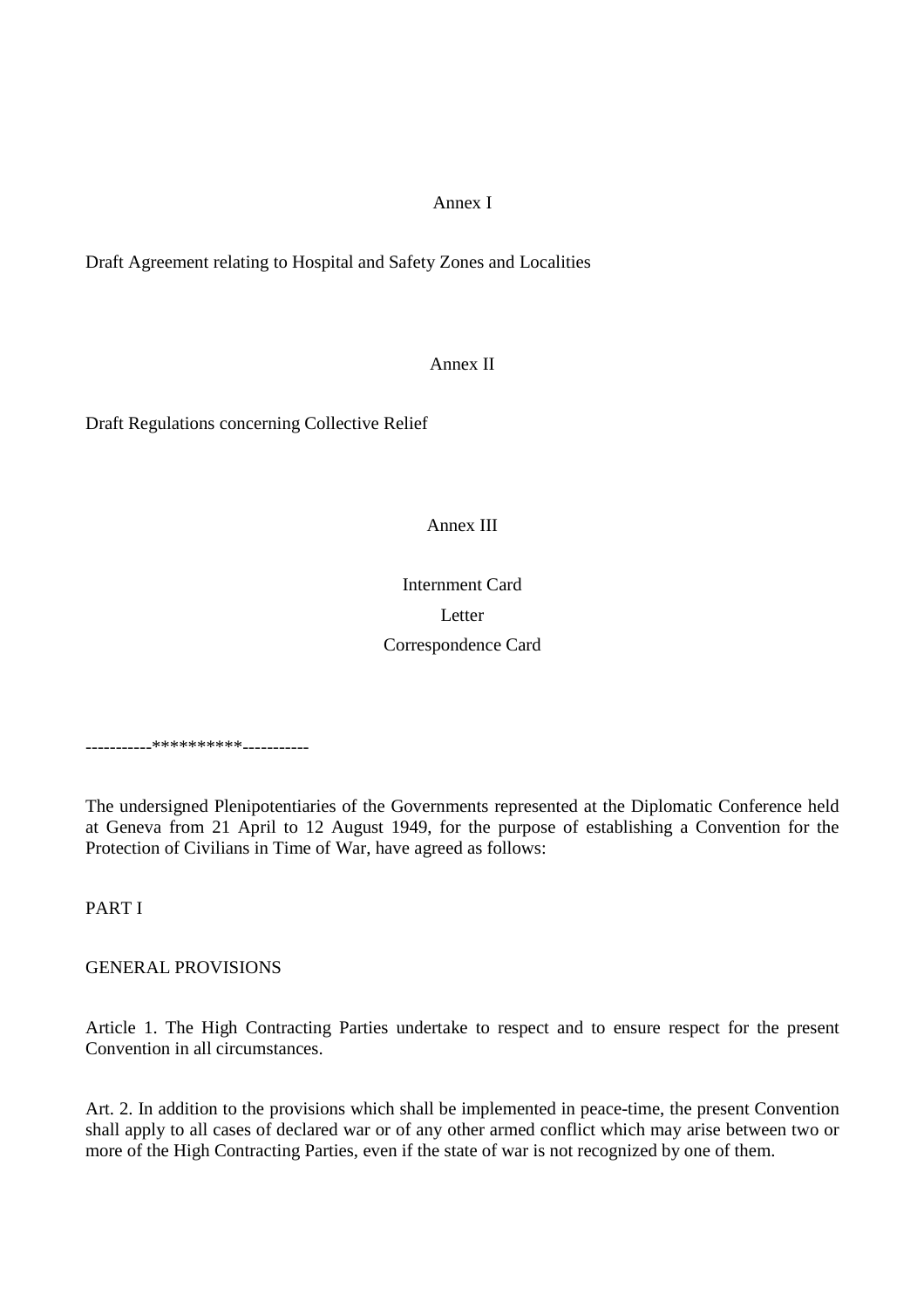The Convention shall also apply to all cases of partial or total occupation of the territory of a High Contracting Party, even if the said occupation meets with no armed resistance.

Although one of the Powers in conflict may not be a party to the present Convention, the Powers who are parties thereto shall remain bound by it in their mutual relations. They shall furthermore be bound by the Convention in relation to the said Power, if the latter accepts and applies the provisions thereof.

Art. 3. In the case of armed conflict not of an international character occurring in the territory of one of the High Contracting Parties, each Party to the conflict shall be bound to apply, as a minimum, the following provisions:

(1) Persons taking no active part in the hostilities, including members of armed forces who have laid down their arms and those placed hors de combat by sickness, wounds, detention, or any other cause, shall in all circumstances be treated humanely, without any adverse distinction founded on race, colour, religion or faith, sex, birth or wealth, or any other similar criteria.

To this end the following acts are and shall remain prohibited at any time and in any place whatsoever with respect to the above-mentioned persons:

(a) violence to life and person, in particular murder of all kinds, mutilation, cruel treatment and torture;

(b) taking of hostages;

(c) outrages upon personal dignity, in particular humiliating and degrading treatment;

(d) the passing of sentences and the carrying out of executions without previous judgment pronounced by a regularly constituted court, affording all the judicial guarantees which are recognized as indispensable by civilized peoples.

(2) The wounded and sick shall be collected and cared for.

An impartial humanitarian body, such as the International Committee of the Red Cross, may offer its services to the Parties to the conflict.

The Parties to the conflict should further endeavour to bring into force, by means of special agreements, all or part of the other provisions of the present Convention.

The application of the preceding provisions shall not affect the legal status of the Parties to the conflict.

Art. 4. Persons protected by the Convention are those who, at a given moment and in any manner whatsoever, find themselves, in case of a conflict or occupation, in the hands of a Party to the conflict or Occupying Power of which they are not nationals.

Nationals of a State which is not bound by the Convention are not protected by it. Nationals of a neutral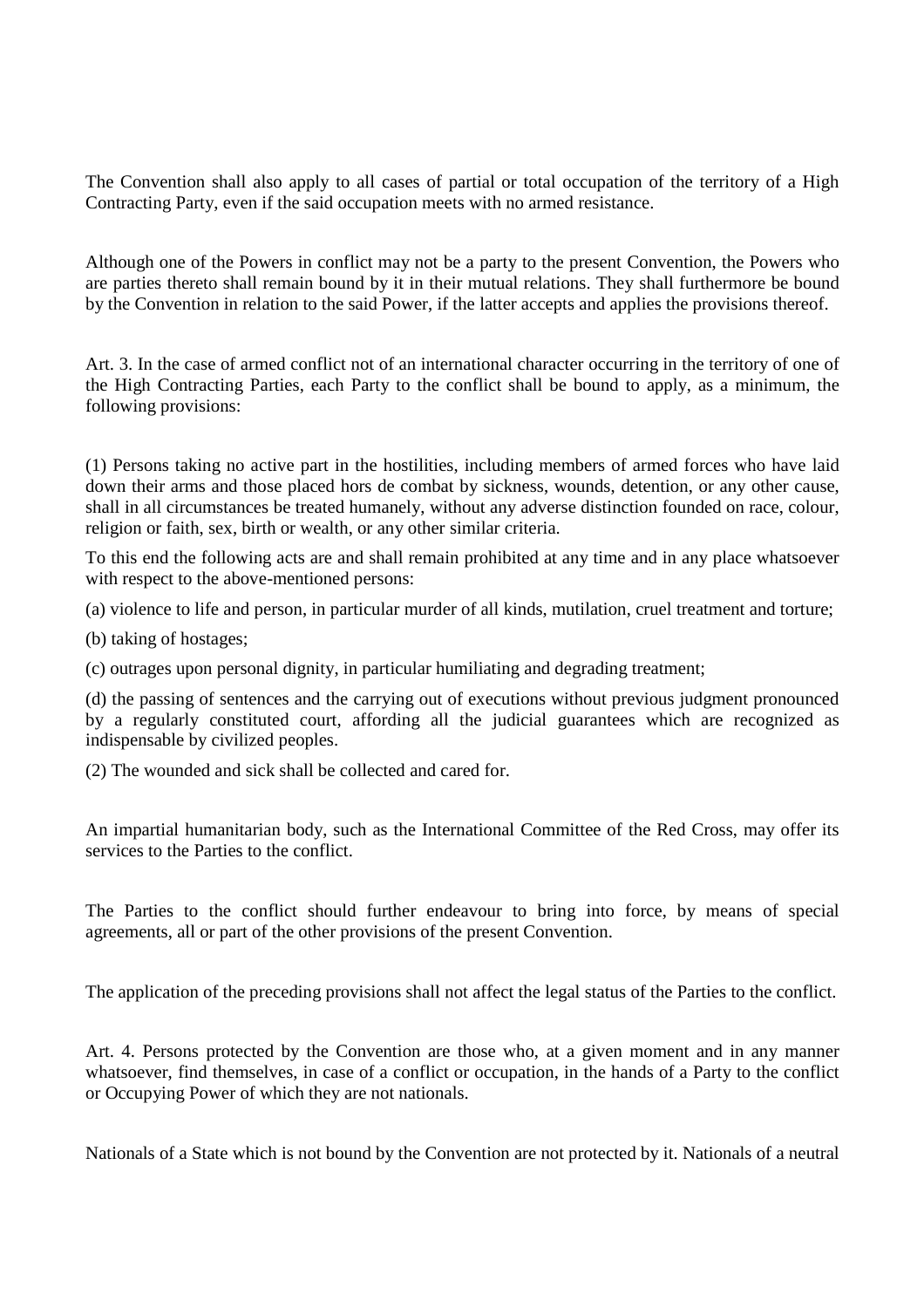State who find themselves in the territory of a belligerent State, and nationals of a co-belligerent State, shall not be regarded as protected persons while the State of which they are nationals has normal diplomatic representation in the State in whose hands they are.

The provisions of Part II are, however, wider in application, as defined in Article 13.

Persons protected by the Geneva Convention for the Amelioration of the Condition of the Wounded and Sick in Armed Forces in the Field of 12 August 1949, or by the Geneva Convention for the Amelioration of the Condition of Wounded, Sick and Shipwrecked Members of Armed Forces at Sea of 12 August 1949, or by the Geneva Convention relative to the Treatment of Prisoners of War of 12 August 1949, shall not be considered as protected persons within the meaning of the present Convention.

Art. 5 Where in the territory of a Party to the conflict, the latter is satisfied that an individual protected person is definitely suspected of or engaged in activities hostile to the security of the State, such individual person shall not be entitled to claim such rights and privileges under the present Convention as would, if exercised in the favour of such individual person, be prejudicial to the security of such State.

Where in occupied territory an individual protected person is detained as a spy or saboteur, or as a person under definite suspicion of activity hostile to the security of the Occupying Power, such person shall, in those cases where absolute military security so requires, be regarded as having forfeited rights of communication under the present Convention.

In each case, such persons shall nevertheless be treated with humanity and, in case of trial, shall not be deprived of the rights of fair and regular trial prescribed by the present Convention. They shall also be granted the full rights and privileges of a protected person under the present< Convention at the earliest date consistent with security of State or Occupying Power "</P" as case may be.>

Art. 6. The present Convention shall apply from the outset of any conflict or occupation mentioned in Article 2.

In the territory of Parties to the conflict, the application of the present Convention shall cease on the general close of military operations.

In the case of occupied territory, the application of the present Convention shall cease one year after the general close of military operations; however, the Occupying Power shall be bound, for the duration of the occupation, to the extent that such Power exercises the functions of government in such territory, by the provisions of the following Articles

of the present Convention: 1 to 12, 27, 29 to 34, 47, 49, 51, 52, 53, 59, 61 to 77, 143.

Protected persons whose release, repatriation or re-establishment may take place after such dates shall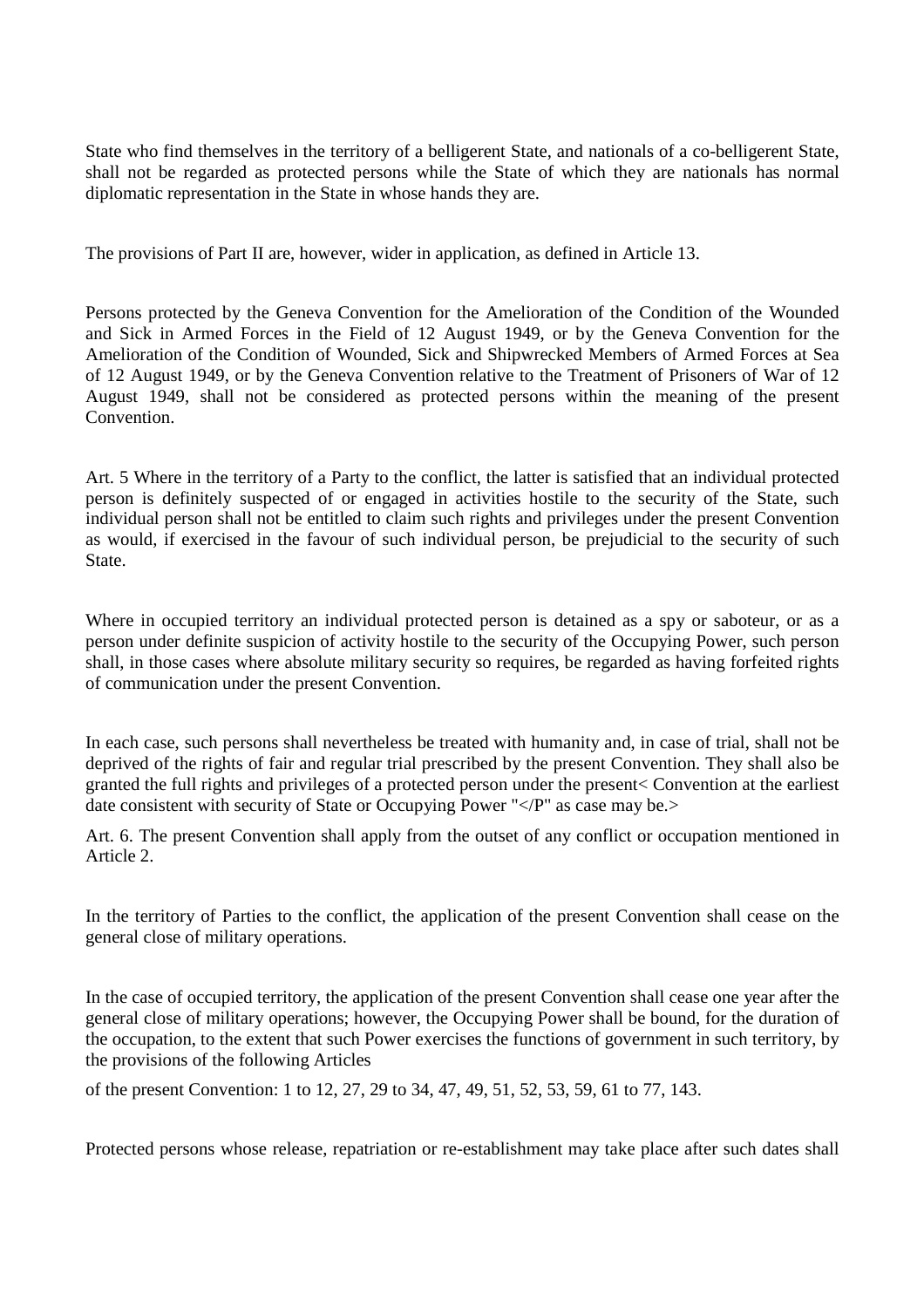meanwhile continue to benefit by the present Convention.

Art. 7. In addition to the agreements expressly provided for in Articles 11, 14, 15, 17, 36, 108, 109, 132, 133 and 149, the High Contracting Parties may conclude other special agreements for all matters concerning which they may deem it suitable to make separate provision. No special agreement shall adversely affect the situation of protected persons, as defined by the present Convention, not restrict the rights which it confers upon them.

Protected persons shall continue to have the benefit of such agreements as long as the Convention is applicable to them, except where express provisions to the contrary are contained in the aforesaid or in subsequent agreements, or where more favourable measures have been taken with regard to them by one or other of the Parties to the conflict.

Art. 8. Protected persons may in no circumstances renounce in part or in entirety the rights secured to them by the present Convention, and by the special agreements referred to in the foregoing Article, if such there be.

Art. 9. The present Convention shall be applied with the cooperation and under the scrutiny of the Protecting Powers whose duty it is to safeguard the interests of the Parties to the conflict. For this purpose, the Protecting Powers may appoint, apart from their diplomatic or consular staff, delegates from amongst their own nationals or the nationals of other neutral Powers. The said delegates shall be subject to the approval of the  $\leq$  Power with which they are TO carry out their duties. " $\lt$ /P" $>$ 

The Parties to the conflict shall facilitate to the greatest extent possible the task of the representatives or delegates of the Protecting< Powers. "</P">

The representatives or delegates of the Protecting Powers shall not in any case exceed their mission under the present Convention.

They shall, in particular, take account of the imperative necessities of security of the State wherein they carry out their duties.

Art. 10. The provisions of the present Convention constitute no obstacle to the humanitarian activities which the International Committee of the Red Cross or any other impartial humanitarian organization may, subject to the consent of the Parties to the conflict concerned, undertake for the protection of civilian persons and for their relief.

Art. 11. The High Contracting Parties may at any time agree to entrust to an international organization which offers all guarantees of impartiality and efficacy the duties incumbent on the Protecting Powers by virtue of the present Convention.

When persons protected by the present Convention do not benefit or cease to benefit, no matter for what reason, by the activities of a Protecting Power or of an organization provided for in the first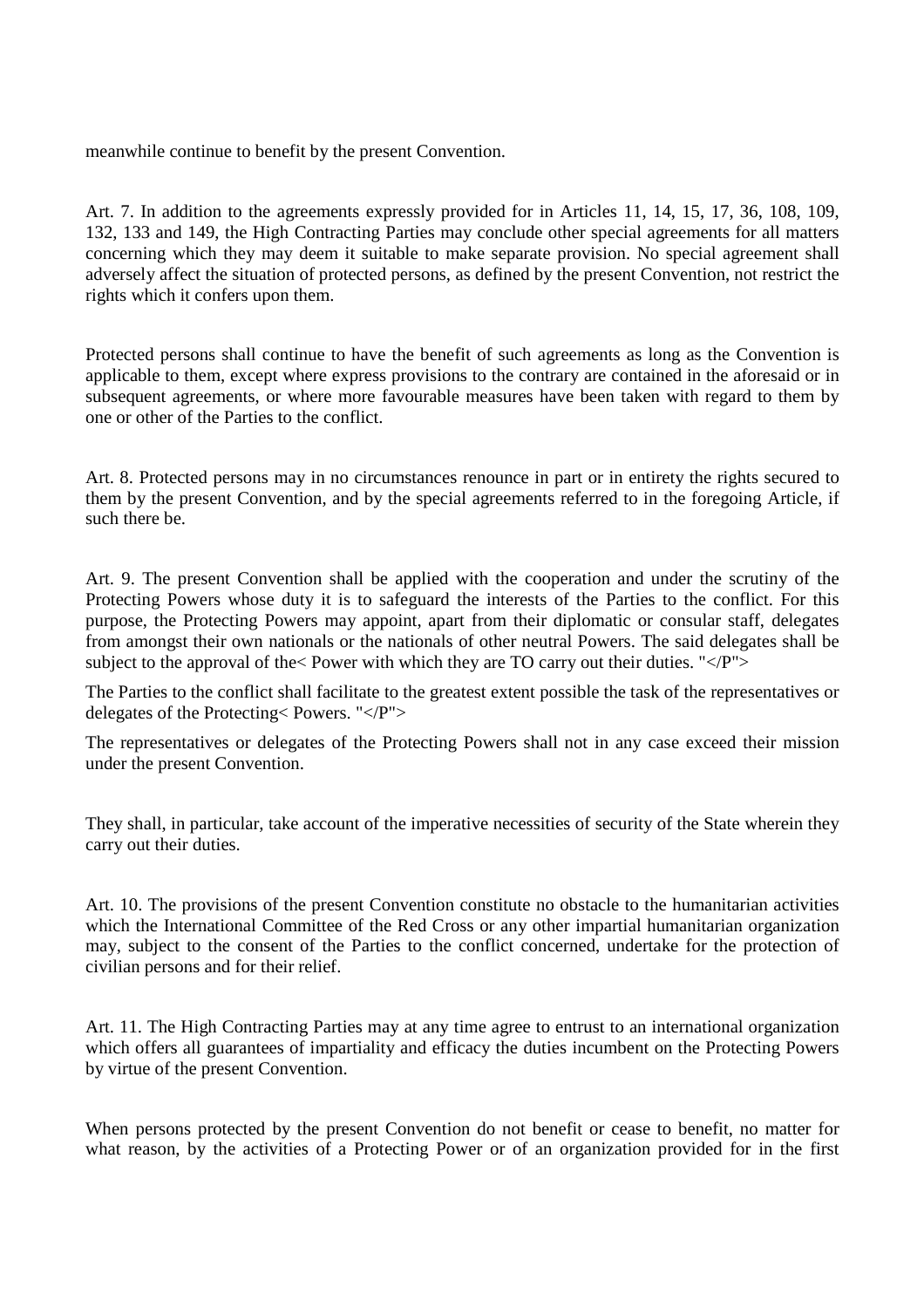paragraph above, the Detaining Power shall request a neutral State, or such an organization, to undertake the functions performed under the present Convention by a Protecting Power designated by the Parties to a conflict.

If protection cannot be arranged accordingly, the Detaining Power shall request or shall accept, subject to the provisions of this Article, the offer of the services of a humanitarian organization, such as the International Committee of the Red Cross, to assume the humanitarian functions performed by Protecting Powers under the present Convention.

Any neutral Power or any organization invited by the Power concerned or offering itself for these purposes, shall be required to act with a sense of responsibility towards the Party to the conflict on which persons protected by the present Convention depend, and shall be required to furnish sufficient assurances that it is in a position to undertake the appropriate functions and to discharge them impartially.

No derogation from the preceding provisions shall be made by special agreements between Powers one of which is restricted, even temporarily, in its freedom to negotiate with the other Power or its allies by reason of military events, more particularly where the whole, or a substantial part, of the territory of the said Power is occupied.

Whenever in the present Convention mention is made of a Protecting Power, such mention applies to substitute organizations in the sense of the present Article.

The provisions of this Article shall extend and be adapted to cases of nationals of a neutral State who are in occupied territory or who find themselves in the territory of a belligerent State in which the State of which they are nationals has not normal diplomatic representation.

Art. 12. In cases where they deem it advisable in the interest of protected persons, particularly in cases of disagreement between the Parties to the conflict as to the application or interpretation of the provisions of the present Convention, the Protecting Powers shall lend their good offices with a view to settling the disagreement.

For this purpose, each of the Protecting Powers may, either at the invitation of one Party or on its own initiative, propose to the Parties to the conflict a meeting of their representatives, and in particular of the authorities responsible for protected persons, possibly on neutral territory suitably chosen. The Parties to the conflict shall be bound to give effect to the proposals made to them for this purpose. The Protecting Powers may, if necessary, propose for approval by the Parties to the conflict a person belonging to a neutral Power, or delegated by the International Committee of the Red Cross, who shall be invited to take part in such a meeting.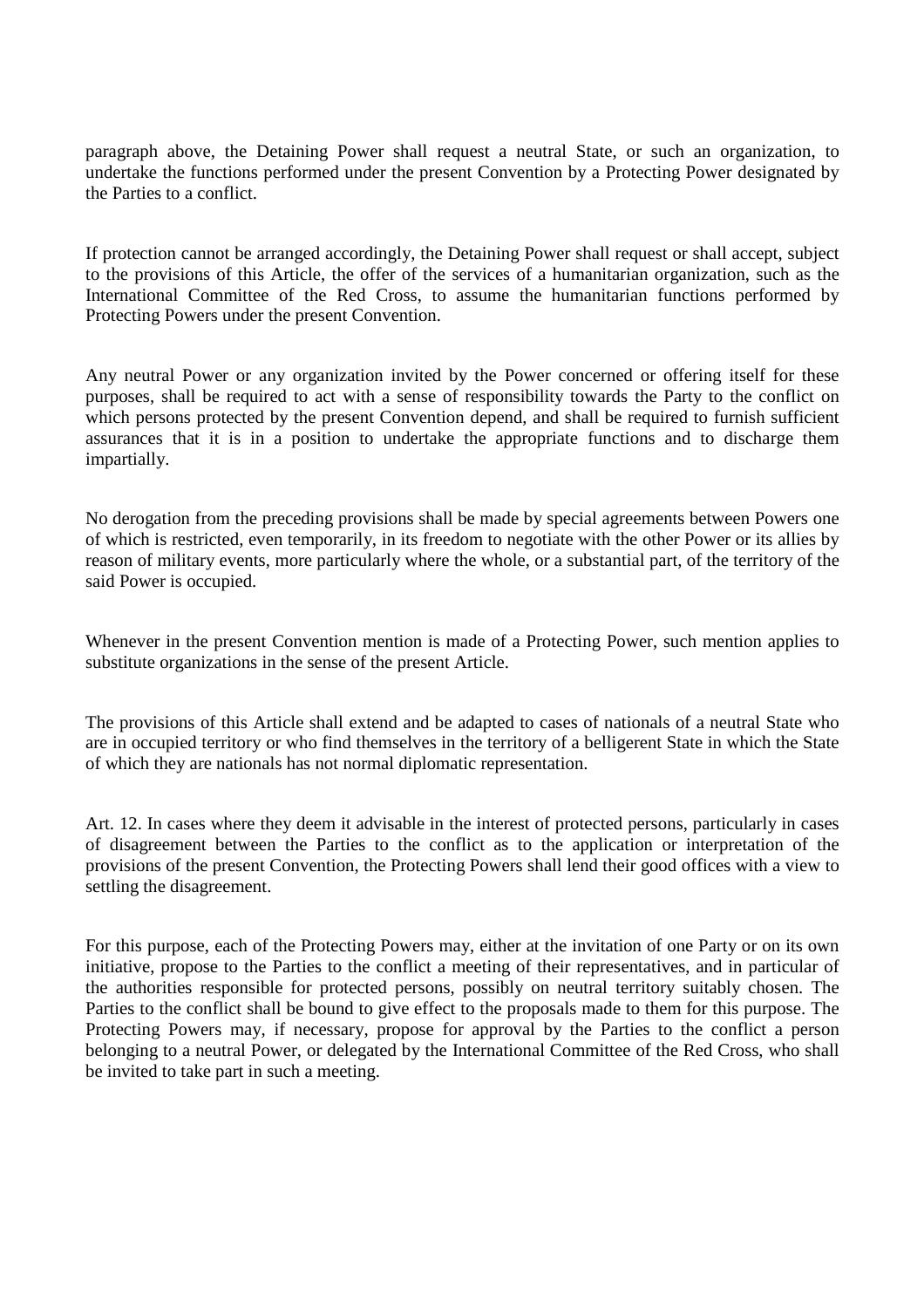# PART II

# GENERAL PROTECTION OF POPULATIONS AGAINST CERTAIN CONSEQUENCES OF WAR

Art. 13. The provisions of Part II cover the whole of the populations of the countries in conflict, without any adverse distinction based, in particular, on race, nationality, religion or political opinion, and are intended to alleviate the sufferings caused by war.

Art. 14. In time of peace, the High Contracting Parties and, after the outbreak of hostilities, the Parties thereto, may establish in their own territory and, if the need arises, in occupied areas, hospital and safety zones and localities so organized as to protect from the effects of war, wounded, sick and aged persons, children under fifteen, expectant mothers and mothers of children under seven.

Upon the outbreak and during the course of hostilities, the Parties concerned may conclude agreements on mutual recognition of the zones and localities they have created. They may for this purpose implement the provisions of the Draft Agreement annexed to the present Convention, with such amendments as they may consider necessary.

The Protecting Powers and the International Committee of the Red Cross are invited to lend their good offices in order to facilitate the institution and recognition of these hospital and safety zones and localities.

Art. 15. Any Party to the conflict may, either direct or through a neutral State or some humanitarian organization, propose to the adverse Party to establish, in the regions where fighting is taking place, neutralized zones intended to shelter from the effects of war the following persons, without distinction:

(a) wounded and sick combatants or non-combatants;

(b) civilian persons who take no part in hostilities, and who, while they reside in the zones, perform no work of a military character.

When the Parties concerned have agreed upon the geographical position, administration, food supply and supervision of the proposed neutralized zone, a written agreement shall be concluded and signed by the representatives of the Parties to the conflict. The agreement shall fix the beginning and the duration of the neutralization of the zone.

Art. 16. The wounded and sick, as well as the infirm, and expectant mothers, shall be the object of particular protection and respect.

As far as military considerations allow, each Party to the conflict shall facilitate the steps taken to search for the killed and wounded, to assist the shipwrecked and other persons exposed to grave danger, and to protect them against pillage and ill-treatment.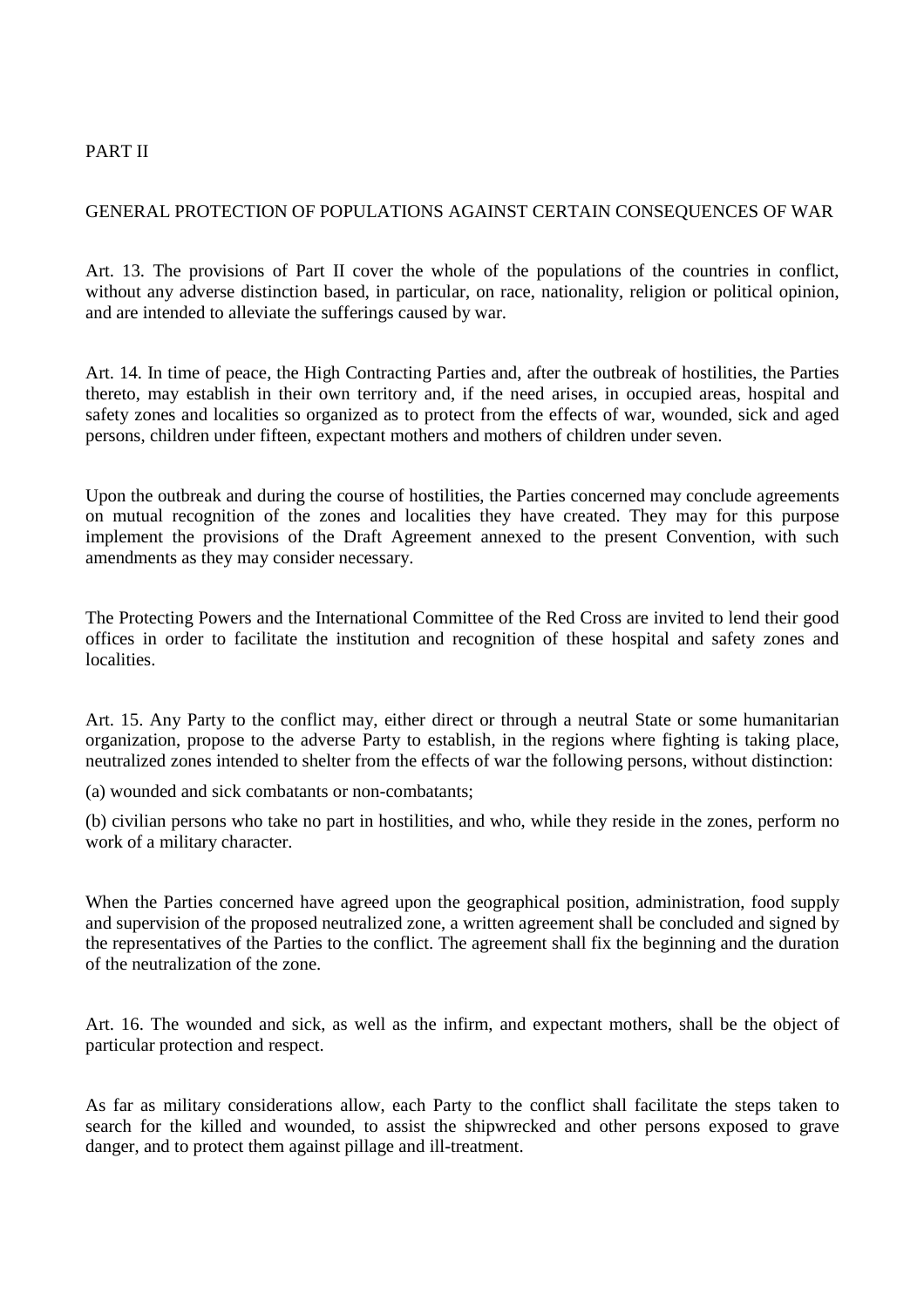Art. 17. The Parties to the conflict shall endeavour to conclude local agreements for the removal from besieged or encircled areas, of wounded, sick, infirm, and aged persons, children and maternity cases, and for the passage of ministers of all religions, medical personnel and medical equipment on their way to such areas.

Art. 18. Civilian hospitals organized to give care to the wounded and sick, the infirm and maternity cases, may in no circumstances be the object of attack but shall at all times be respected and protected by the Parties to the conflict.

States which are Parties to a conflict shall provide all civilian hospitals with certificates showing that they are civilian hospitals and that the buildings which they occupy are not used for any purpose which would deprive these hospitals of protection in accordance with Article 19.

Civilian hospitals shall be marked by means of the emblem provided for in Article 38 of the Geneva Convention for the Amelioration of the Condition of the Wounded and Sick in Armed Forces in the Field of 12 August 1949, but only if so authorized by the State.

The Parties to the conflict shall, in so far as military considerations permit, take the necessary steps to make the distinctive emblems indicating civilian hospitals clearly visible to the enemy land, air and naval forces in order to obviate the possibility of any hostile action.

In view of the dangers to which hospitals may be exposed by being close to military objectives, it is recommended that such hospitals be situated as far as possible from such objectives.

Art. 19. The protection to which civilian hospitals are entitled shall not cease unless they are used to commit, outside their humanitarian duties, acts harmful to the enemy. Protection may, however, cease only after due warning has been given, naming, in all appropriate cases, a reasonable time limit and after such warning has remained unheeded.

The fact that sick or wounded members of the armed forces are nursed in these hospitals, or the presence of small arms and ammunition taken from such combatants which have not yet been handed to the proper service, shall not be considered to be acts harmful to the enemy.

Art. 20. Persons regularly and solely engaged in the operation and administration of civilian hospitals, including the personnel engaged in the search for, removal and transporting of and caring for wounded and sick civilians, the infirm and maternity cases shall be respected and protected.

In occupied territory and in zones of military operations, the above personnel shall be recognizable by means of an identity card certifying their status, bearing the photograph of the holder and embossed with the stamp of the responsible authority, and also by means of a stamped, water-resistant armlet which they shall wear on the left arm while carrying out their duties. This armlet shall be issued by the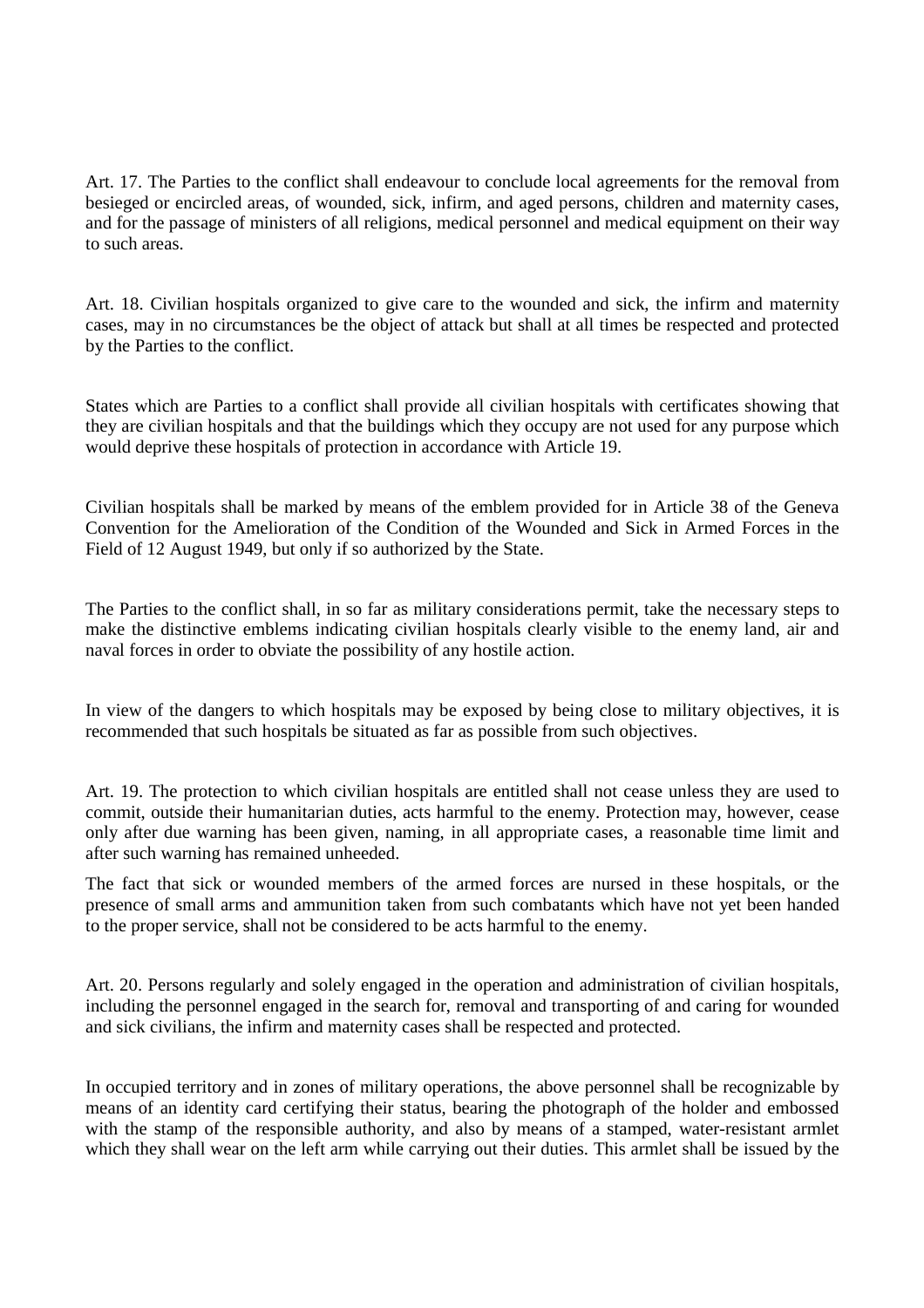State and shall bear the emblem provided for in Article 38 of the Geneva Convention for the Amelioration of the Condition of the Wounded and Sick in Armed Forces in the Field of 12 August 1949.

Other personnel who are engaged in the operation and administration of civilian hospitals shall be entitled to respect and protection and to wear the armlet, as provided in and under the conditions prescribed in this Article, while they are employed on such duties. The identity card shall state the duties on which they are employed.

The management of each hospital shall at all times hold at the disposal of the competent national or occupying authorities an up-to-date list of such personnel.

Art. 21. Convoys of vehicles or hospital trains on land or specially provided vessels on sea, conveying wounded and sick civilians, the infirm and maternity cases, shall be respected and protected in the same manner as the hospitals provided for in Article 18, and shall be marked, with the consent of the State, by the display of the distinctive emblem provided for in Article 38 of the Geneva Convention for the Amelioration of the Condition of the Wounded and Sick in Armed Forces in the Field of 12 August 1949.

Art.22. Aircraft exclusively employed for the removal of wounded and sick civilians, the infirm and maternity cases or for the transport of medical personnel and equipment, shall not be attacked, but shall be respected while flying at heights, times and on routes specifically agreed upon between all the Parties to the conflict concerned.

They may be marked with the distinctive emblem provided for in Article 38 of the Geneva Convention for the Amelioration of the Condition of the Wounded and Sick in Armed Forces in the Field of 12 August 1949.

Unless agreed otherwise, flights over enemy or enemy occupied territory are prohibited.

Such aircraft shall obey every summons to land. In the event of a landing thus imposed, the aircraft with its occupants may continue its flight after examination, if any.

Art. 23. Each High Contracting Party shall allow the free passage of all consignments of medical and hospital stores and objects necessary for religious worship intended only for civilians of another High Contracting Party, even if the latter is its adversary. It shall likewise permit the free passage of all consignments of essential foodstuffs, clothing and tonics intended for children under fifteen, expectant mothers and maternity cases.

The obligation of a High Contracting Party to allow the free passage of the consignments indicated in the preceding paragraph is subject to the condition that this Party is satisfied that there are no serious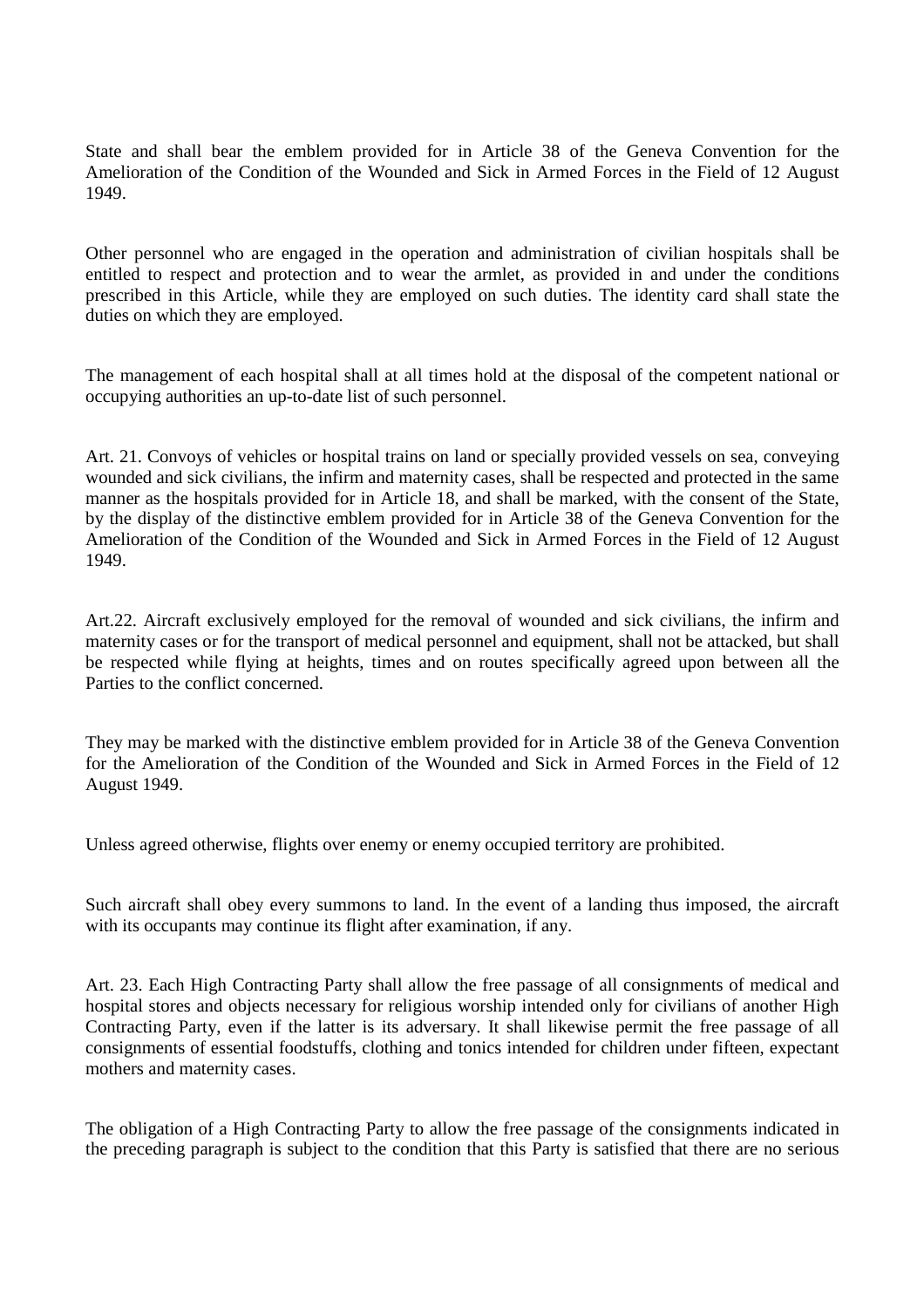reasons for fearing:

(a) that the consignments may be diverted from their destination,

(b) that the control may not be effective, or

(c) that a definite advantage may accrue to the military efforts or economy of the enemy through the substitution of the above-mentioned consignments for goods which would otherwise be provided or produced by the enemy or through the release of such material, services or facilities as would otherwise be required for the production of such  $\langle \text{goods.} \rangle$  " $\langle P \rangle$ ">

The Power which allows the passage of the consignments indicated in the first paragraph of this Article may make such permission conditional on the distribution to the persons benefited thereby being made under the local supervision of the Protecting Powers.

Such consignments shall be forwarded as rapidly as possible, and the Power which permits their free passage shall have the right to prescribe the technical arrangements under which such passage is allowed.

Art.24. The Parties to the conflict shall take the necessary measures to ensure that children under fifteen, who are orphaned or are separated from their families as a result of the war, are not left to their own resources, and that their maintenance, the exercise of their religion and their education are facilitated in all circumstances. Their education shall, as far as possible, be entrusted to persons of a similar cultural tradition.

The Parties to the conflict shall facilitate the reception of such children in a neutral country for the duration of the conflict with the consent of the Protecting Power, if any, and under due safeguards for the observance< of the principles stated in first paragraph. "</P">

They shall, furthermore, endeavour to arrange for all children under twelve to be identified by the wearing of identity discs, or by some other means.

Art. 25. All persons in the territory of a Party to the conflict, or in a territory occupied by it, shall be enabled to give news of a strictly personal nature to members of their families, wherever they may be, and to receive news from them. This correspondence shall be forwarded speedily and without undue delay.

If, as a result of circumstances, it becomes difficult or impossible to exchange family correspondence by the ordinary post, the Parties to the conflict concerned shall apply to a neutral intermediary, such as the Central Agency provided for in Article 140, and shall decide in consultation with it how to ensure the fulfilment of their obligations under the best possible conditions, in particular with the cooperation of the National Red Cross (Red Crescent, Red Lion and Sun) Societies.

If the Parties to the conflict deem it necessary to restrict family correspondence, such restrictions shall be confined to the compulsory use of standard forms containing twenty-five freely chosen words, and to the limitation of the number of these forms despatched to one each month.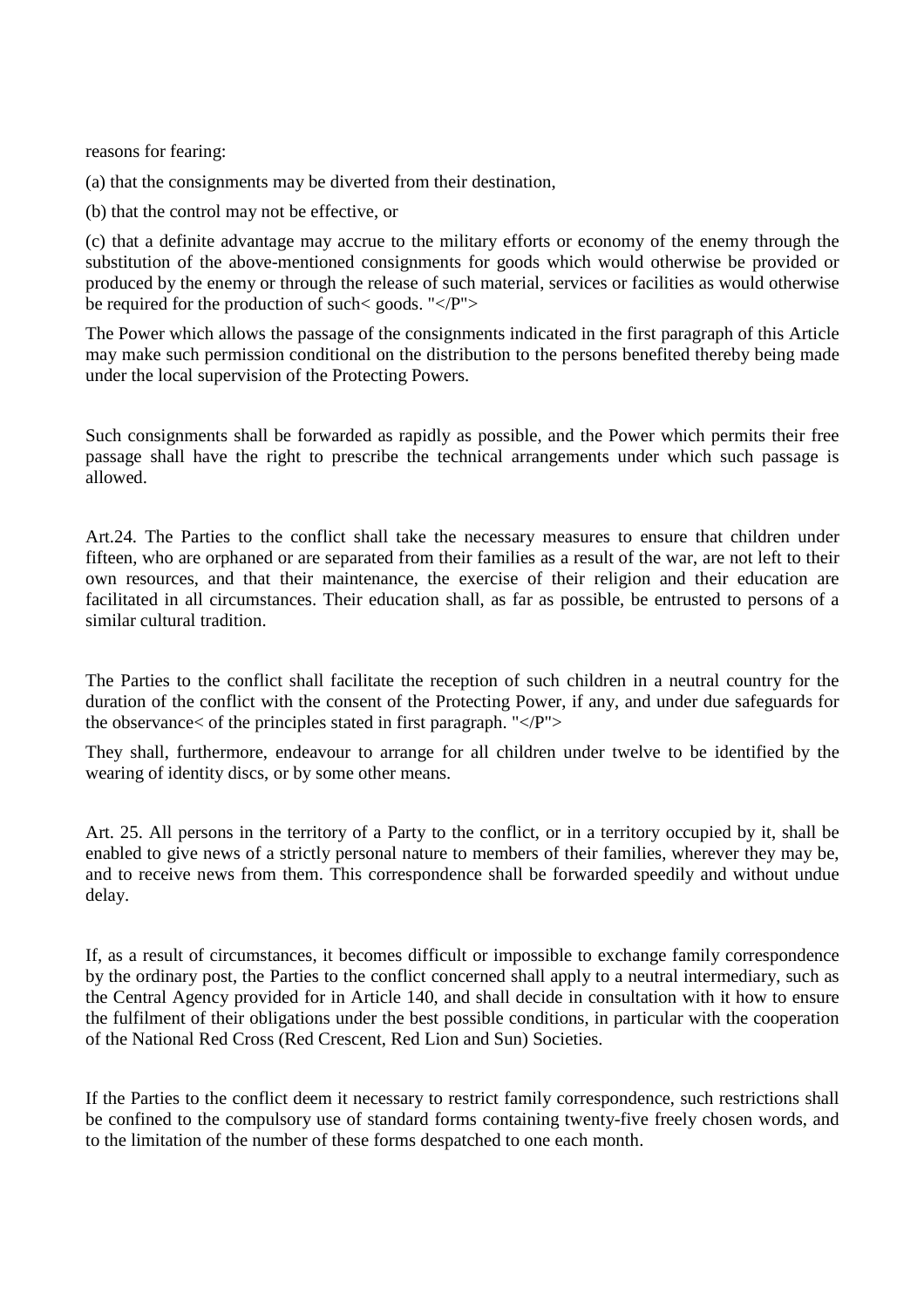Art. 26. Each Party to the conflict shall facilitate enquiries made by members of families dispersed owing to the war, with the object of renewing contact with one another and of meeting, if possible. It shall encourage, in particular, the work of organizations engaged on this task provided they are acceptable to it and conform to its security regulations.

# PART III STATUS AND TREATMENT OF PROTECTED PERSONS

#### SECTION I

Provisions Common to the Territories of the Parties to the Conflict and to Occupied Territories

Art. 27. Protected persons are entitled, in all circumstances, to respect for their persons, their honour, their family rights, their religious convictions and practices, and their manners and customs. They shall at all times be humanely treated, and shall be protected especially against all acts of violence or threats thereof and against insults and public curiosity.

Women shall be especially protected against any attack on their honour, in particular against rape, enforced prostitution, or any form of indecent assault.

Without prejudice to the provisions relating to their state of health, age and sex, all protected persons shall be treated with the same consideration by the Party to the conflict in whose power they are, without any adverse distinction based, in particular, on race, religion or political opinion.

However, the Parties to the conflict may take such measures of control and security in regard to protected persons as may be necessary as a result of the war.

Art. 28. The presence of a protected person may not be used to render certain points or areas immune from military operations.

Art. 29. The Party to the conflict in whose hands protected persons may be, is responsible for the treatment accorded to them by its agents, irrespective of any individual responsibility which may be incurred.

Art. 30. Protected persons shall have every facility for making application to the Protecting Powers, the International Committee of the Red Cross, the National Red Cross (Red Crescent, Red Lion and Sun)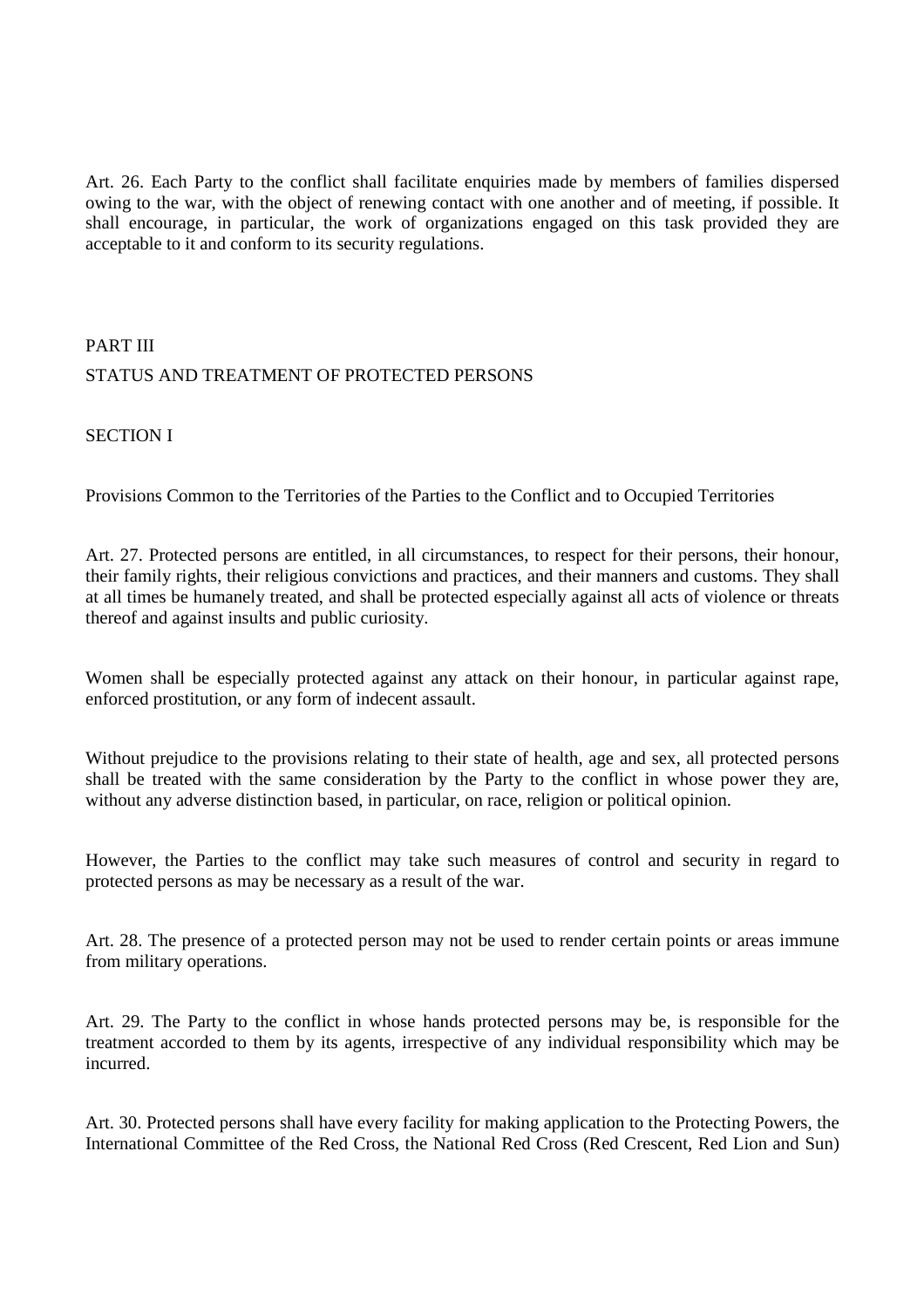Society of the country where they may be, as well as to any organization that might assist them.

These several organizations shall be granted all facilities for that purpose by the authorities, within the bounds set by military or security considerations.

Apart from the visits of the delegates of the Protecting Powers and of the International Committee of the Red Cross, provided for by Article 143, the Detaining or Occupying Powers shall facilitate, as much as possible, visits to protected persons by the representatives of other organizations whose object is to give spiritual aid or material relief to such persons.

Art. 31. No physical or moral coercion shall be exercised against protected persons, in particular to obtain information from them or from third parties.

Art. 32. The High Contracting Parties specifically agree that each of them is prohibited from taking any measure of such a character as to cause the physical suffering or extermination of protected persons in their hands. This prohibition applies not only to murder, torture, corporal punishments, mutilation and medical or scientific experiments not necessitated by the medical treatment of a protected person, but also to any other measures of brutality whether applied by civilian or military agents.

Art. 33. No protected person may be punished for an offence he or she has not personally committed. Collective penalties and likewise all measures of intimidation or of terrorism are prohibited.

Pillage is prohibited.

Reprisals against protected persons and their property are prohibited.

Art. 34. The taking of hostages is prohibited.

SECTION II

Aliens in the Territory of a Party to the Conflict

Art. 35. All protected persons who may desire to leave the territory at the outset of, or during a conflict, shall be entitled to do so, unless their departure is contrary to the national interests of the State. The applications of such persons to leave shall be decided in accordance with regularly established procedures and the decision shall be taken as rapidly as possible. Those persons permitted to leave may provide themselves with the necessary funds for their journey and take with them a reasonable amount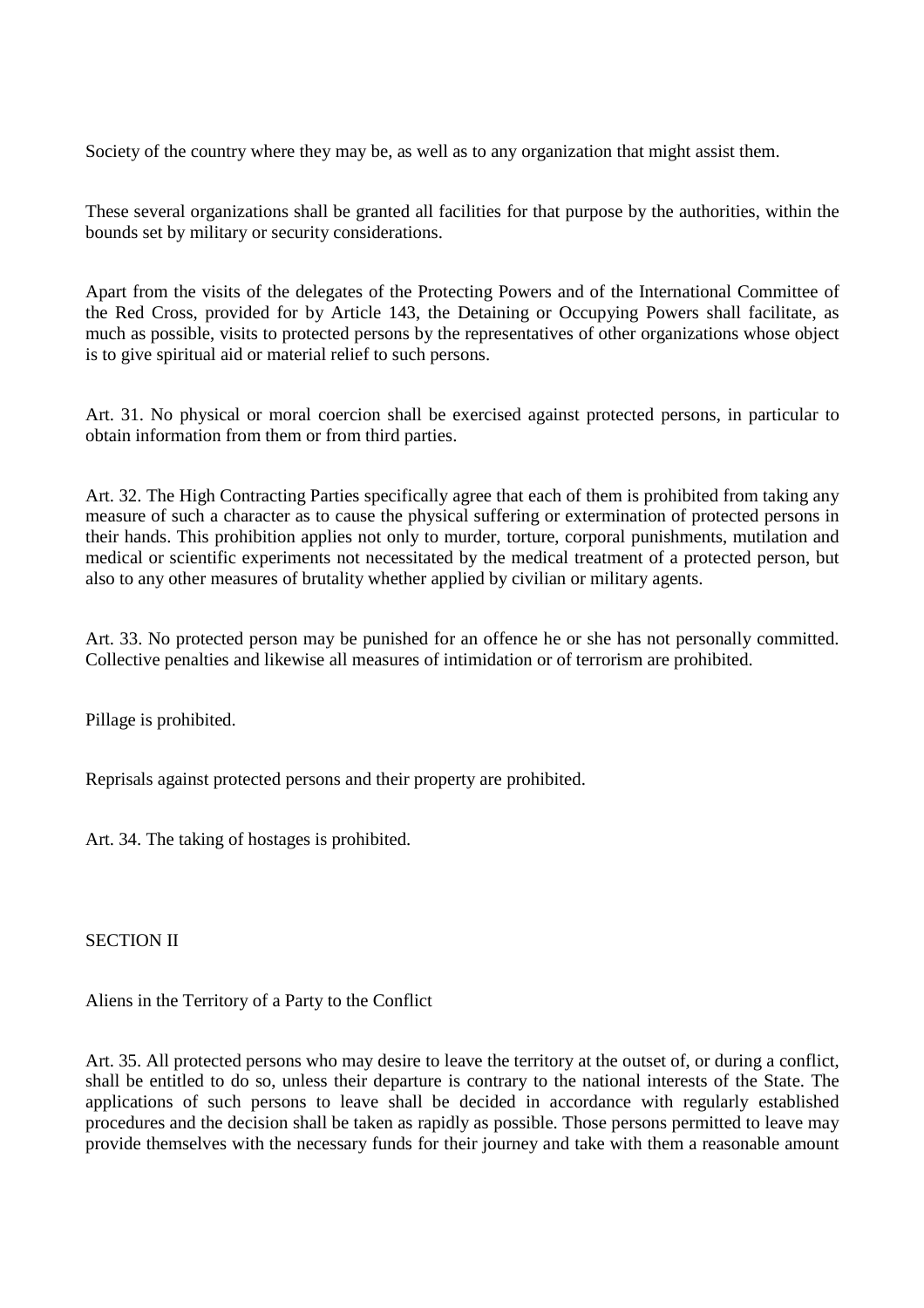of their effects and articles of personal use.

If any such person is refused permission to leave the territory, he shall be entitled to have refusal reconsidered, as soon as possible by an appropriate court or administrative board designated by the Detaining Power for that purpose.

Upon request, representatives of the Protecting Power shall, unless reasons of security prevent it, or the persons concerned object, be furnished with the reasons for refusal of any request for permission to leave the territory and be given, as expeditiously as possible, the names of all persons who have been denied permission to leave.

Art. 36. Departures permitted under the foregoing Article shall be carried out in satisfactory conditions as regards safety, hygiene, sanitation and food. All costs in connection therewith, from the point of exit in the territory of the Detaining Power, shall be borne by the country of destination, or, in the case of accommodation in a neutral country, by the Power whose nationals are benefited. The practical details of such movements may, if necessary, be settled by special agreements between the Powers concerned.

The foregoing shall not prejudice such special agreements as may be concluded between Parties to the conflict concerning the exchange and repatriation of their nationals in enemy hands.

Art. 37. Protected persons who are confined pending proceedings or subject to a sentence involving loss of liberty, shall during their confinement be humanely treated.

As soon as they are released, they may ask to leave the territory in conformity with the foregoing Articles.

Art. 38. With the exception of special measures authorized by the present Convention, in particularly by Article 27 and 41 thereof, the situation of protected persons shall continue to be regulated, in principle, by the provisions concerning aliens in time of peace. In any case, the following rights shall be granted to them:

(1) they shall be enabled to receive the individual or collective relief that may be sent to them.

(2) they shall, if their state of health so requires, receive medical attention and hospital treatment to the same extent as the nationals of the State concerned.

(3) they shall be allowed to practise their religion and to receive spiritual assistance from ministers of their faith.

(4) if they reside in an area particularly exposed to the dangers of war, they shall be authorized to move from that area to the same extent as the nationals of the State concerned.

(5) children under fifteen years, pregnant women and mothers of children under seven years shall benefit by any preferential treatment to the same extent as the nationals of the State concerned.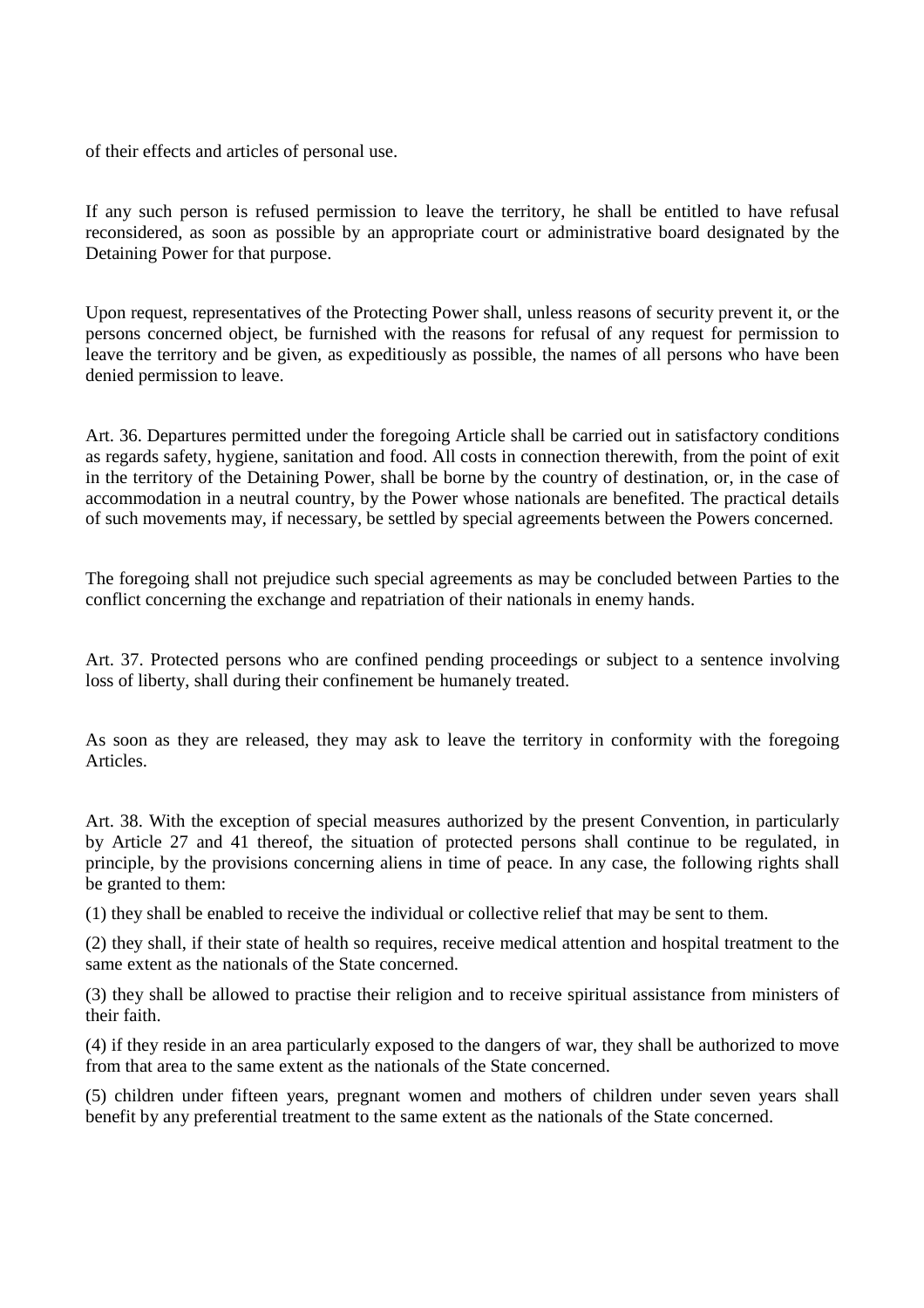Art. 39. Protected persons who, as a result of the war, have lost their gainful employment, shall be granted the opportunity to find paid employment. That opportunity shall, subject to security considerations and to the provisions of Article 40, be equal to that enjoyed by the nationals of the Power in whose territory they are.

Where a Party to the conflict applies to a protected person methods of control which result in his being unable to support himself, and especially if such a person is prevented for reasons of security from finding paid employment on reasonable conditions, the said Party shall ensure his support and that of his dependents.

Protected persons may in any case receive allowances from their home country, the Protecting Power, or the relief societies referred to in Article 30.

Art. 40. Protected persons may be compelled to work only to the same extent as nationals of the Party to the conflict in whose territory they are.

If protected persons are of enemy nationality, they may only be compelled to do work which is normally necessary to ensure the feeding, sheltering, clothing, transport and health of human beings and which is not directly related to the conduct of military operations.

In the cases mentioned in the two preceding paragraphs, protected persons compelled to work shall have the benefit of the same working conditions and of the same safeguards as national workers in particular as regards wages, hours of labour, clothing and equipment, previous training and compensation for occupational accidents and diseases.

If the above provisions are infringed, protected persons shall be allowed to exercise their right of complaint in accordance with Article 30.

Art. 41. Should the Power, in whose hands protected persons may be, consider the measures of control mentioned in the present Convention to be inadequate, it may not have recourse to any other measure of control more severe than that of assigned residence or internment, in accordance with the provisions of Articles 42 and 43.

In applying the provisions of Article 39, second paragraph, to the cases of persons required to leave their usual places of residence by virtue of a decision placing them in assigned residence, by virtue of a decision placing them in assigned residence, elsewhere, the Detaining Power shall be guided as closely as possible by the standards of welfare set forth in Part III, Section IV of this Convention.

Art. 42. The internment or placing in assigned residence of protected persons may be ordered only if the security of the Detaining Power makes it absolutely necessary.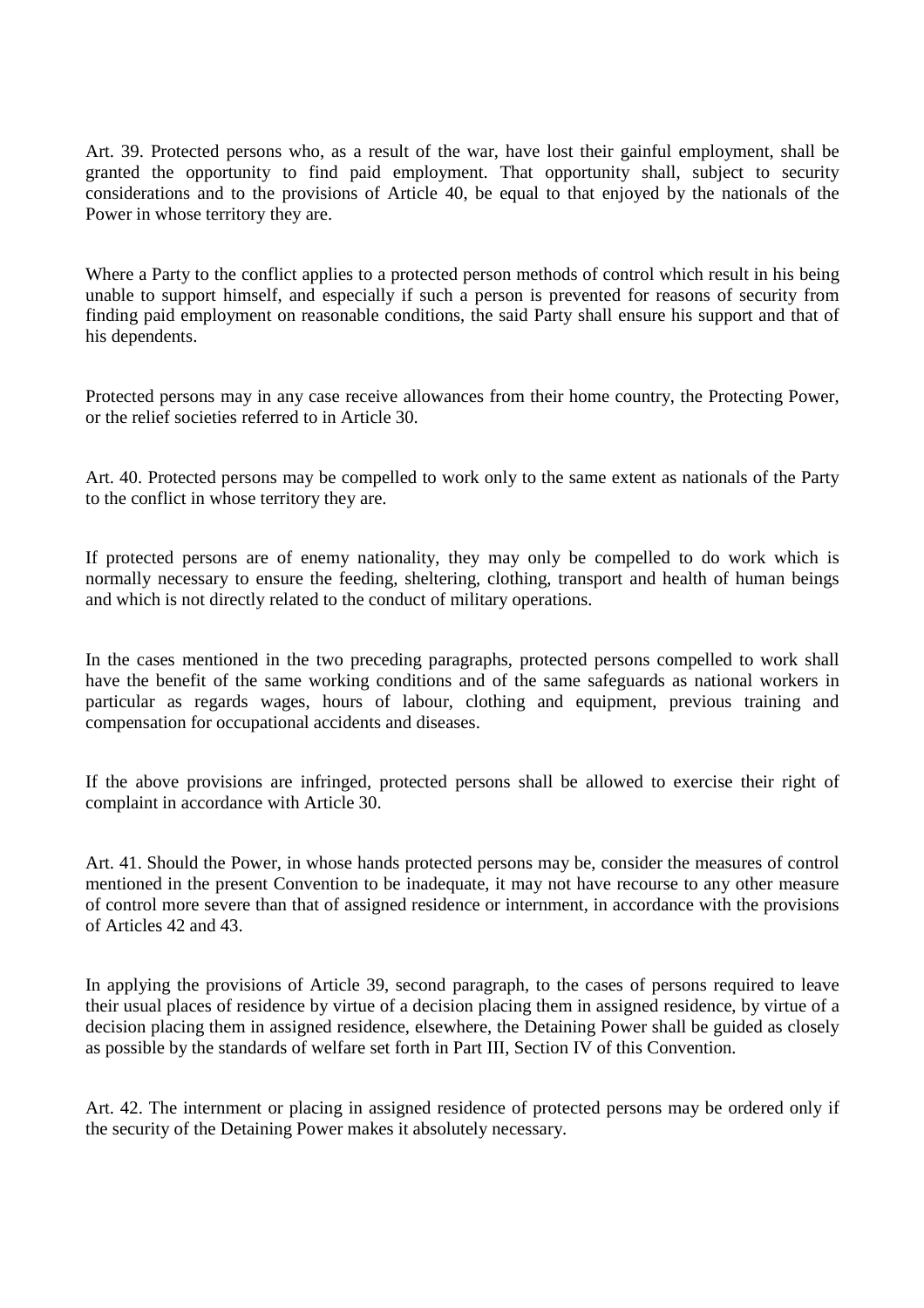If any person, acting through the representatives of the Protecting Power, voluntarily demands internment, and if his situation renders this step necessary, he shall be interned by the Power in whose hands he may be.

Art. 43. Any protected person who has been interned or placed in assigned residence shall be entitled to have such action reconsidered as soon as possible by an appropriate court or administrative board designated by the Detaining Power for that purpose. If the internment or placing in assigned residence is maintained, the court or administrative board shall periodically, and at least twice yearly, give consideration to his or her case, with a view to the favourable amendment of the initial decision, if circumstances permit.

Unless the protected persons concerned object, the Detaining Power shall, as rapidly as possible, give the Protecting Power the names of any protected persons who have been interned or subjected to assigned residence, or who have been released from internment or assigned residence. The decisions of the courts or boards mentioned in the first paragraph of the present Article shall also, subject to the same conditions, be notified as rapidly as possible to the Protecting Power.

Art. 44. In applying the measures of control mentioned in the present< Convention "</P" the Detaining Power shall not treat as enemy aliens exclusively on basis of their nationality de jure an State refugees who do in fact enjoy protection any government.>

Art. 45. Protected persons shall not be transferred to a Power which is not a party to the Convention.

This provision shall in no way constitute an obstacle to the repatriation of protected persons, or to their return to their country of residence after the cessation of hostilities.

Protected persons may be transferred by the Detaining Power only to a Power which is a party to the present Convention and after the Detaining Power has satisfied itself of the willingness and ability of such transferee Power to apply the present Convention. If protected persons are transferred under such circumstances, responsibility for the application of the present Convention rests on the Power accepting them, while they are in its custody. Nevertheless, if that Power fails to carry out the provisions of the present Convention in any important respect, the Power by which the protected persons were transferred shall, upon being so notified by the Protecting Power, take effective measures to correct the situation or shall request the return of the protected persons. Such request must be complied with.

In no circumstances shall a protected person be transferred to a country where he or she may have reason to fear persecution for his or her political opinions or religious beliefs.

The provisions of this Article do not constitute an obstacle to the extradition, in pursuance of extradition treaties concluded before the outbreak of hostilities, of protected persons accused of offences against ordinary criminal law.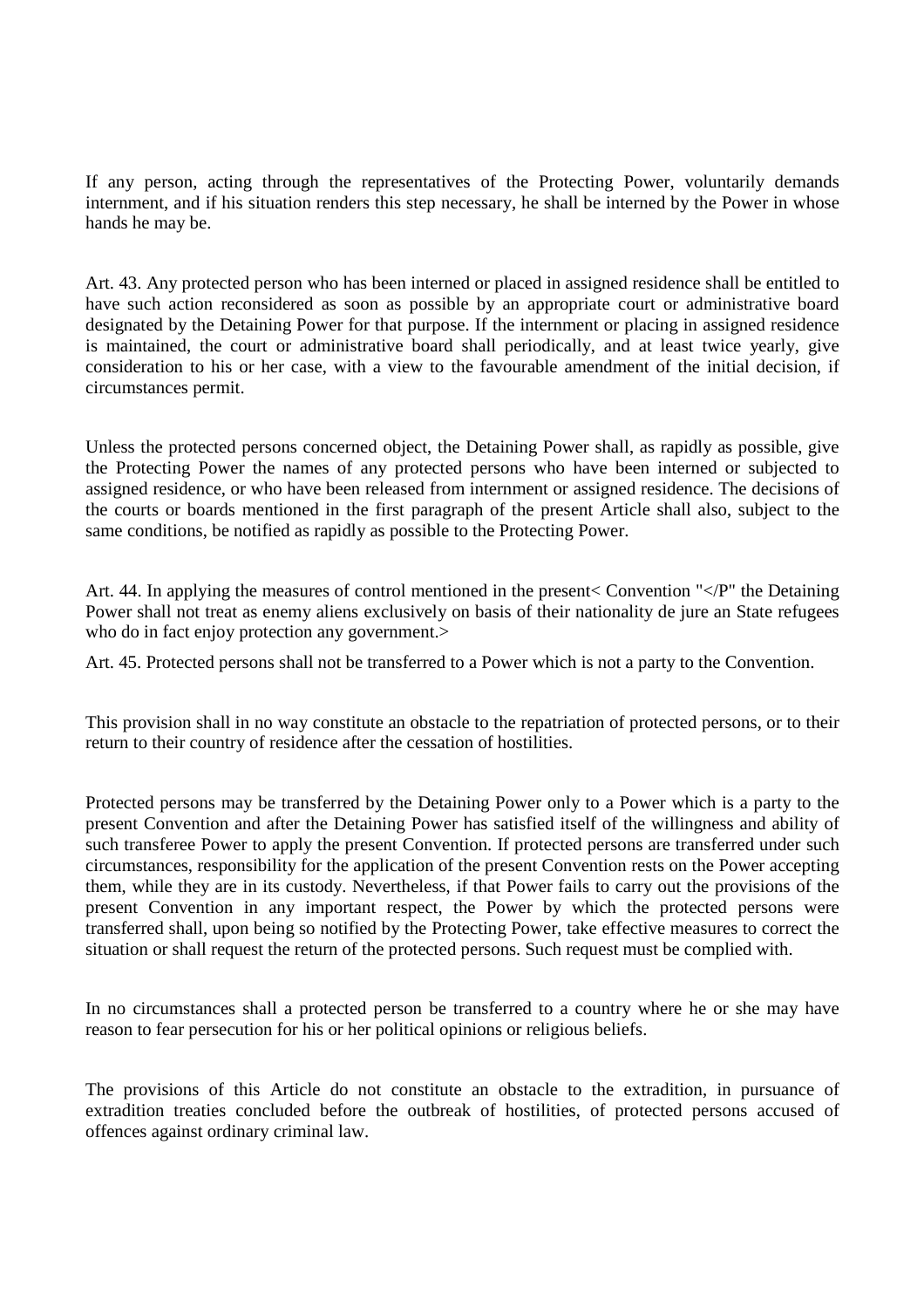Art. 46. In so far as they have not been previously withdrawn, restrictive measures taken regarding protected persons shall be cancelled as soon as possible after the close of hostilities.

Restrictive measures affecting their property shall be cancelled, in accordance with the law of the Detaining Power, as soon as possible after the close of hostilities.

SECTION III

Occupied Territories

Art. 47. Protected persons who are in occupied territory shall not be deprived, in any case or in any manner whatsoever, of the benefits of the present Convention by any change introduced, as the result of the occupation of a territory, into the institutions or government of the said territory, nor by any agreement concluded between the authorities of the occupied territories and the Occupying Power, nor by any annexation by the latter of the whole or part of the occupied territory.

Art. 48. Protected persons who are not nationals of the Power whose territory is occupied, may avail themselves of the right to leave the territory subject to the provisions of Article 35, and decisions thereon shall be taken in accordance with the procedure which the Occupying Power shall establish in accordance with the said Article.

Art. 49. Individual or mass forcible transfers, as well as deportations of protected persons from occupied territory to the territory of the Occupying Power or to that of any other country, occupied or not, are prohibited, regardless of their motive.

Nevertheless, the Occupying Power may undertake total or partial evacuation of a given area if the security of the population or imperative military reasons so demand. Such evacuations may not involve the displacement of protected persons outside the bounds of the occupied territory except when for material reasons it is impossible to avoid such displacement. Persons thus evacuated shall be transferred back to their homes as soon as hostilities in the area in question have ceased.

The Occupying Power undertaking such transfers or evacuations shall ensure, to the greatest practicable extent, that proper accommodation is provided to receive the protected persons, that the removals are effected in satisfactory conditions of hygiene, health, safety and nutrition, and that members of the same family are not separated.

The Protecting Power shall be informed of any transfers and evacuations as soon as they have taken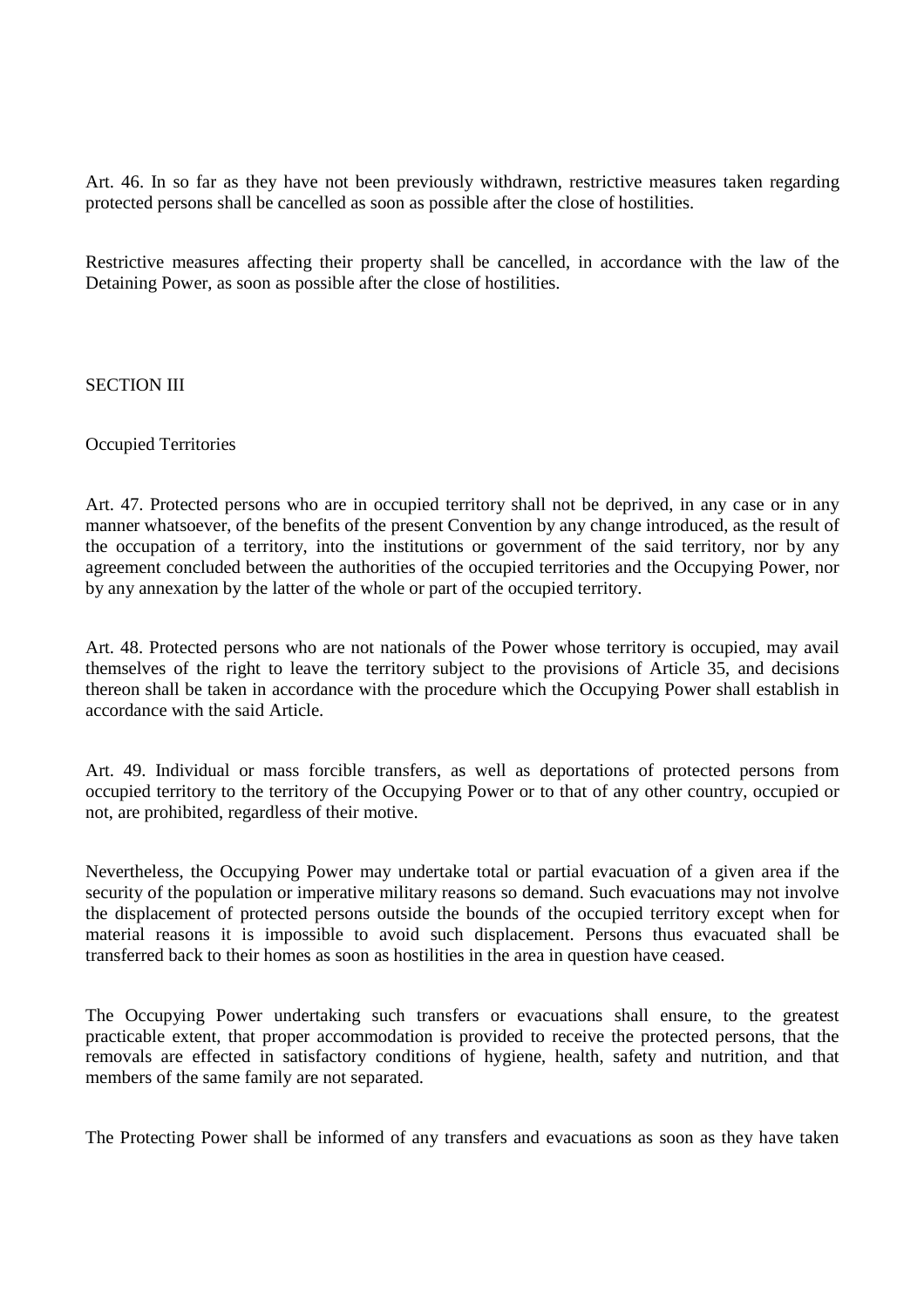place.

The Occupying Power shall not detain protected persons in an area particularly exposed to the dangers of war unless the security of the population or imperative military reasons so demand.

The Occupying Power shall not deport or transfer parts of its own civilian population into the territory it occupies.

Art. 50. The Occupying Power shall, with the cooperation of the national and local authorities, facilitate the proper working of all institutions devoted to the care and education of children.

The Occupying Power shall take all necessary steps to facilitate the identification of children and the registration of their parentage. It may not, in any case, change their personal status, nor enlist them in formations or organizations subordinate to it.

Should the local institutions be inadequate for the purpose, the Occupying Power shall make arrangements for the maintenance and education, if possible by persons of their own nationality, language and religion, of children who are orphaned or separated from their parents as a result of the war and who cannot be adequately cared for by a near relative or  $\epsilon$  friend. " $\langle P'' \rangle$ "

A special section of the Bureau set up in accordance with Article 136 shall be responsible for taking all necessary steps to identify children whose identity is in doubt. Particulars of their parents or other near relatives should always be recorded if available.

The Occupying Power shall not hinder the application of any preferential measures in regard to food, medical care and protection against the effects of war which may have been adopted prior to the occupation in favour of children under fifteen years, expectant mothers, and mothers of children under seven years.

Art. 51. The Occupying Power may not compel protected persons to serve in its armed or auxiliary forces. No pressure or propaganda which aims at securing voluntary enlistment is permitted.

The Occupying Power may not compel protected persons to work unless they are over eighteen years of age, and then only on work which is necessary either for the needs of the army of occupation, or for the public utility services, or for the feeding, sheltering, clothing, transportation or health of the population of the occupied country. Protected persons may not be compelled to undertake any work which would involve them in the obligation of taking part in military operations. The Occupying Power may not compel protected persons to employ forcible means to ensure the security of the installations where they are performing compulsory labour.

The work shall be carried out only in the occupied territory where the persons whose services have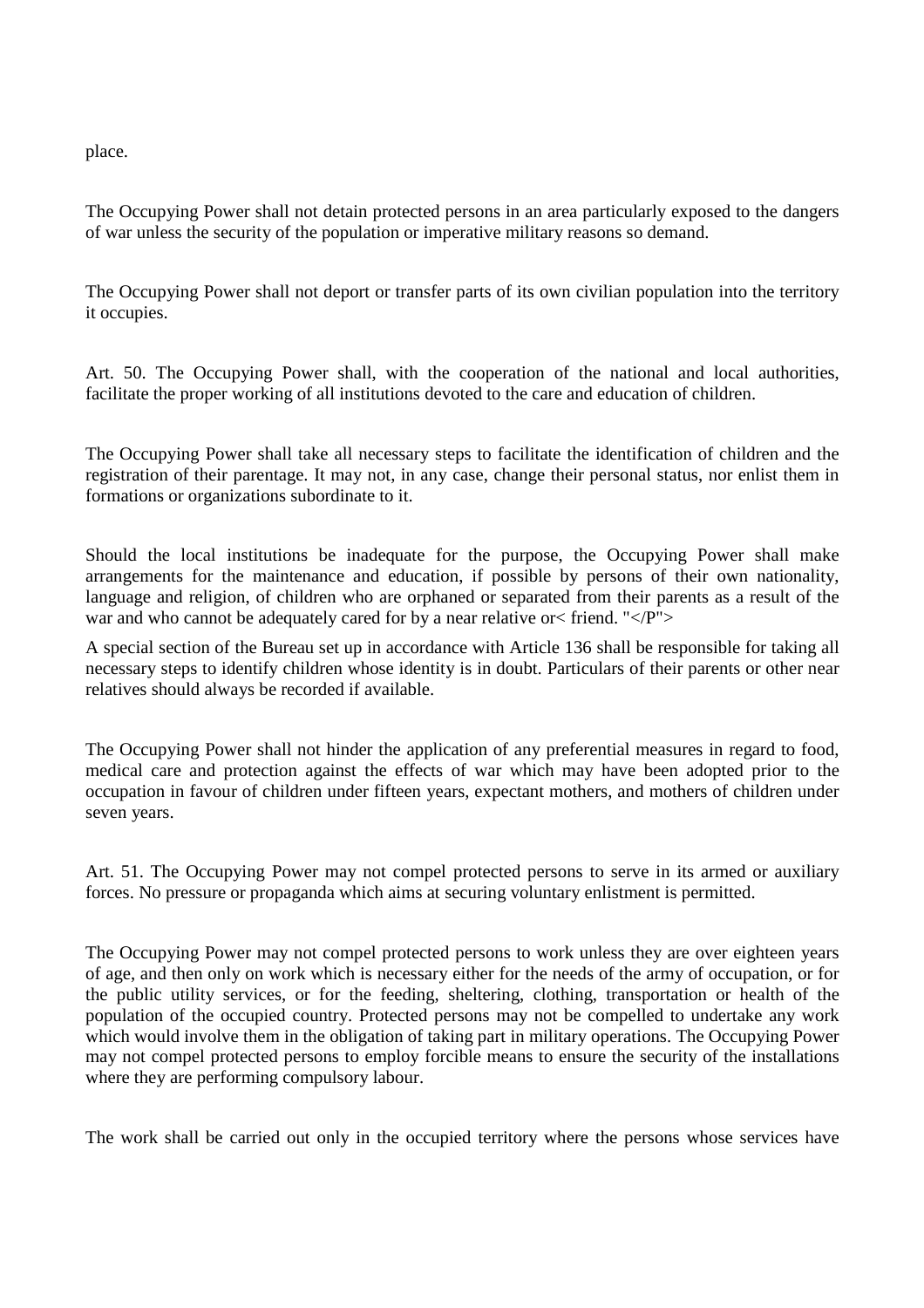been requisitioned are. Every such person shall, so far as possible, be kept in his usual place of employment. Workers shall be paid a fair wage and the work shall be proportionate to their physical and intellectual capacities. The legislation in force in the occupied country concerning working conditions, and safeguards as regards, in particular, such matters as wages, hours of work, equipment, preliminary training and compensation for occupational accidents and diseases, shall be applicable to the protected persons assigned to the work referred to in this Article.

In no case shall requisition of labour lead to a mobilization of workers in an organization of a military or semi-military character.

Art. 52. No contract, agreement or regulation shall impair the right of any worker, whether voluntary or not and wherever he may be, to apply to the representatives of the Protecting Power in order to request the said Power's intervention.

All measures aiming at creating unemployment or at restricting the opportunities offered to workers in an occupied territory, in order to induce them to work for the Occupying Power, are prohibited.

Art. 53. Any destruction by the Occupying Power of real or personal property belonging individually or collectively to private persons, or to the State, or to other public authorities, or to social or cooperative organizations, is prohibited, except where such destruction is rendered absolutely necessary by military operations.

Art. 54. The Occupying Power may not alter the status of public officials or judges in the occupied territories, or in any way apply sanctions to or take any measures of coercion or discrimination against them, should they abstain from fulfilling their functions for reasons of conscience.

This prohibition does not prejudice the application of the second paragraph of Article 51. It does not affect the right of the Occupying Power to remove public officials from their posts.

Art. 55. To the fullest extent of the means available to it, the Occupying Power has the duty of ensuring the food and medical supplies of the population; it should, in particular, bring in the necessary foodstuffs, medical stores and other articles if the resources of the occupied territory are inadequate.

The Occupying Power may not requisition foodstuffs, articles or medical

occupation forces and administration personnel, and then only if the requirements of the civilian population have been taken into account.

Subject to the provisions of other international Conventions, the Occupying Power shall make arrangements to ensure that fair value is paid for any requisitioned goods.

The Protecting Power shall, at any time, be at liberty to verify the state of the food and medical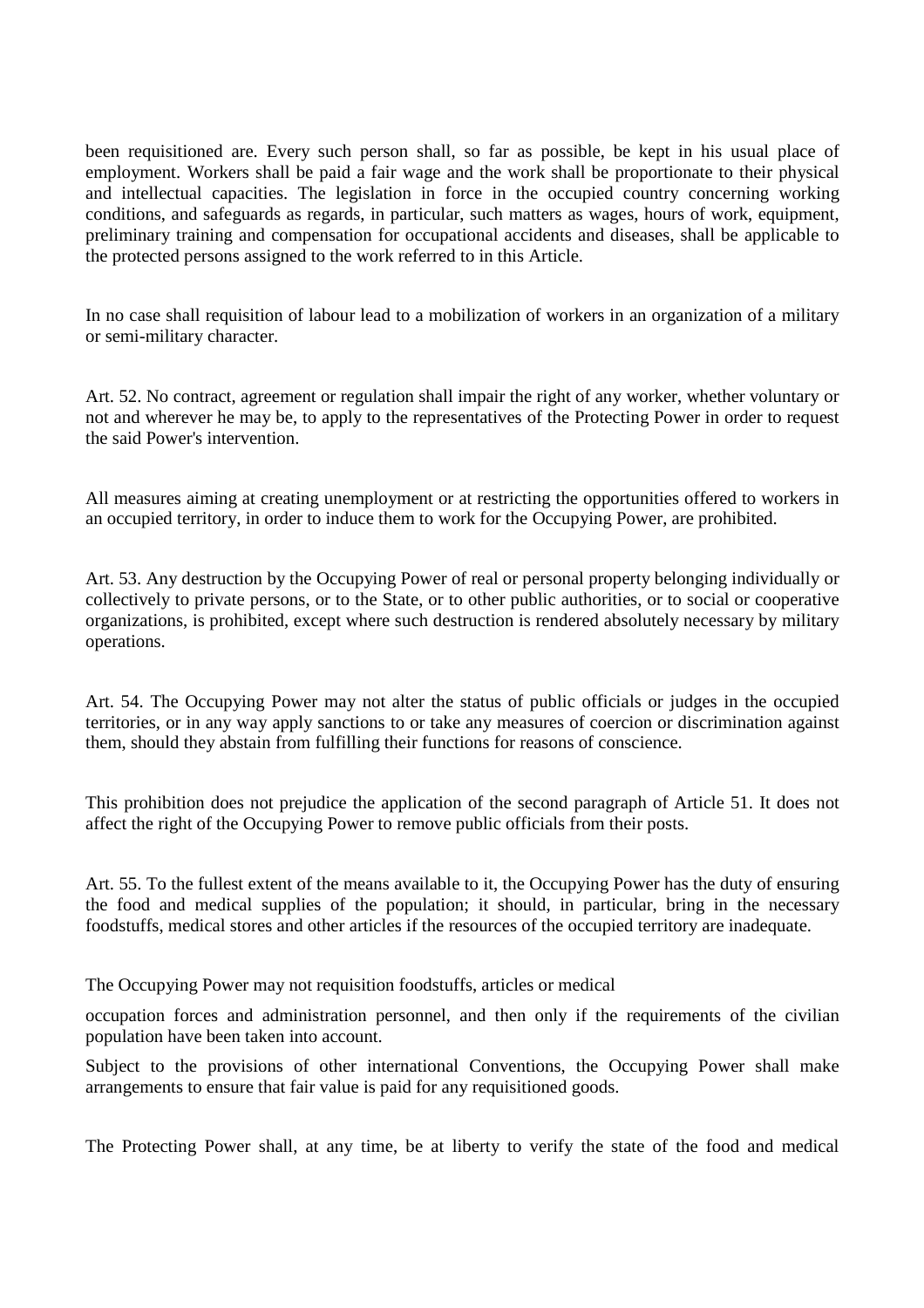supplies in occupied territories, except where temporary restrictions are made necessary by imperative military requirements.

Art. 56. To the fullest extent of the means available to it, the public Occupying Power has the duty of ensuring and maintaining, with the cooperation of national and local authorities, the medical and hospital establishments and services, public health and hygiene in the occupied territory, with particular reference to the adoption and application of the prophylactic and preventive measures necessary to combat the spread of contagious diseases and epidemics. Medical personnel of all categories shall be allowed to carry out their duties.

If new hospitals are set up in occupied territory and if the competent organs of the occupied State are not operating there, the occupying authorities shall, if necessary, grant them the recognition provided for in Article 18. In similar circumstances, the occupying authorities shall also grant recognition to hospital personnel and transport vehicles under the provisions of Articles 20 and 21.

In adopting measures of health and hygiene and in their implementation, the Occupying Power shall take into consideration the moral and ethical susceptibilities of the population of the occupied territory.

Art. 57. The Occupying Power may requisition civilian hospitals of hospitals only temporarily and only in cases of urgent necessity for the care of military wounded and sick, and then on condition that suitable arrangements are made in due time for the care and treatment of the patients and for the needs of the civilian population for hospital accommodation.

The material and stores of civilian hospitals cannot be requisitioned so long as they are necessary for the needs of the civilian population.

Art. 58. The Occupying Power shall permit ministers of religion to give spiritual assistance to the members of their religious communities.

The Occupying Power shall also accept consignments of books and articles required for religious needs and shall facilitate their distribution in occupied territory.

Art. 59. If the whole or part of the population of an occupied territory is inadequately supplied, the Occupying Power shall agree to relief schemes on behalf of the said population, and shall facilitate them by all the means at its disposal.

Such schemes, which may be undertaken either by States or by impartial humanitarian organizations such as the International Committee of the Red Cross, shall consist, in particular, of the provision of consignments of foodstuffs, medical supplies and clothing.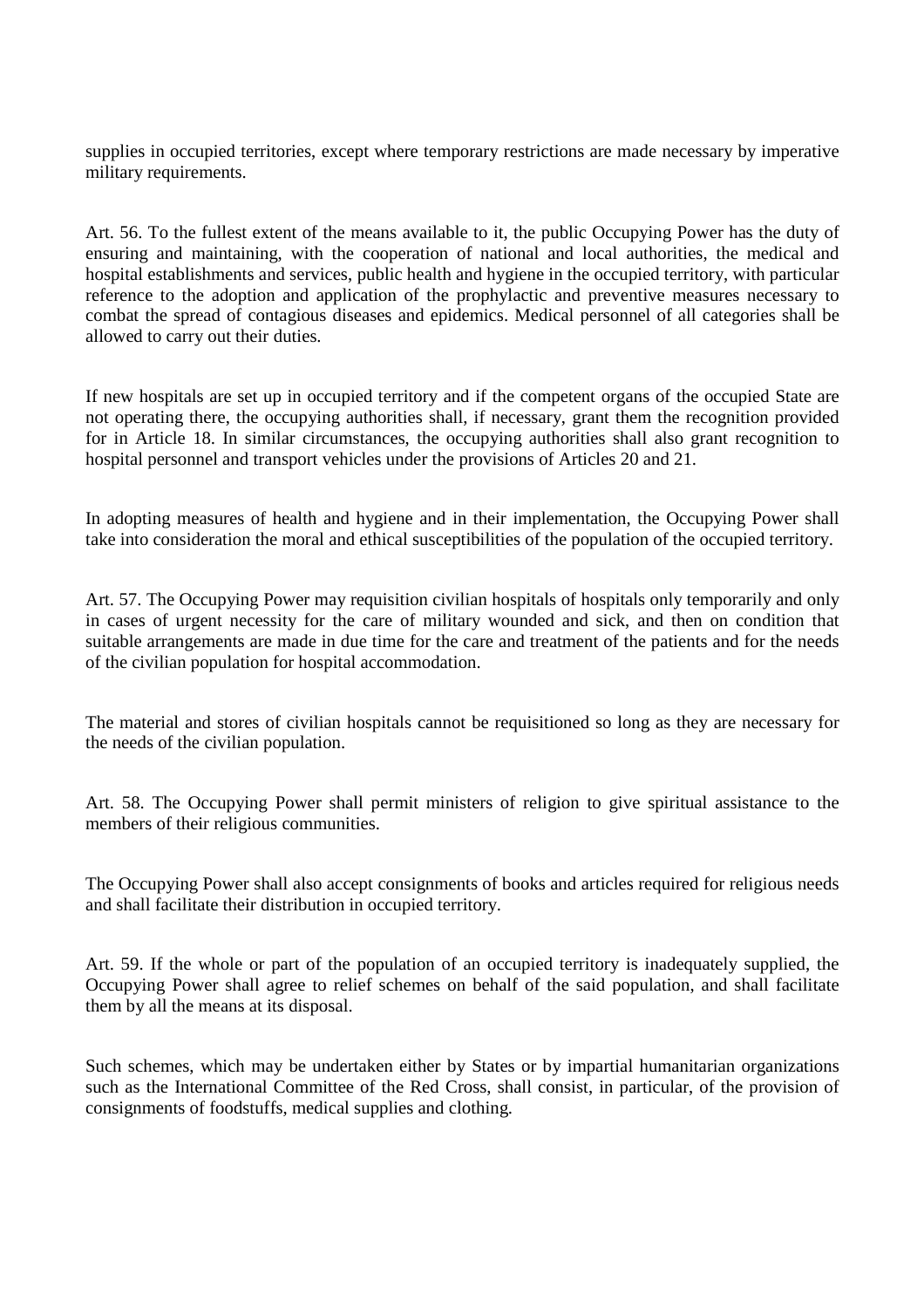All Contracting Parties shall permit the free passage of these consignments and shall guarantee their protection.

A Power granting free passage to consignments on their way to territory occupied by an adverse Party to the conflict shall, however, have the right to search the consignments, to regulate their passage according to prescribed times and routes, and to be reasonably satisfied through the Protecting Power that these consignments are to be used for the relief of the needy population and are not to be used for the benefit of the Occupying Power.

Art. 60. Relief consignments shall in no way relieve the Occupying Power of any of its responsibilities under Articles 55, 56 and 59. The Occupying Power shall in no way whatsoever divert relief consignments from the purpose for which they are intended, except in cases of urgent necessity, in the interests of the population of the occupied territory and with the consent of the Protecting Power.

Art. 61. The distribution of the relief consignments referred to in the foregoing Articles shall be carried out with the cooperation and under the supervision of the Protecting Power. This duty may also be delegated, by agreement between the Occupying Power and the Protecting Power, to a neutral Power, to the International Committee of the Red Cross or to any other impartial humanitarian body.

Such consignments shall be exempt in occupied territory from all charges, taxes or customs duties unless these are necessary in the interests of the economy of the territory. The Occupying Power shall facilitate the rapid distribution of these consignments.

All Contracting Parties shall endeavour to permit the transit and transport, free of charge, of such relief consignments on their way to occupied territories.

Art. 62. Subject to imperative reasons of security, protected persons in occupied territories shall be permitted to receive the individual relief consignments sent to them.

Art. 63. Subject to temporary and exceptional measures imposed for urgent reasons of security by the Occupying Power:

(a) recognized National Red Cross (Red Crescent, Red Lion and Sun) Societies shall be able to pursue their activities in accordance with Red Cross principles, as defined by the International Red Cross Conferences. Other relief societies shall be permitted to continue their humanitarian activities under similar conditions;

(b) the Occupying Power may not require any changes in the personnel or structure of these societies, which would prejudice the aforesaid activities.

The same principles shall apply to the activities and personnel of special organizations of a non-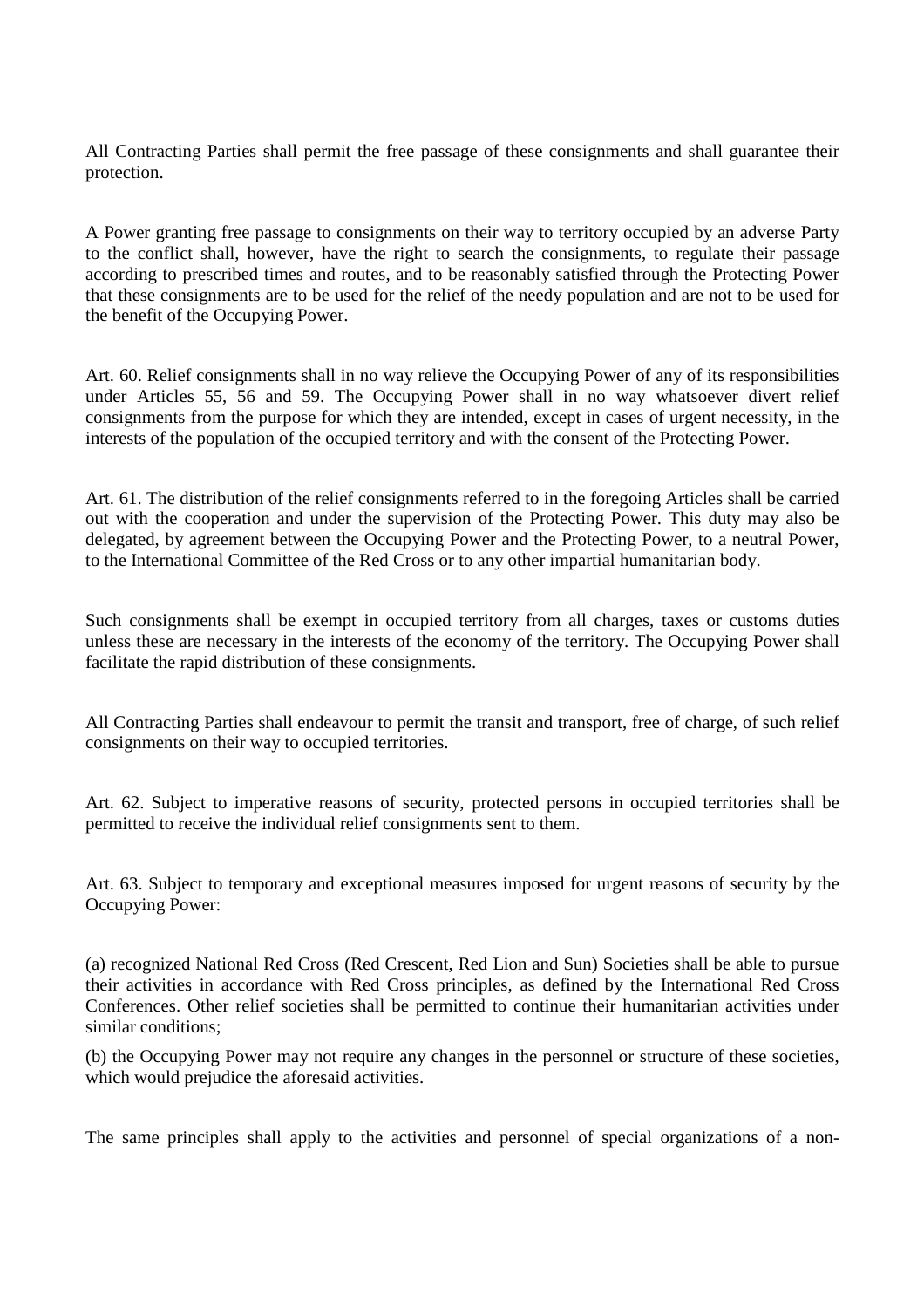military character, which already exist or which may be established, for the purpose of ensuring the living conditions of the civilian population by the maintenance of the essential public utility services, by the distribution of relief and by the organization of rescues.

Art. 64. The penal laws of the occupied territory shall remain in force, with the exception that they may be repealed or suspended by the Occupying Power in cases where they constitute a threat to its security or an obstacle to the application of the present Convention.

Subject to the latter consideration and to the necessity for ensuring the effective administration of justice, the tribunals of the occupied territory shall continue to function in respect of all offences covered by the said laws.

The Occupying Power may, however, subject the population of the occupied territory to provisions which are essential to enable the Occupying Power to fulfil its obligations under the present Convention, to maintain the orderly government of the territory, and to ensure the security of the Occupying Power, of the members and property of the occupying forces or administration, and likewise of the establishments and lines of communication used by them.

Art. 65. The penal provisions enacted by the Occupying Power shall not come into force before they have been published and brought to the knowledge of the inhabitants in their own language. The effect of these penal provisions shall not be retroactive.

Art. 66. In case of a breach of the penal provisions promulgated by it by virtue of the second paragraph of Article 64 the Occupying Power may hand over the accused to its properly constituted, non-political military courts, on condition that the said courts sit in the occupied country. Courts of appeal shall preferably sit in the occupied country.

Art. 67. The courts shall apply only those provisions of law which were applicable prior to the offence, and which are in accordance with general principles of law, in particular the principle that the penalty shall be proportionate to the offence. They shall take into consideration the fact the accused is not a national of the Occupying Power.

Art. 68. Protected persons who commit an offence which is solely intended to harm the Occupying Power, but which does not constitute an attempt on the life or limb of members of the occupying forces or administration, nor a grave collective danger, nor seriously damage the property of the occupying forces or administration or the installations used by them, shall be liable to internment or simple imprisonment, provided the duration of such internment or imprisonment is proportionate to the offence committed.

Furthermore, internment or imprisonment shall, for such offences, be the only measure adopted for depriving protected persons of liberty. The courts provided for under Article 66 of the present Convention may at their discretion convert a sentence of imprisonment to one of internment for the same period.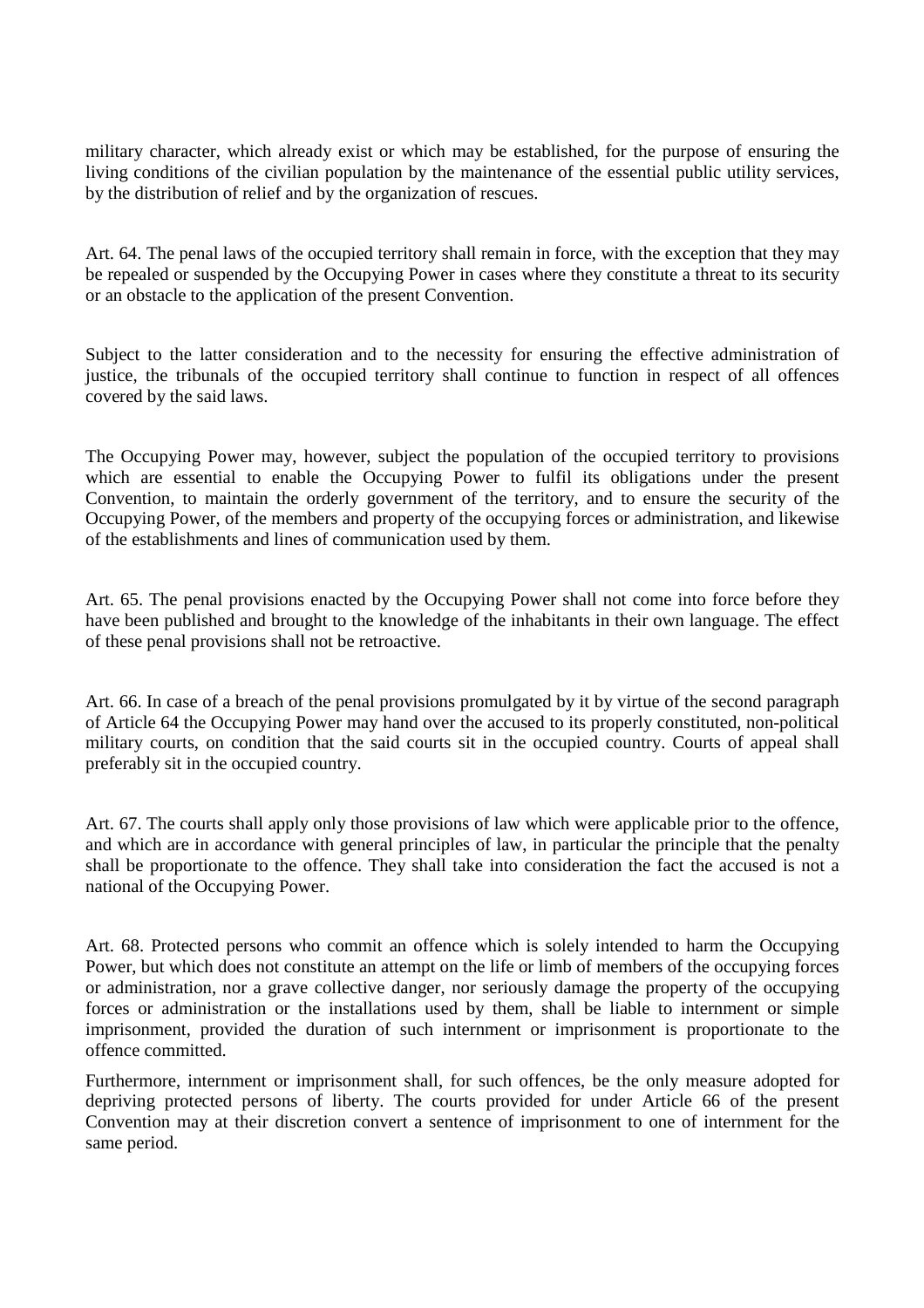The penal provisions promulgated by the Occupying Power in accordance with Articles 64 and 65 may impose the death penalty on a protected person only in cases where the person is guilty of espionage, of serious acts of sabotage against the military installations of the Occupying Power or of intentional offences which have caused the death of one or more persons, provided that such offences were punishable by death under the law of the occupied territory in force before the occupation began.

The death penalty may not be pronounced on a protected person unless the attention of the court has been particularly called to the fact that since the accused is not a national of the Occupying Power, he is not bound to it by any duty of allegiance.

In any case, the death penalty may not be pronounced on a protected person who was under eighteen years of age at the time of the offence.

Art. 69. In all cases the duration of the period during which a protected person accused of an offence is under arrest awaiting trial or punishment shall be deducted from any period of imprisonment of awarded.

Art. 70. Protected persons shall not be arrested, prosecuted or convicted by the Occupying Power for acts committed or for opinions expressed before the occupation, or during a temporary interruption thereof, with the exception of breaches of the laws and customs of war.

Nationals of the occupying Power who, before the outbreak of hostilities, have sought refuge in the territory of the occupied State, shall not be arrested, prosecuted, convicted or deported from the occupied territory, except for offences committed after the outbreak of hostilities, or for offences under common law committed before the outbreak of hostilities which, according to the law of the occupied State, would have justified extradition in time of peace.

Art. 71. No sentence shall be pronounced by the competent courts of the Occupying Power except after a regular trial.

Accused persons who are prosecuted by the Occupying Power shall be promptly informed, in writing, in a language which they understand, of the particulars of the charges preferred against them, and shall be brought to trial as rapidly as possible. The Protecting Power shall be informed of all proceedings instituted by the Occupying Power against protected persons in respect of charges involving the death penalty or imprisonment for two years or more; it shall be enabled, at any time, to obtain information regarding the state of such proceedings. Furthermore, the Protecting Power shall be entitled, on request, to be furnished with all particulars of these and of any other proceedings instituted by the Occupying Power< against protected persons. "</P">

The notification to the Protecting Power, as provided for in the second paragraph above, shall be sent immediately, and shall in any case reach the Protecting Power three weeks before the date of the first hearing. Unless, at the opening of the trial, evidence is submitted that the provisions of this Article are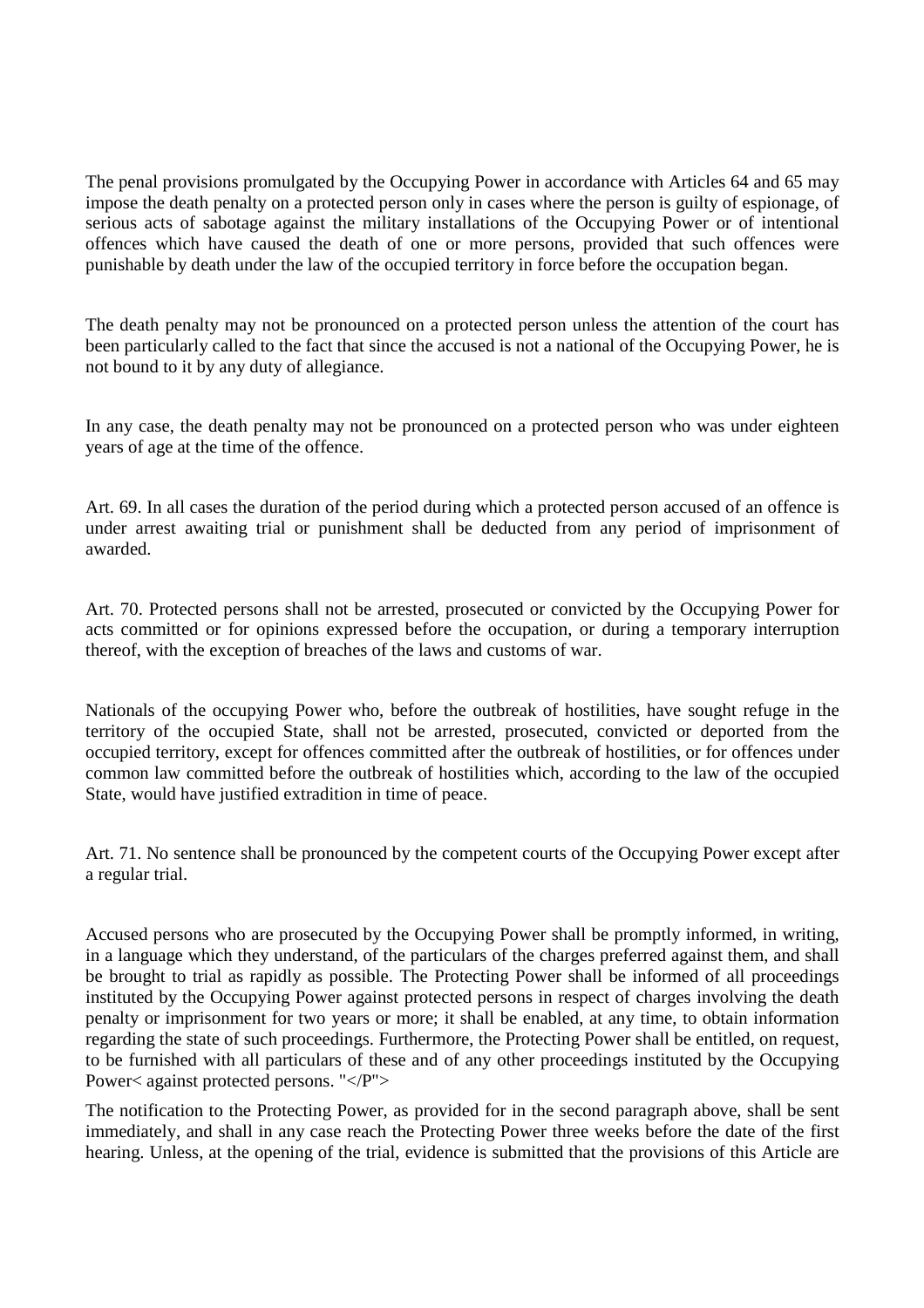fully complied with, the trial shall not proceed. The notification shall include the following particulars:

(a) description of the accused;

(b) place of residence or detention;

(c) specification of the charge or charges (with mention of the penal provisions under which it is brought);

(d) designation of the court which will hear the case;

(e) place and date of the first hearing.

Art. 72. Accused persons shall have the right to present evidence necessary to their defence and may, in particular, call witnesses. They shall have the right to be assisted by a qualified advocate or counsel of their own choice, who shall be able to visit them freely and shall enjoy the necessary facilities for preparing the defence.

Failing a choice by the accused, the Protecting Power may provide him with an advocate or counsel. When an accused person has to meet a serious charge and the Protecting Power is not functioning, the Occupying Power, subject to the consent of the accused, shall provide an advocate or counsel.

Accused persons shall, unless they freely waive such assistance, be aided by an interpreter, both during preliminary investigation and during the hearing in court. They shall have at any time the right to object to the interpreter and to ask for his replacement.

Art.73. A convicted person shall have the right of appeal provided for by the laws applied by the court. He shall be fully informed of his right to appeal or petition and of the time limit within which he may do so.

The penal procedure provided in the present Section shall apply, as far as it is applicable, to appeals. Where the laws applied by the Court make no provision for appeals, the convicted person shall have the right to petition against the finding and sentence to the competent authority of the Occupying Power.

Art. 74. Representatives of the Protecting Power shall have the right to attend the trial of any protected person, unless the hearing has, as an exceptional measure, to be held in camera in the interests of the security of the Occupying Power, which shall then notify the Protecting Power. A notification in respect of the date and place of trial shall be sent to the Protecting Power.

Any judgement involving a sentence of death, or imprisonment for two years or more, shall be communicated, with the relevant grounds, as rapidly as possible to the Protecting Power. The notification shall contain a reference to the notification made under Article 71 and, in the case of sentences of imprisonment, the name of the place where the sentence is to be served. A record of judgements other than those referred to above shall be kept by the court and shall be open to inspection by representatives of the Protecting Power. Any period allowed for appeal in the case of sentences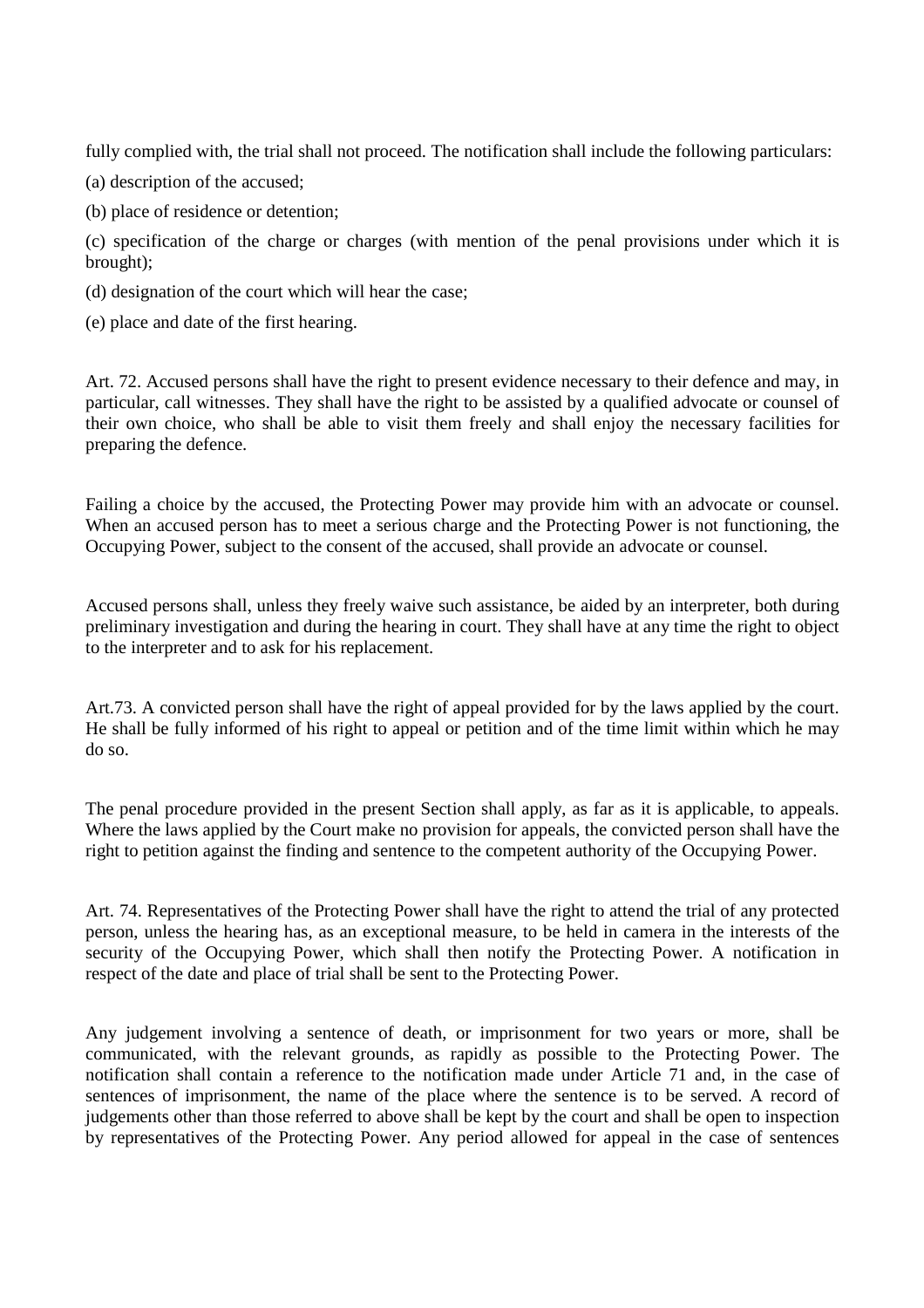involving the death penalty, or imprisonment of two years or more, shall not run until notification of judgement has been received by the Protecting Power.

Art. 75. In no case shall persons condemned to death be deprived of the right of petition for pardon or reprieve.

No death sentence shall be carried out before the expiration of a period of a least six months from the date of receipt by the Protecting Power of the notification of the final judgment confirming such death sentence, or of an order denying pardon or reprieve.

The six months period of suspension of the death sentence herein prescribed may be reduced in individual cases in circumstances of grave emergency involving an organized threat to the security of the Occupying Power or its forces, provided always that the Protecting Power is notified of such reduction and is given reasonable time and opportunity to make representations to the competent occupying authorities in respect of such death sentences.

Art. 76. Protected persons accused of offences shall be detained in the occupied country, and if convicted they shall serve their sentences therein. They shall, if possible, be separated from other detainees and shall enjoy conditions of food and hygiene which will be sufficient to keep them in good health, and which will be at least equal to those obtaining in prisons in the occupied country.

They shall receive the medical attention required by their state of health.

They shall also have the right to receive any spiritual assistance which  $\lt$  they may require. " $\lt$ / $P$ " $>$ Women shall be confined in separate quarters and shall be under the direct supervision of women.

Proper regard shall be paid to the special treatment due to minors.

Protected persons who are detained shall have the right to be visited by delegates of the Protecting Power and of the International Committee of the Red Cross, in accordance with the provisions of Article 143.

Such persons shall have the right to receive at least one relief parcel monthly.

Art. 77. Protected persons who have been accused of offences or convicted by the courts in occupied territory, shall be handed over at the close of occupation, with the relevant records, to the authorities of the liberated territory.

Art. 78. If the Occupying Power considers it necessary, for imperative reasons of security, to take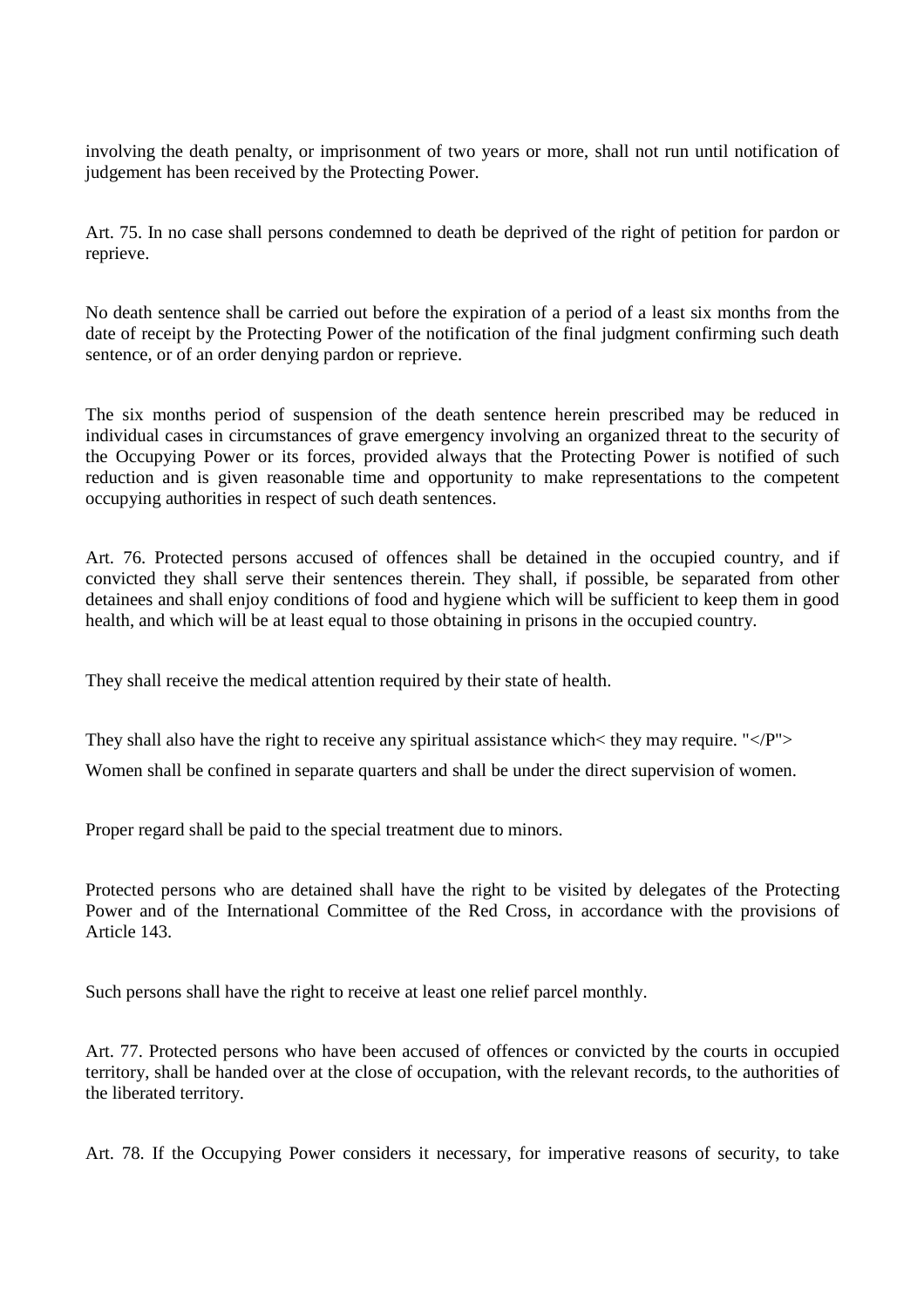safety measures concerning protected persons, it may, at the most, subject them to assigned residence or to internment.

Decisions regarding such assigned residence or internment shall be made according to a regular procedure to be prescribed by the Occupying Power in accordance with the provisions of the present Convention. This procedure shall include the right of appeal for the parties concerned. Appeals shall be decided with the least possible delay. In the event of the decision being upheld, it shall be subject to periodical review, if possible every six months, by a competent body set up by the said Power.

Protected persons made subject to assigned residence and thus required to leave their homes shall enjoy the full benefit of Article 39 of the present Convention.

SECTION IV

Regulations for the Treatment of Internees

CHAPTER I

General Provisions

Art. 79. The Parties to the conflict shall not intern protected persons, except in accordance with the provisions of Articles 41, 42, 43, 68 and 78.

Art. 80. Internees shall retain their full civil capacity and shall exercise such attendant rights as may be compatible with their status.

Art. 81. Parties to the conflict who intern protected persons shall be bound to provide free of charge for their maintenance, and to grant them also the medical attention required by their state of health.

No deduction from the allowances, salaries or credits due to the internees shall be made for the repayment of these costs.

The Detaining Power shall provide for the support of those dependent on the internees, if such dependents are without adequate means of support or are unable to earn a living.

Art.82. The Detaining Power shall, as far as possible, accommodate the internees according to their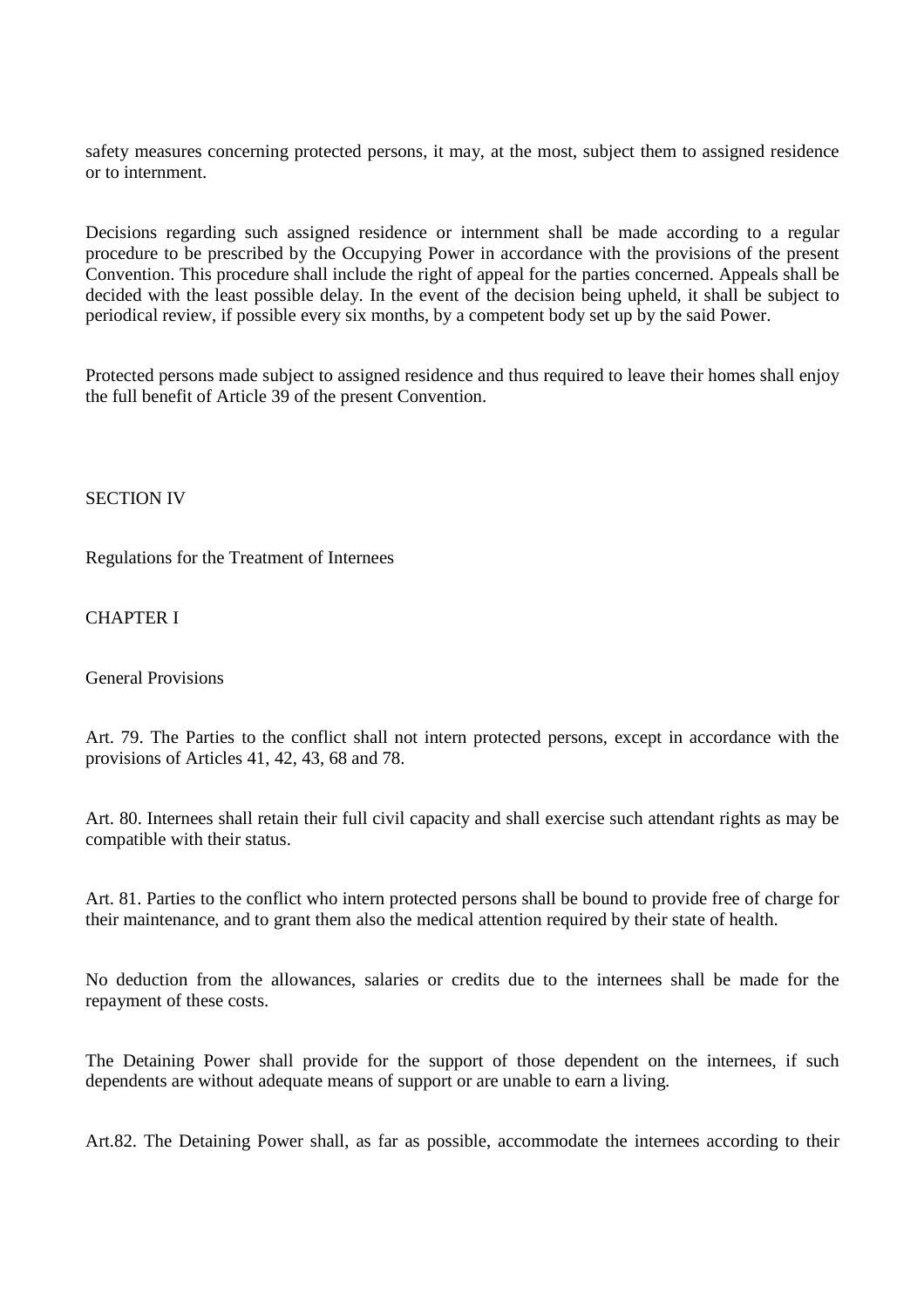nationality, language and customs. Internees who are nationals of the same country shall not be separated merely because they have different languages.

Throughout the duration of their internment, members of the same family, and in particular parents and children, shall be lodged together in the same place of internment, except when separation of a temporary nature is necessitated for reasons of employment or health or for the purposes of enforcement of the provisions of Chapter IX of the present Section.

Internees may request that their children who are left at liberty without parental care shall be interned with them.

Wherever possible, interned members of the same family shall be housed in the same premises and given separate accommodation from other internees, together with facilities for leading a proper family life.

# CHAPTER II

Places of Internment

Art. 83. The Detaining Power shall not set up places of internment in areas particularly exposed to the dangers of war.

The Detaining Power shall give the enemy Powers, through the intermediary of the Protecting Powers, all useful information regarding the geographical location of places of internment.

Whenever military considerations permit, internment camps shall be indicated by the letters IC, placed so as to be clearly visible in the daytime from the air. The Powers concerned may, however, agree upon any other system of marking. No place other than an internment camp shall be marked as such.

Art.84. Internees shall be accommodated and administered separately from prisoners of war and from persons deprived of liberty for any other reason.

Art. 85. The Detaining Power is bound to take all necessary and possible measures to ensure that protected persons shall, from the outset of their internment, be accommodated in buildings or quarters which afford every possible safeguard as regards hygiene and health, and provide efficient protection against the rigours of the climate and the effects of the war.

In no case shall permanent places of internment be situated in unhealthy areas or in districts, the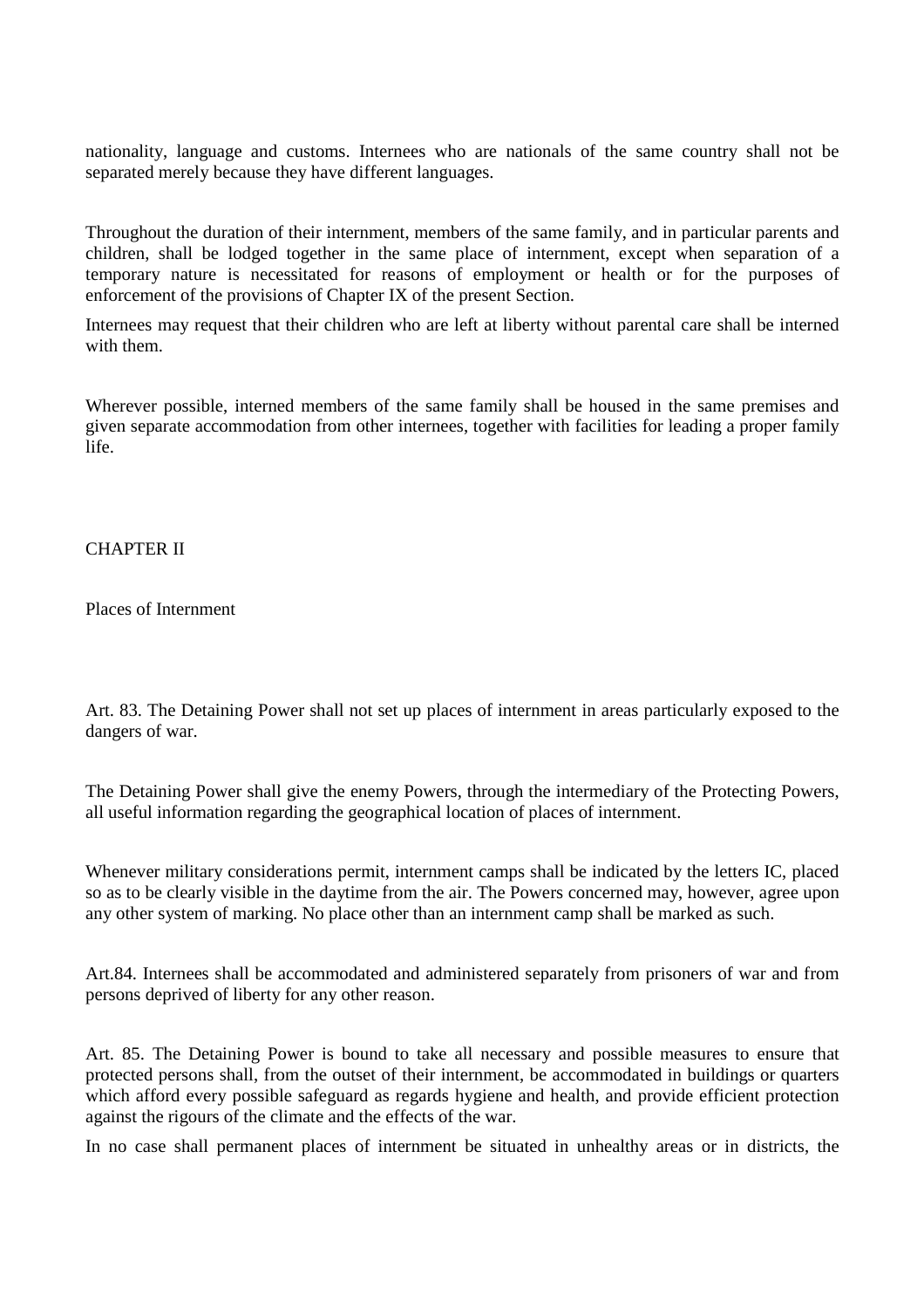climate of which is injurious to the internees.

In all cases where the district, in which a protected person is temporarily interned, is an unhealthy area or has a climate which is harmful to his health, he shall be removed to a more suitable place of internment as rapidly as circumstances permit.

The premises shall be fully protected from dampness, adequately heated and lighted, in particular between dusk and lights out. The sleeping quarters shall be sufficiently spacious and well ventilated, and the internees shall have suitable bedding and sufficient blankets, account being taken of the climate, and the age, sex, and state of health of the internees.

Internees shall have for their use, day and night, sanitary conveniences which conform to the rules of hygiene, and are constantly maintained in a state of cleanliness. They shall be provided with sufficient water and soap for their daily personal toilet and for washing their personal laundry; installations and facilities necessary for this purpose shall be granted to them. Showers or baths shall also be available. The necessary time shall be set aside for washing and for cleaning.

Whenever it is necessary, as an exceptional and temporary measure, to accommodate women internees who are not members of a family unit in the same place of internment as men, the provision of separate sleeping quarters and sanitary conveniences for the use of such women internees shall be obligatory.

Art. 86. The Detaining Power shall place at the disposal of interned persons, of whatever denomination, premises suitable for the holding of their religious services.

Art. 87. Canteens shall be installed in every place of internment, except where other suitable facilities are available. Their purpose shall be to enable internees to make purchases, at prices not higher than local market prices, of foodstuffs and articles of everyday use, including soap and tobacco, such as would increase their personal well-being and comfort.

Profits made by canteens shall be credited to a welfare fund to be set up for each place of internment, and administered for the benefit of the internees attached to such place of internment. The Internee Committee provided for in Article 102 shall have the right to check the management of the canteen and of the said fund.

When a place of internment is closed down, the balance of the welfare fund shall be transferred to the welfare fund of a place of internment for internees of the same nationality, or, if such a place does not exist, to a central welfare fund which shall be administered for the benefit of all internees remaining in the custody of the Detaining Power. In case of a general release, the said profits shall be kept by the Detaining Power, subject to any agreement to the contrary between the Powers concerned.

Art. 88. In all places of internment exposed to air raids and other hazards of war, shelters adequate in number and structure to ensure the necessary protection shall be installed. In case of alarms, the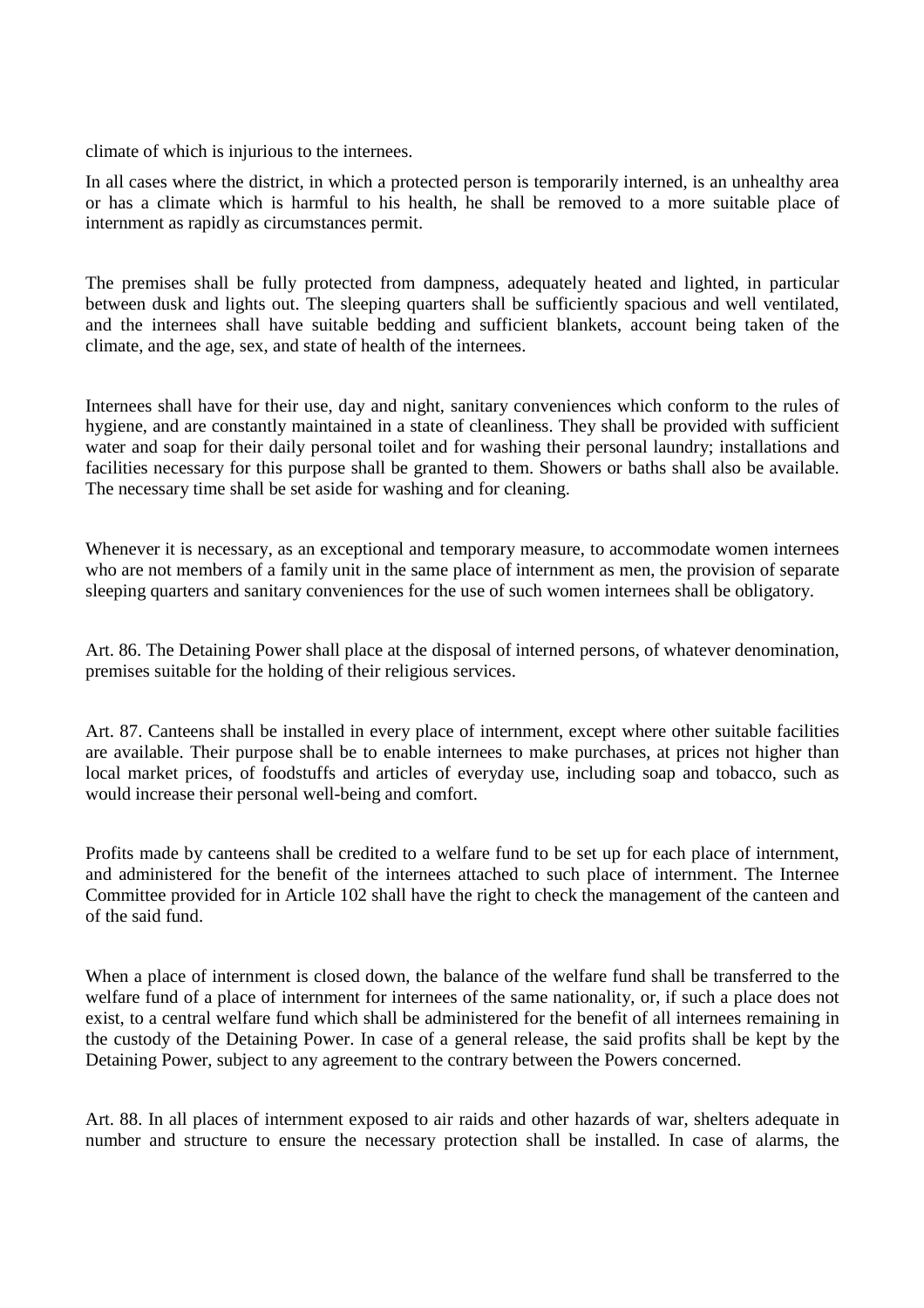measures internees shall be free to enter such shelters as quickly as possible, excepting those who remain for the protection of their quarters against the aforesaid hazards. Any protective measures taken in favour of the population shall also apply to them.

All due precautions must be taken in places of internment against the danger of fire.

# CHAPTER III

# Food and Clothing

Art. 89. Daily food rations for internees shall be sufficient in quantity, quality and variety to keep internees in a good state of health and prevent the development of nutritional deficiencies. Account shall also be taken of the customary diet of the internees.

Internees shall also be given the means by which they can prepare for themselves any additional food in their possession.

Sufficient drinking water shall be supplied to internees. The use of tobacco shall be permitted.

Internees who work shall receive additional rations in proportion to the kind of labour which they perform.

Expectant and nursing mothers and children under fifteen years of age, shall be given additional food, in proportion to their physiological needs.

Art. 90. When taken into custody, internees shall be given all facilities to provide themselves with the necessary clothing, footwear and change of underwear, and later on, to procure further supplies if required. Should any internees not have sufficient clothing, account being taken of the climate, and be unable to procure any, it shall be provided free of charge to them by the Detaining Power.

The clothing supplied by the Detaining Power to internees and the outward markings placed on their own clothes shall not be ignominious nor expose them to ridicule.

Workers shall receive suitable working outfits, including protective clothing, whenever the nature of their work so requires.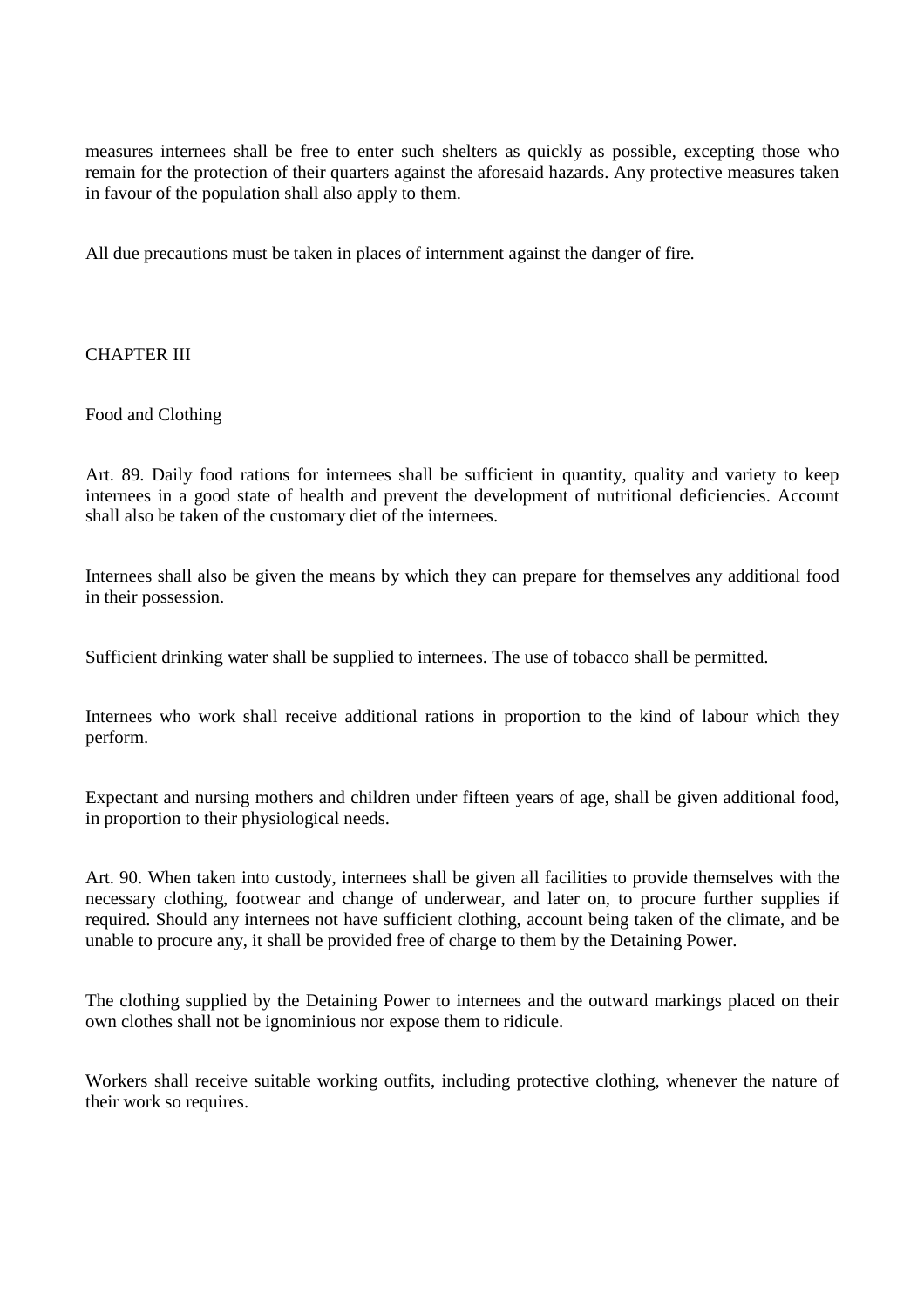# CHAPTER IV

#### Hygiene and Medical Attention

Art. 91. Every place of internment shall have an adequate infirmary, under the direction of a qualified doctor, where internees may have the attention they require, as well as appropriate diet. Isolation wards shall be set aside for cases of contagious or mental diseases.

Maternity cases and internees suffering from serious diseases, or whose condition requires special treatment, a surgical operation or hospital care, must be admitted to any institution where adequate treatment can be given and shall receive care not inferior to that provided for the general population.

Internees shall, for preference, have the attention of medical personnel of their own nationality.

Internees may not be prevented from presenting themselves to the medical authorities for examination. The medical authorities of the Detaining Power shall, upon request, issue to every internee who has undergone treatment an official certificate showing the nature of his illness or injury, and the duration and nature of the treatment given. A duplicate of this certificate shall be forwarded to the Central Agency provided for in Article 140.

Treatment, including the provision of any apparatus necessary for the maintenance of internees in good health, particularly dentures and other artificial appliances and spectacles, shall be free of charge to the internee.

Art. 92. Medical inspections of internees shall be made at least once a month. Their purpose shall be, in particular, to supervise the general state of health, nutrition and cleanliness of internees, and to detect contagious diseases, especially tuberculosis, malaria, and venereal diseases. Such inspections shall include, in particular, the checking weight of each internee and, at least once a year, radioscopic examination.

CHAPTER V

Religious, Intellectual and Physical **Activities** 

Art. 93. Internees shall enjoy complete latitude in the exercise of their religious duties, including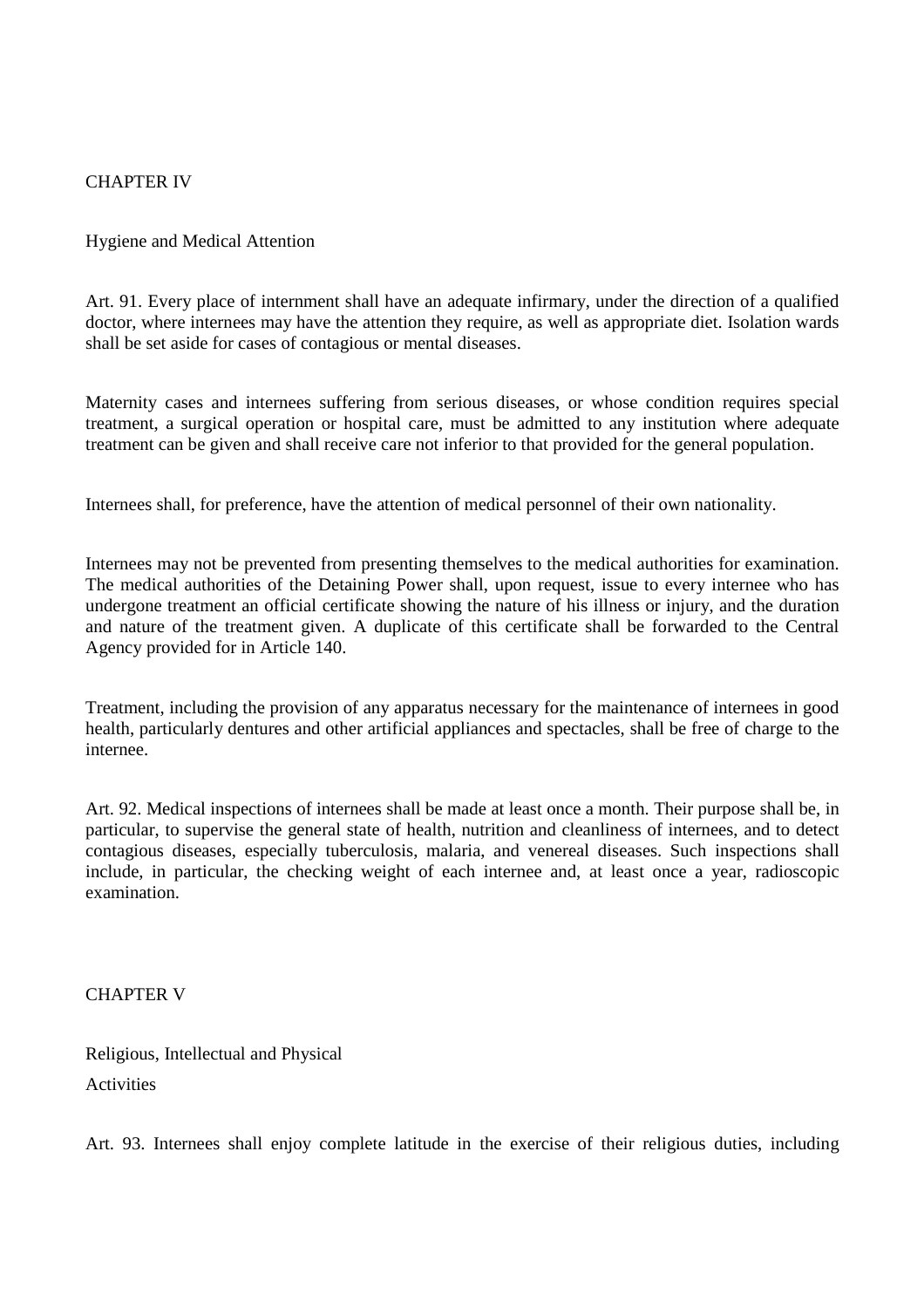attendance at the services of their faith, on condition that they comply with the disciplinary routine prescribed by the detaining authorities.

Ministers of religion who are interned shall be allowed to minister freely to the members of their community. For this purpose the Detaining Power shall ensure their equitable allocation amongst the various places of internment in which there are internees speaking the same language and belonging to the same religion. Should such ministers be too few in number, the Detaining Power shall provide them with the necessary facilities, including means of transport, for moving from one place to another, and they shall be authorized to visit any internees who are in hospital. Ministers of religion shall be at liberty to correspond on matters concerning their ministry with the religious authorities in the country of detention and, as far as possible, with the international religious organizations of their faith. Such correspondence shall not be considered as forming a part of the quota mentioned in Article 107. It shall, however, be subject to the provisions of Article 112.

When internees do not have at their disposal the assistance of ministers of their faith, or should these latter be too few in number, the local religious authorities of the same faith may appoint, in agreement with the Detaining Power, a minister of the internees' faith or, if such a course is feasible from a denominational point of view, a minister of similar religion or a qualified layman. The latter shall enjoy the facilities granted to the ministry he has assumed. Persons so appointed shall comply with all regulations laid down by the Detaining Power in the interests of discipline and security.

Art. 94. The Detaining Power shall encourage intellectual, educational and recreational pursuits, sports and games amongst internees, whilst leaving them free to take part in them or not. It shall take all practicable measures to ensure the exercice thereof, in particular by providing suitable premises.

All possible facilities shall be granted to internees to continue their studies or to take up new subjects. The education of children and young people shall be ensured; they shall be allowed to attend schools either within the place of internment or outside.

Internees shall be given opportunities for physical exercise, sports and outdoor games. For this purpose, sufficient open spaces shall be set aside in all places of internment. Special playgrounds shall be reserved for children and young people.

Art. 95. The Detaining Power shall not employ internees as workers, unless they so desire. Employment which, if undertaken under compulsion by a protected person not in internment, would involve a breach of Articles 40 or 51 of the present Convention, and employment on work which is of a degrading or humiliating character are in any case prohibited.

After a working period of six weeks, internees shall be free to give up work at any moment, subject to eight days' notice.

These provisions constitute no obstacle to the right of the Detaining Power to employ interned doctors,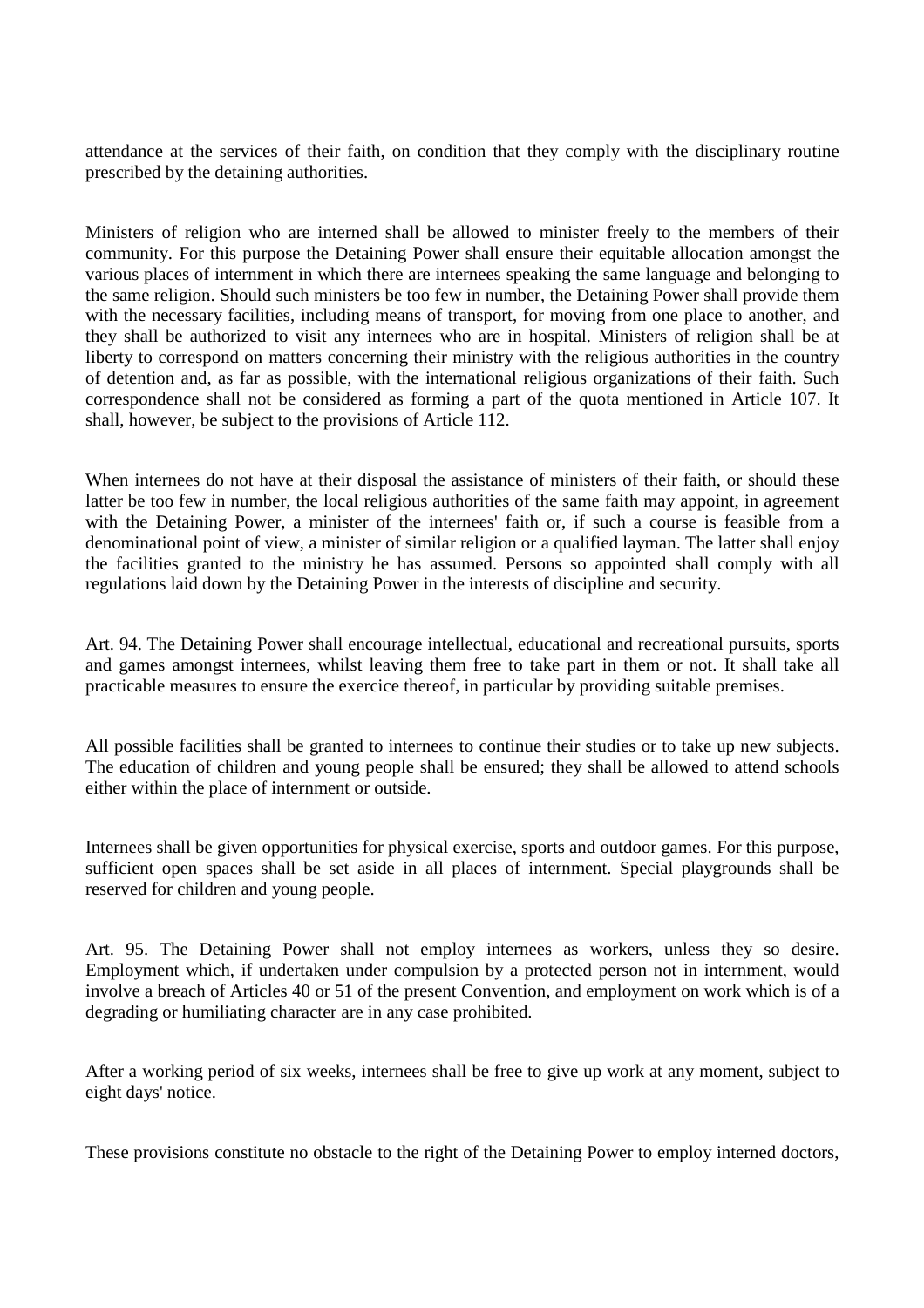dentists and other medical personnel in their professional capacity on behalf of their fellow internees, or to employ internees for administrative and maintenance work in places of internment and to detail such persons for work in the kitchens or for other domestic tasks, or to require such persons to undertake duties connected with the protection of internees against aerial bombardment or other war risks. No internee may, however, be required to perform tasks for which he is, in the opinion of a medical officer, physically unsuited.

The Detaining Power shall take entire responsibility for all working conditions, for medical attention, for the payment of wages, and for ensuring that all employed internees receive compensation for occupational accidents and diseases. The standards prescribed for the said working conditions and for compensation shall be in accordance with the national laws and regulations, and with the existing practice; they shall in no case be inferior to those obtaining for work of the same nature in the same district. Wages for work done shall be determined on an equitable basis by special agreements between the internees, the Detaining Power, and, if the case arises, employers other than the Detaining Power to provide for free maintenance of internees and for the medical attention which their state of health may require. Internees permanently detailed for categories of work mentioned in the third paragraph of this Article, shall be paid fair wages by the Detaining Power. The working conditions and the scale of compensation for occupational accidents and diseases to internees, thus detailed, shall not be inferior to those applicable to work of the same nature in the same district.

Art.96. All labour detachments shall remain part of and dependent upon a place of internment. The competent authorities of the Detaining Power and the commandant of a place of internment shall be responsible for the observance in a labour detachment of the provisions of the present Convention. The commandant shall keep an up-to-date list of the labour detachments subordinate to him and shall communicate it to the delegates of the Protecting Power, of the International Committee of the Red Cross and of other humanitarian organizations who may visit the places of internment.

# CHAPTER VI

Personal Property and Financial Resources

Art. 97. Internees shall be permitted to retain articles of personal use. Monies, cheques, bonds, etc., and valuables in their possession may not be taken from them except in accordance with established procedure. Detailed receipts shall be given therefor.

The amounts shall be paid into the account of every internee as provided for in Article 98. Such amounts may not be converted into any other currency unless legislation in force in the territory in which the owner is interned so requires or the internee gives his consent.

Articles which have above all a personal or sentimental value may not be taken away.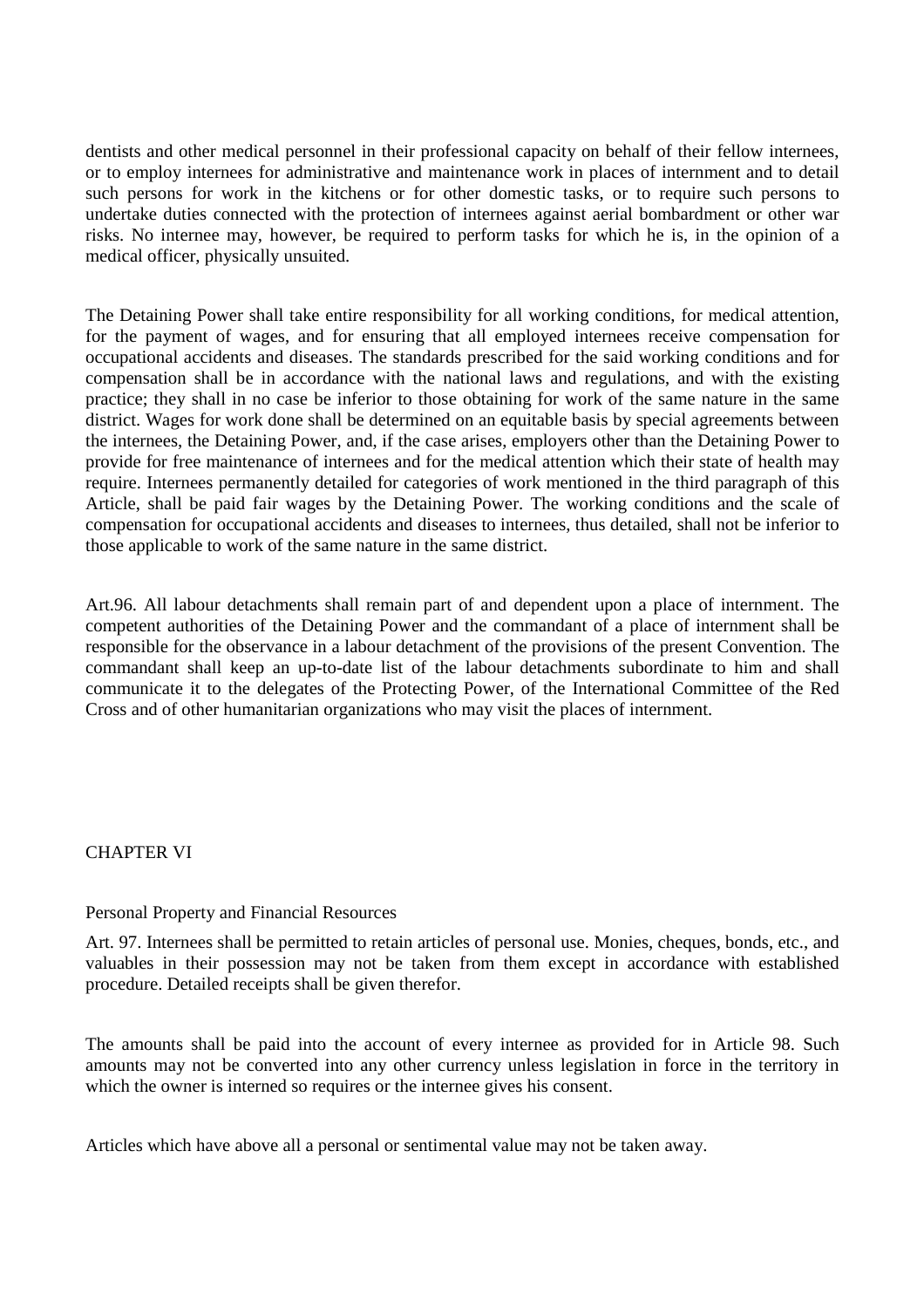A woman internee shall not be searched except by a woman.

On release or repatriation, internees shall be given all articles, monies or other valuables taken from them during internment and shall receive in currency the balance of any credit to their accounts kept in accordance with Article 98, with the exception of any articles or amounts withheld by the Detaining Power by virtue of its legislation in force. If the property of an internee is so withheld, the owner shall receive a detailed receipt.

Family or identity documents in the possession of internees may not be taken away without a receipt being given. At no time shall internees be left without identity documents. If they have none, they shall be issued with special documents drawn up by the detaining authorities, which will serve as their identity papers until the end of their internment.

Internees may keep on their persons a certain amount of money, in cash or in the shape of purchase coupons, to enable them to make purchases.

Art. 98. All internees shall receive regular allowances, sufficient to enable them to purchase goods and articles, such as tobacco, toilet requisites, etc. Such allowances may take the form of credits or purchase coupons.

Furthermore, internees may receive allowances from the Power to which they owe allegiance, the Protecting Powers, the organizations which may assist them, or their families, as well as the income on their property in accordance with the law of the Detaining Power. The amount of allowances granted by the Power to which they o~e allegiance shall be the same for each category of internees (infirm, sick, pregnant women, etc.) but may not be allocated by that Power or distributed by the Detaining Power on the< basis of discriminations between internees which are prohibited by Article 27 the present Convention. "</P">

The Detaining Power shall open a regular account for every internee, to which shall be credited the allowances named in the present Article, the wages earned and the remittances received, together with such sums taken from him as may be available under the legislation in force in the territory in which he is interned. Internees shall be granted all facilities consistent with the legislation in force in such territory to make remittances to their families and to other dependants. They may draw from their accounts the amounts necessary for their personal expenses, within the limits fixed by the Detaining Power. They shall at all times be afforded reasonable facilities for consulting and obtaining copies of their accounts. A statement of accounts shall be furnished to the Protecting Power, on request, and shall accompany the internee in case of transfer.

# CHAPTER VII

Administration and Discipline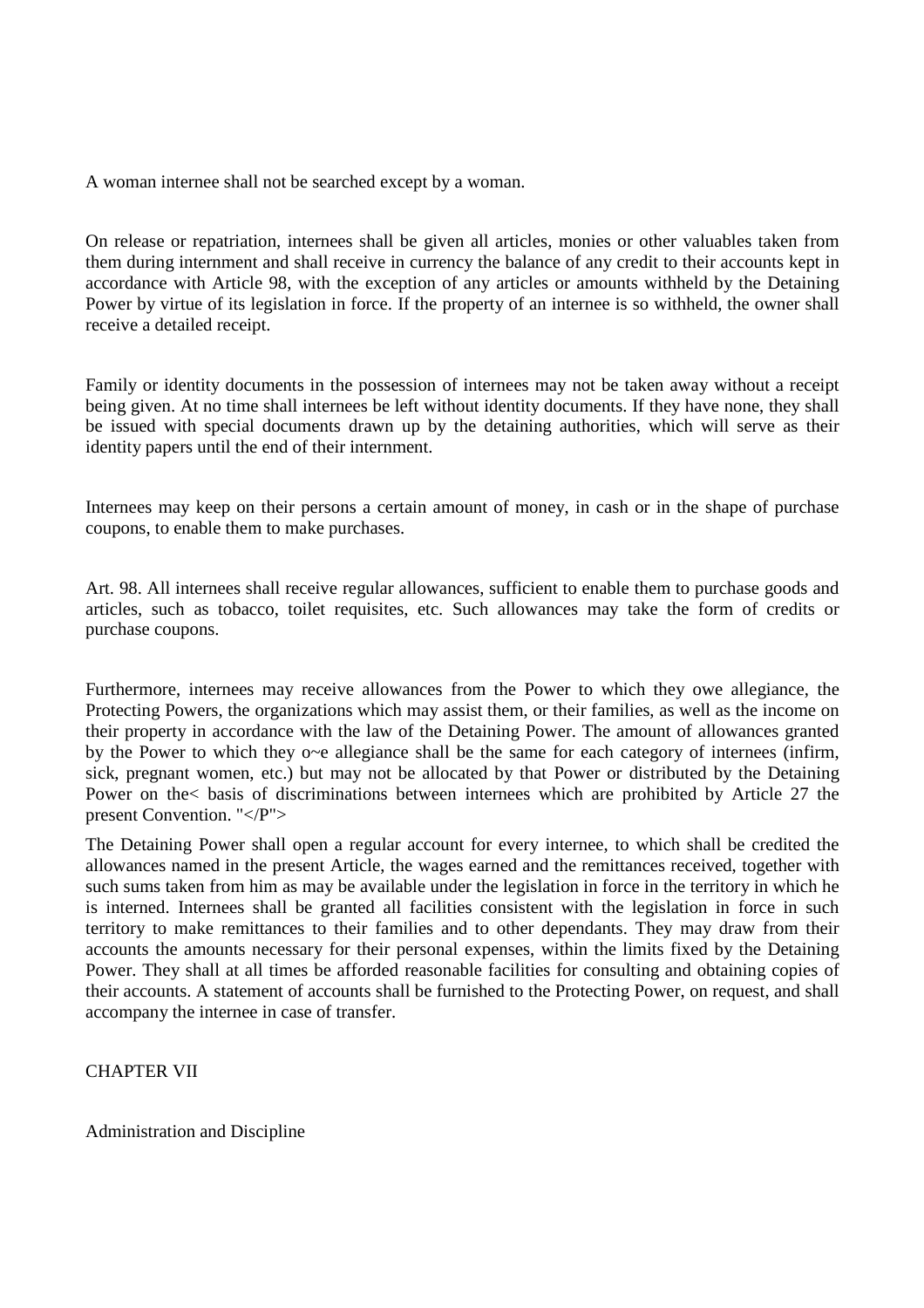Art. 99. Every place of internment shall be put under the authority of a responsible officer, chosen from the regular military forces or the regular civil administration of the Detaining Power. The officer in charge of the place of internment must have in his possession a copy of the present Convention in the official language, or one of the official languages, of his country and shall be responsible for its application. The staff in control of internees shall be instructed in the provisions of the present Convention and of the administrative measures adopted to ensure its application.

The text of the present Convention and the texts of special agreements concluded under the said Convention shall be posted inside the place of internment, in a language which the internees understand, or shall be in the possession of the Internee Committee.

Regulations, orders, notices and publications of every kind shall be communicated to the internees and posted inside the places of internment,  $\langle$  in a language which they understand. " $\langle P'' \rangle$ "

Every order and command addressed to internees individually must, likewise, be given in a language which they understand.

Art. 100. The disciplinary regime in places of internment shall be consistent with humanitarian principles, and shall in no circumstances include regulations imposing on internees any physical exertion dangerous to their health or involving physical or moral victimization.

Identification by tattooing or imprinting signs or markings on the body, is prohibited.

In particular, prolonged standing and roll-calls, punishment drill, military drill and manoeuvres, or the reduction of food rations, are prohibited.

Art. 101. Internees shall have the right to present to the authorities in whose power they are, any petition with regard to the conditions of internment to which they are subjected.

They shall also have the right to apply without restriction through the Internee Committee or, if they consider it necessary, direct to the representatives of the Protecting Power, in order to indicate to them any points on which they may have complaints to make with regard to the conditions of internment.

Such petitions and complaints shall be transmitted forthwith and without alteration, and even if the latter are recognized to be unfounded, they may not occasion any punishment.

Periodic reports on the situation in places of internment and as to the needs of the internees may be sent by the Internee Committees to the representatives of the Protecting Powers.

Art. 102. In every place of internment, the internees shall freely elect by secret ballot every six months, the members of a Committee empowered to represent them before the Detaining and the Protecting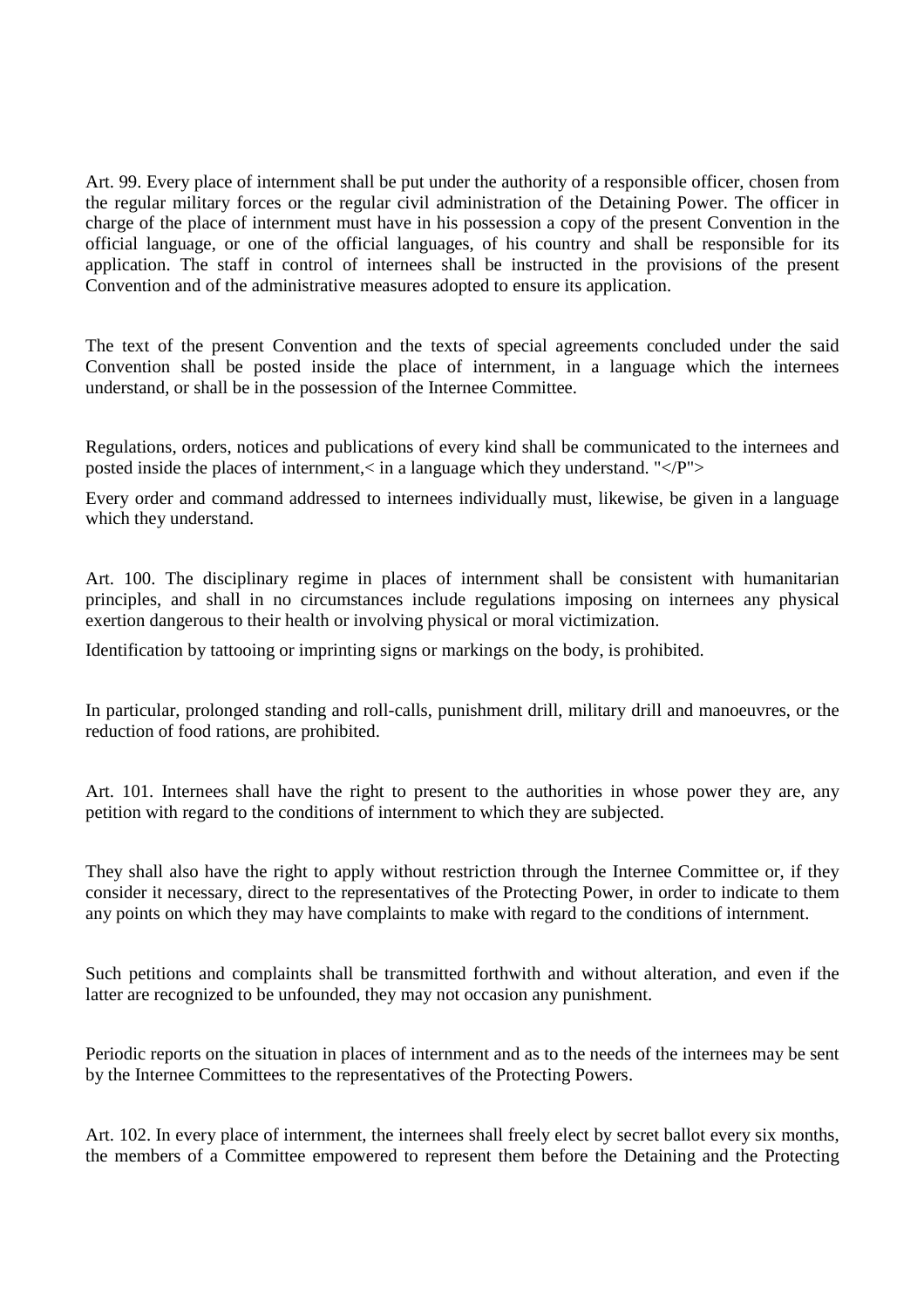Powers, the International Committee of the Red Cross and any other organization which may assist them. The members of the Committee shall be eligible for

re-election.

Internees so elected shall enter upon their duties after their election has been approved by the detaining authorities. The reasons for any refusals or dismissals shall be communicated to the Protecting Powers concerned.

Art. 103. The Internee Committees shall further the physical, spiritual and intellectual well-being of the internees.

In case the internees decide, in particular, to organize a system of mutual assistance amongst themselves, this organization would be within the competence of the Committees in addition to the special duties entrusted to them under other provisions of the present Convention.

Art. 104. Members of Internee Committees shall not be required to perform any other work, if the accomplishment of their duties is rendered more difficult thereby.

Members of Internee Committees may appoint from amongst the internees such assistants as they may require. All material facilities shall be granted to them, particularly a certain freedom of movement necessary for the accomplishment of their duties (visits to labour detachments, receipt of supplies, etc.).

All facilities shall likewise be accorded to members of Internee Committees for communication by post and telegraph with the detaining authorities, the Protecting Powers, the International Committee of the Red Cross and their delegates, and with the organizations which give assistance to internees. Committee members in labour detachments shall enjoy similar facilities for communication with their Internee Committee in the principal place of internment. Such communications shall not be limited, nor considered as forming a part of the quota mentioned in Article 107.

Members of Internee Committees who are transferred shall be allowed a reasonable time to acquaint their successors with current affairs.

# CHAPTER VIII

Relations with the Exterior

Art. 105. Immediately upon interning protected persons, the Detaining Powers shall inform them, the Power to which they owe allegiance and their Protecting Power of the measures taken for executing the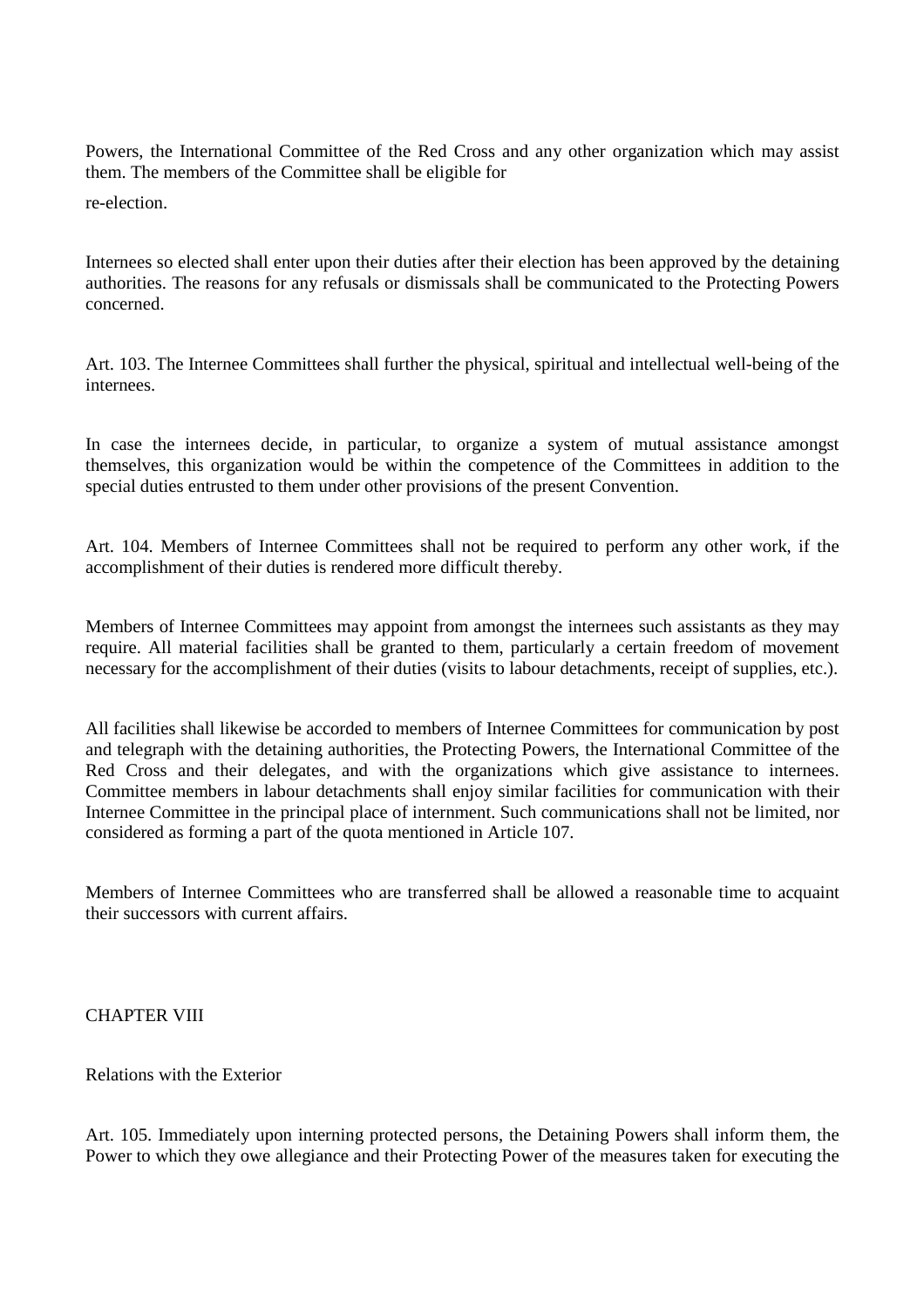provisions of the present Chapter. The Detaining Powers shall likewise inform the Parties concerned of any subsequent modifications of such measures.

Art. 106. As soon as he is interned, or at the latest not more than one week after his arrival in a place of internment, and likewise in cases of sickness or transfer to another place of internment or to a hospital, every internee shall be enabled to send direct to his family, on the one hand, and to the Central Agency provided for by Article 140, on the other, an internment card similar, if possible, to the model annexed to the present Convention, informing his relatives of his detention, address and state of health. The said cards shall be forwarded as rapidly as possible and may not be delayed in any way.

Art. 107. Internees shall be allowed to send and receive letters and cards. If the Detaining Power deems it necessary to limit the number of letters and cards sent by each internee, the said number shall not be less than two letters and four cards monthly; these shall be drawn up so as to conform as closely as possible to the models annexed to the present Convention. If limitations must be placed on the correspondence addressed to internees, they may be ordered only by the Power to which such internees owe allegiance, possibly at the request of the Detaining Power. Such letters and cards must be conveyed with reasonable despatch; they may not be delayed or retained for disciplinary reasons.

Internees who have been a long time without news, or who find it impossible to receive news from their relatives, or to give them news by the ordinary postal route, as well as those who are at a considerable distance from their homes, shall be allowed to send telegrams, the charges being paid by them in the currency at their disposal. They shall likewise benefit by this provision in cases which are recognized to be urgent.

As a rule, internees' mail shall be written in their own language. The Parties to the conflict may authorize correspondence in other languages.

Art. 108. Internees shall be allowed to receive, by post or by any other means, individual parcels or collective shipments containing in particular foodstuffs, clothing, medical supplies, as well as books and objects of a devotional, educational or recreational character which may meet their needs. Such shipments shall in no way free the Detaining Power from the obligations imposed upon it by virtue of the present Convention.

Should military necessity require the quantity of such shipments to be limited, due notice thereof shall be given to the Protecting Power and to the International Committee of the Red Cross, or to any other organization giving assistance to the internees and responsible for the forwarding of such shipments.

The conditions for the sending of individual parcels and collective shipments shall, if necessary, be the subject of special agreements between the Powers concerned, which may in no case delay the receipt by the internees of relief supplies. Parcels of clothing and foodstuffs may not include books. Medical relief supplies shall, as a rule, be sent in collective parcels.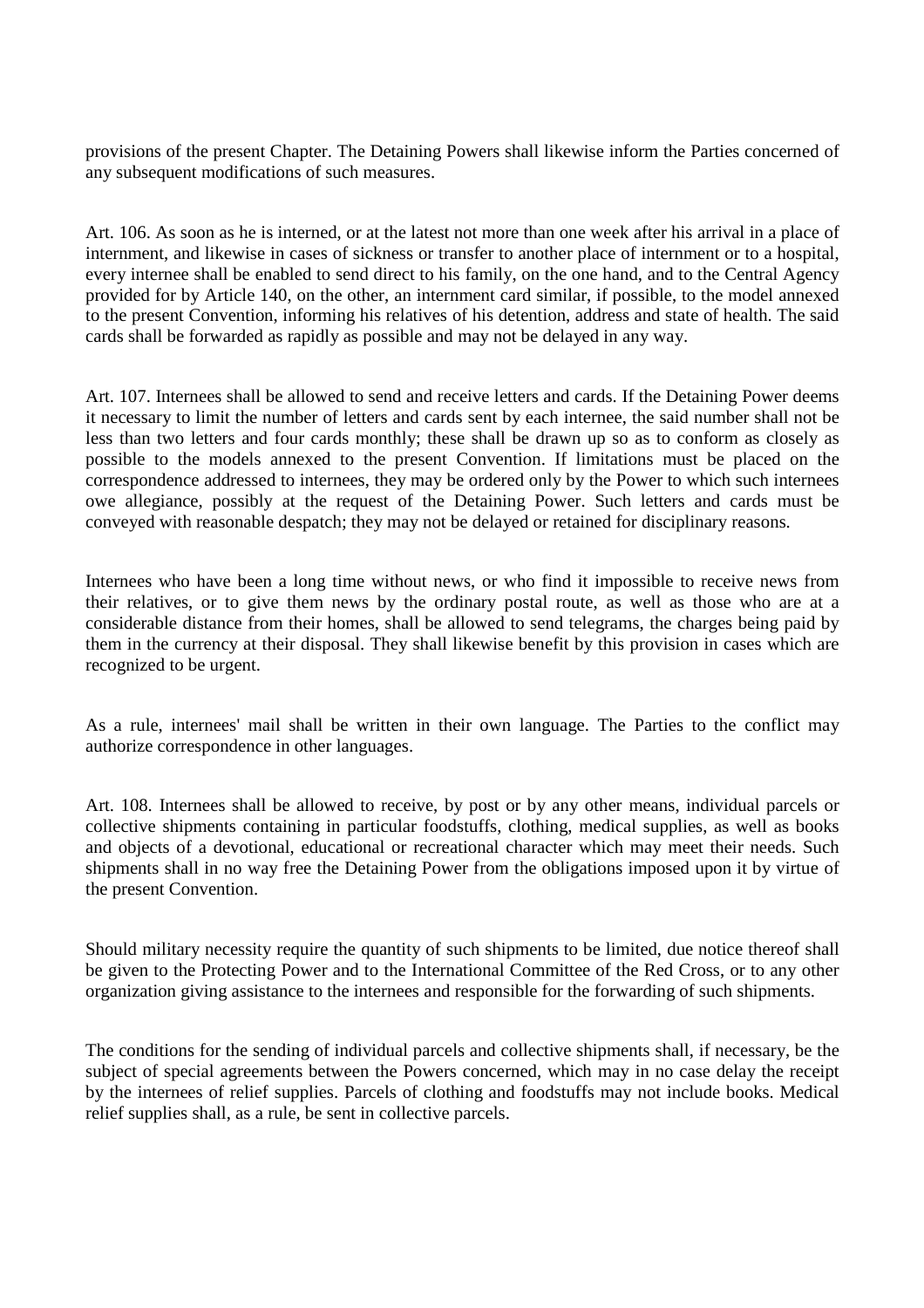Art. 109. In the absence of special agreements between Parties to the conflict regarding the conditions for the receipt and distribution of collective relief shipments, the regulations concerning collective relief which are annexed to the present Convention shall be applied.

The special agreements provided for above shall in no case restrict the right of Internee Committees to take possession of collective relief shipments intended for internees, to undertake their distribution and to dispose of them in the interests of the recipients. Nor shall such agreements restrict the right of representatives of the Protecting Powers, the International Committee of the Red Cross, or any other organization giving assistance to internees and responsible for the forwarding of collective shipments, to supervise their distribution to the recipients.

Art. 110. An relief shipments for internees shall be exempt from import, customs and other dues.

All matter sent by mail, including relief parcels sent by parcel post and remittances of money, addressed from other countries to internees or despatched by them through the post office, either direct or through the Information Bureaux provided for in Article 136 and the Central Information Agency provided for in Article 140, shall be exempt from all postal dues both in the countries of origin and destination and in intermediate countries. To this effect, in particular, the exemption provided by the Universal Postal Convention of 1947 and by the agreements of the Universal Postal Union in favour of civilians of enemy nationality detained in camps or civilian prisons, shall be extended to the other interned persons protected by the present Convention. The countries not signatory to the abovementioned agreements shall be bound to grant freedom from charges in the same circumstances.

The cost of transporting relief shipments which are intended for internees and which, by reason of their weight or any other cause, cannot be sent through the post office, shall be borne by the Detaining Power in all the territories under its control. Other Powers which are Parties to the present Convention shall bear the cost of transport in their respective territories.

Costs connected with the transport of such shipments, which are not covered by the above paragraphs, shall be charged to the senders.

The High Contracting Parties shall endeavour to reduce, so far as possible, the charges for telegrams sent by internees, or addressed to them.

Art. 111. Should military operations prevent the Powers concerned from fulfilling their obligation to ensure the conveyance of the mail and relief shipments provided for in Articles 106, 107, 108 and 113, the Protecting Powers concerned, the International Committee of the Red Cross or any other organization duly approved by the Parties to the conflict may undertake to ensure the conveyance of such shipments by suitable means (rail, motor vehicles, vessels or aircraft, etc.). For this purpose, the High Contracting Parties shall endeavour to supply them with such transport, and to allow its circulation, especially by granting the necessary safe-conducts.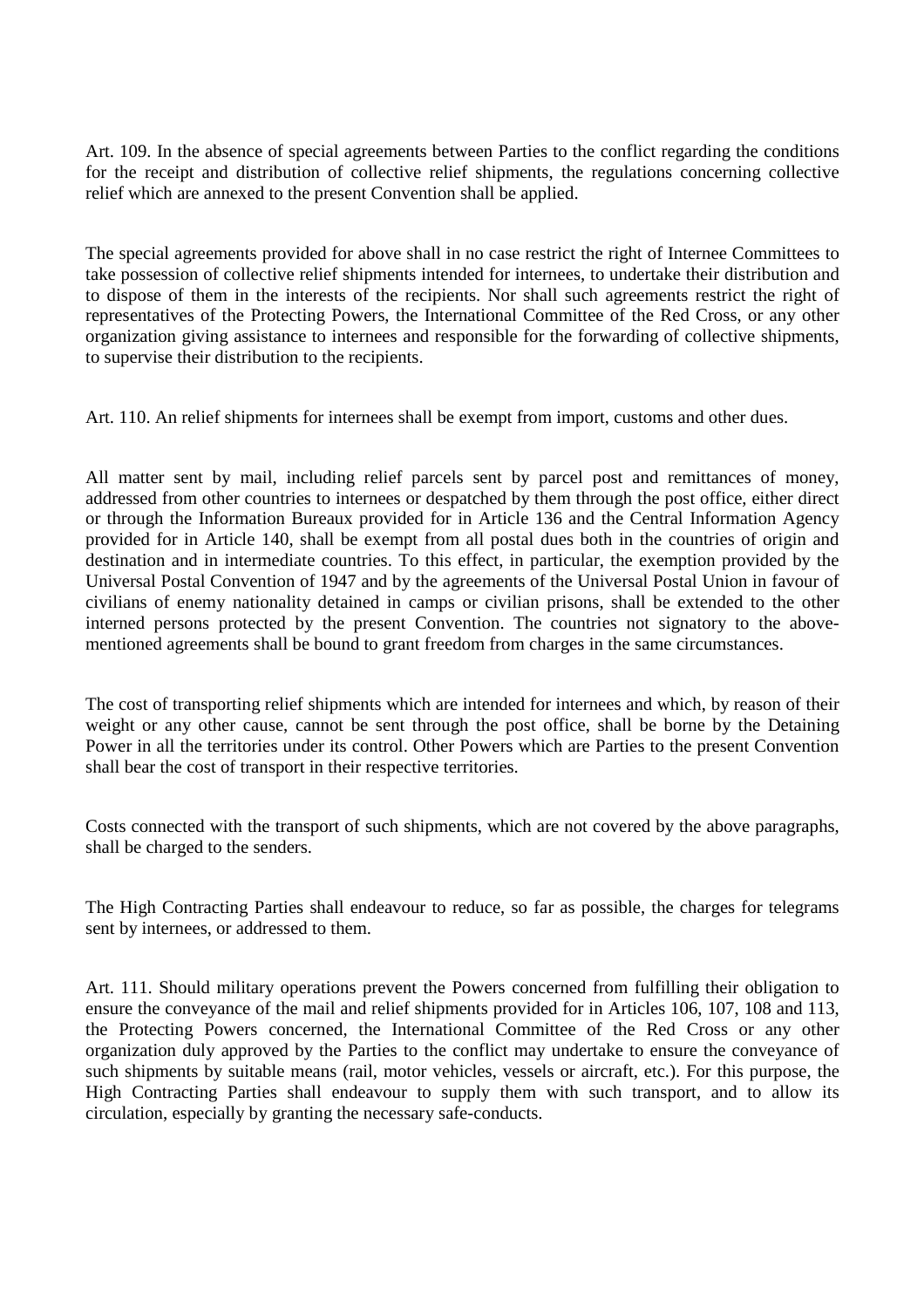Such transport may also be used to convey: (a) correspondence, lists and reports exchanged between the Central Information Agency referred to in Article 140 and the National Bureaux referred to in Article 136;

(b) correspondence and reports relating to internees which the Protecting Powers, the International Committee of the Red Cross or any other organization assisting the internees exchange either with their own< delegates or with the Parties TO conflict. "</P">

These provisions in no way detract from the right of any Party to the conflict to arrange other means of transport if it should so prefer, nor preclude the granting of safe-conducts, under mutually agreed conditions, to such means of transport.

The costs occasioned by the use of such means of transport shall be borne, in proportion to the importance of the shipments, by the Parties to the conflict whose nationals are benefited thereby.

Art. 112. The censoring of correspondence addressed to internees or despatched by them shall be done as quickly as possible.

The examination of consignments intended for internees shall not be carried out under conditions that will expose the goods contained in them to deterioration. It shall be done in the presence of the addressee, or of a fellow-internee duly delegated by him. The delivery to internees of individual or collective consignments shall not be delayed under the pretext of difficulties of censorship.

Any prohibition of correspondence ordered by the Parties to the conflict either for military or political reasons, shall be only temporary and its duration shall be as short as possible.

Art. 113. The Detaining Powers shall provide all reasonable execution facilities for the transmission, through the Protecting Power or the Central Agency provided for in Article 140, or as otherwise required, of wills, powers of attorney, letters of authority, or any other documents intended for internees or despatched by them.

In all cases the Detaining Powers shall facilitate the execution and authentication in due legal form of such documents on behalf of internees, in particular by allowing them to consult a lawyer.

Art. 114. The Detaining Power shall afford internees all facilities to enable them to manage their property, provided this is not incompatible with the conditions of internment and the law which is applicable. For this purpose, the said Power may give them permission to leave the place of internment in urgent cases and if circumstances allow.

Art. 115. In all cases where an internee is a party to proceedings in any court, the Detaining Power shall, if he so requests, cause the court to be informed of his detention and shall, within legal limits, ensure that all necessary steps are taken to prevent him from being in any way prejudiced, by reason of his internment, as regards the preparation and conduct of his case or as regards the execution of any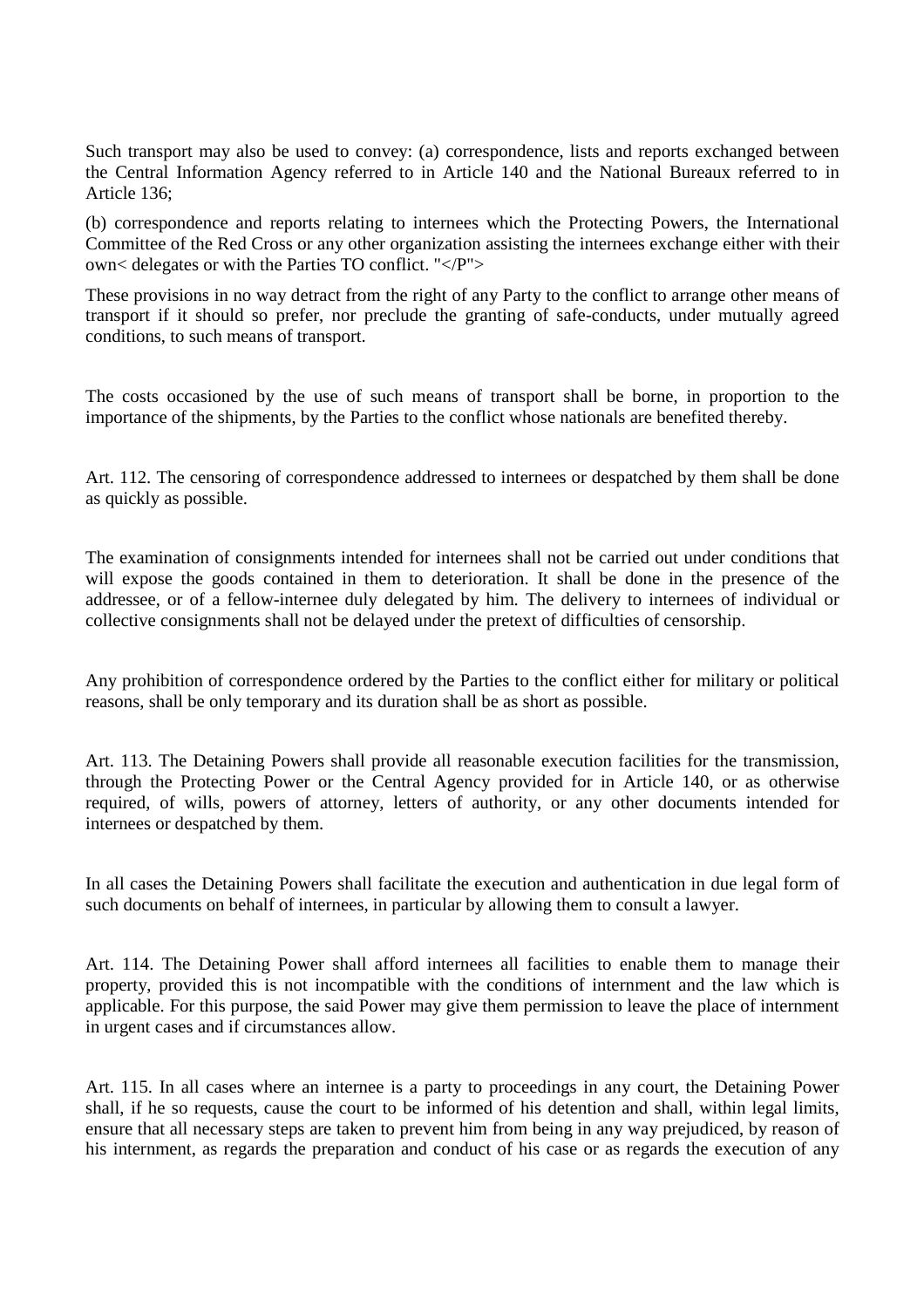judgment of the court.

Art.116. Every internee shall be allowed to receive visitors, especially near relatives, at regular intervals and as frequently as possible.

As far as is possible, internees shall be permitted to visit their homes in urgent cases, particularly in cases of death or serious illness of relatives.

# CHAPTER IX

Penal and Disciplinary Sanctions

Art. 117. Subject to the provisions of the present Chapter, the laws in force in the territory in which they are detained will continue to apply to internees who commit offences during internment.

If general laws, regulations or orders declare acts committed by internees to be punishable, whereas the same acts are not punishable when committed by persons who are not internees, such acts shall entail disciplinary punishments only.

No internee may be punished more than once for the same act, or on the same count.

Art. 118. The courts or authorities shall in passing sentence take as far as possible into account the fact that the defendant is not a national of the Detaining Power. They shall be free to reduce the penalty prescribed for the offence with which the internee is charged and shall not be obliged, to this end, to apply the minimum sentence prescribed.

Imprisonment in premises without daylight, and, in general, all forms of cruelty without exception are forbidden.

Internees who have served disciplinary or judicial sentences shall not be treated differently from other internees.

The duration of preventive detention undergone by an internee shall be deducted from any disciplinary or judicial penalty involving confinement to which he may be sentenced.

Internee Committees shall be informed of all judicial proceedings instituted against internees whom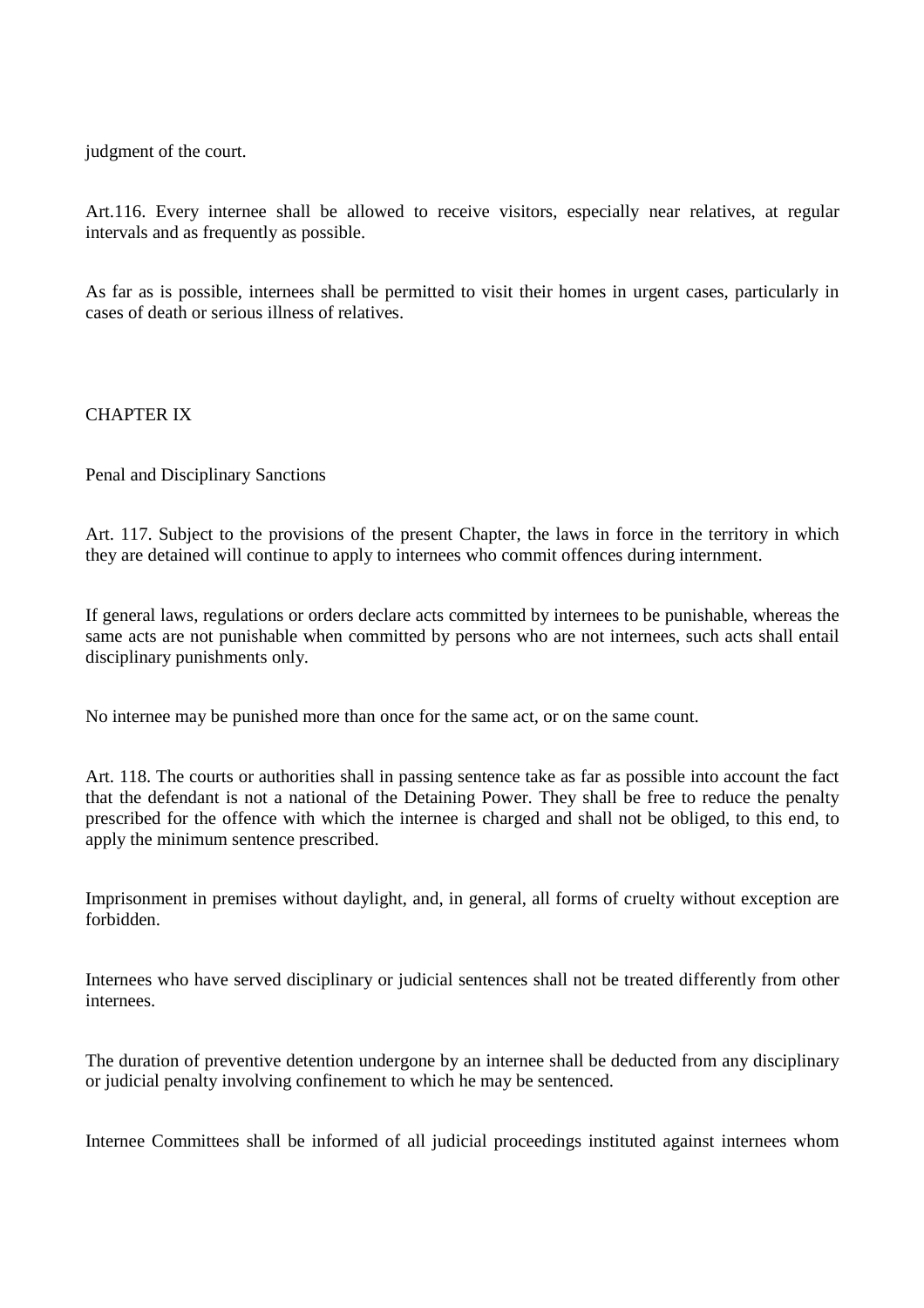they represent, and of their result.

Art. 119. The disciplinary punishments applicable to internees shall be the following:

(1) a fine which shall not exceed 50 per cent of the wages which the internee would otherwise receive under the provisions of Article 95 during a period of not more than thirty days.

(2) discontinuance of privileges granted over and above the treatment provided for by the present Convention

(3) fatigue duties, not exceeding two hours daily, in connection with the maintenance of the place of internment.

(4) confinement.

In no case shall disciplinary penalties be inhuman, brutal or dangerous for the health of internees. Account shall be taken of the internee's age, sex and state of health.

The duration of any single punishment shall in no case exceed a maximum of thirty consecutive days, even if the internee is answerable for several breaches of discipline when his case is dealt with, whether such breaches are connected or not.

Art. 120. Internees who are recaptured after having escaped or when attempting to escape, shall be liable only to disciplinary punishment in respect of this act, even if it is a repeated offence.

Article 118, paragraph 3, notwithstanding, internees punished as a result of escape or attempt to escape, may be subjected to special surveillance, on condition that such surveillance does not affect the state of their health, that it is exercised in a place of internment and that it does not entail the abolition of any of the safeguards granted by the present< Convention. "</P">

Internees who aid and abet an escape or attempt to escape, shall be liable on this count to disciplinary punishment only.

Art. 121. Escape, or attempt to escape, even if it is a repeated offence, shall not be deemed an aggravating circumstance in cases where an internee is prosecuted for offences committed during his escape.

The Parties to the conflict shall ensure that the competent authorities exercise leniency in deciding whether punishment inflicted for an offence shall be of a disciplinary or judicial nature, especially in respect of acts committed in connection with an escape, whether successful or not.

Art. 122. Acts which constitute offences against discipline shall be investigated immediately. This rule shall be applied, in particular, in cases of escape or attempt to escape. Recaptured internees shall be handed over to the competent authorities as soon as possible.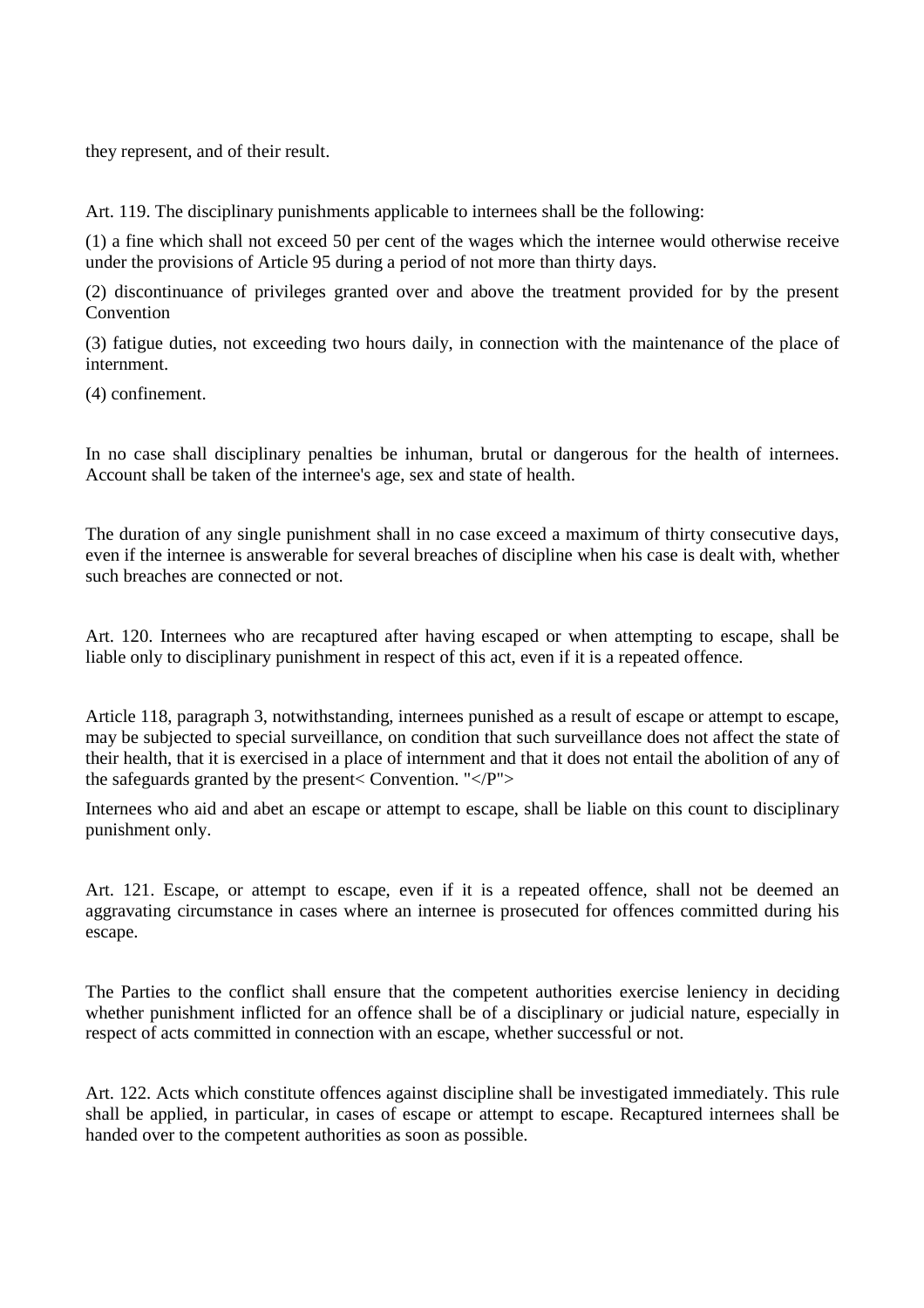In cases of offences against discipline, confinement awaiting trial shall be reduced to an absolute minimum for all internees, and shall not exceed fourteen days. Its duration shall in any case be deducted from any sentence of confinement.

The provisions of Articles 124 and 125 shall apply to internees who are in confinement awaiting trial for offences against discipline.

Art. 123. Without prejudice to the competence of courts and higher authorities, disciplinary punishment may be ordered only by the commandant of the place of internment, or by a responsible officer or official who replaces him, or to whom he has delegated his disciplinary powers.

Before any disciplinary punishment is awarded, the accused internee shall be given precise information regarding the offences of which he is accused, and given an opportunity of explaining his conduct and of defending himself. He shall be permitted, in particular, to call witnesses and to have recourse, if necessary, to the services of a qualified interpreter. The decision shall be announced in the presence of the accused and of a member of the Internee Committee.

The period elapsing between the time of award of a disciplinary punishment and its execution shall not exceed one month.

When an internee is awarded a further disciplinary punishment, a period of at least three days shall elapse between the execution of any two of the punishments, if the duration of one of these is ten days or more.

A record of disciplinary punishments shall be maintained by the commandant of the place of internment and shall be open to inspection by representatives of the Protecting Power.

Art. 124. Internees shall not in any case be transferred to penitentiary establishments (prisons, penitentiaries, convict prisons, etc.) to undergo disciplinary punishment therein.

The premises in which disciplinary punishments are undergone shall conform to sanitary requirements: they shall in particular be provided with adequate bedding. Internees undergoing punishment shall be enabled to keep

Women internees undergoing disciplinary punishment shall be confined in separate quarters from male internees and shall be under the immediate supervision of women.

Art. 125. Internees awarded disciplinary punishment shall be allowed to exercise and to stay in the open air at least two hours daily.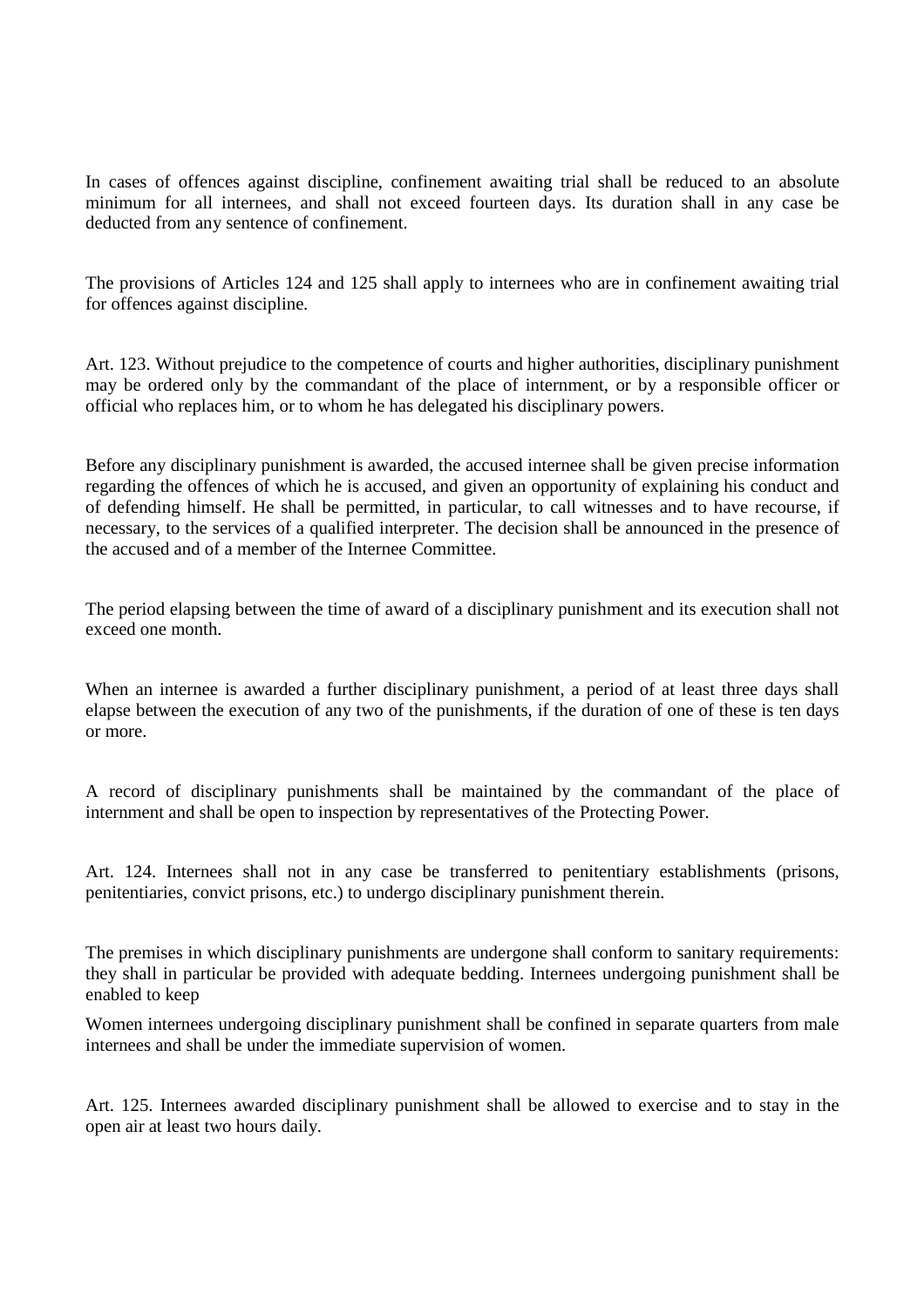They shall be allowed, if they so request, to be present at the daily medical inspections. They shall receive the attention which their state of health requires and, if necessary, shall be removed to the infirmary of the place of internment or to a hospital.

They shall have permission to read and write, likewise to send and receive letters. Parcels and remittances of money, however, may be withheld from them until the completion of their punishment; such consignments shall meanwhile be entrusted to the Internee Committee, who will hand over to the infirmary the perishable goods contained in the parcels.

No internee given a disciplinary punishment may be deprived of the benefit of the provisions of Articles 107 and 143 of the present Convention.

Art. 126. The provisions of Articles 71 to 76 inclusive shall apply, by analogy, to proceedings against internees who are in the national territory of the Detaining Power.

CHAPTER X

Transfers of Internees

Art. 127. The transfer of internees shall always be effected humanely. As a general rule, it shall be carried out by rail or other means of transport, and under conditions at least equal to those obtaining for the forces of the Detaining Power in their changes of station. If, as an exceptional measure, such removals have to be effected on foot, they may not take place unless the internees are in a fit state of health, and may not in any case expose them to excessive fatigue.

The Detaining Power shall supply internees during transfer with drinking water and food sufficient in quantity, quality and variety to maintain them in good health, and also with the necessary clothing, adequate shelter and the necessary medical attention. The Detaining Power shall take all suitable precautions to ensure their safety during transfer, and shall establish before their departure a complete list of all internees transferred.

Sick, wounded or infirm internees and maternity cases shall not be transferred if the journey would be seriously detrimental to them, unless their safety imperatively so demands.

If the combat zone draws close to a place of internment, the internees in the said place shall not be transferred unless their removal can be carried out in adequate conditions of safety, or unless they are exposed to greater risks by remaining on the spot than by being transferred.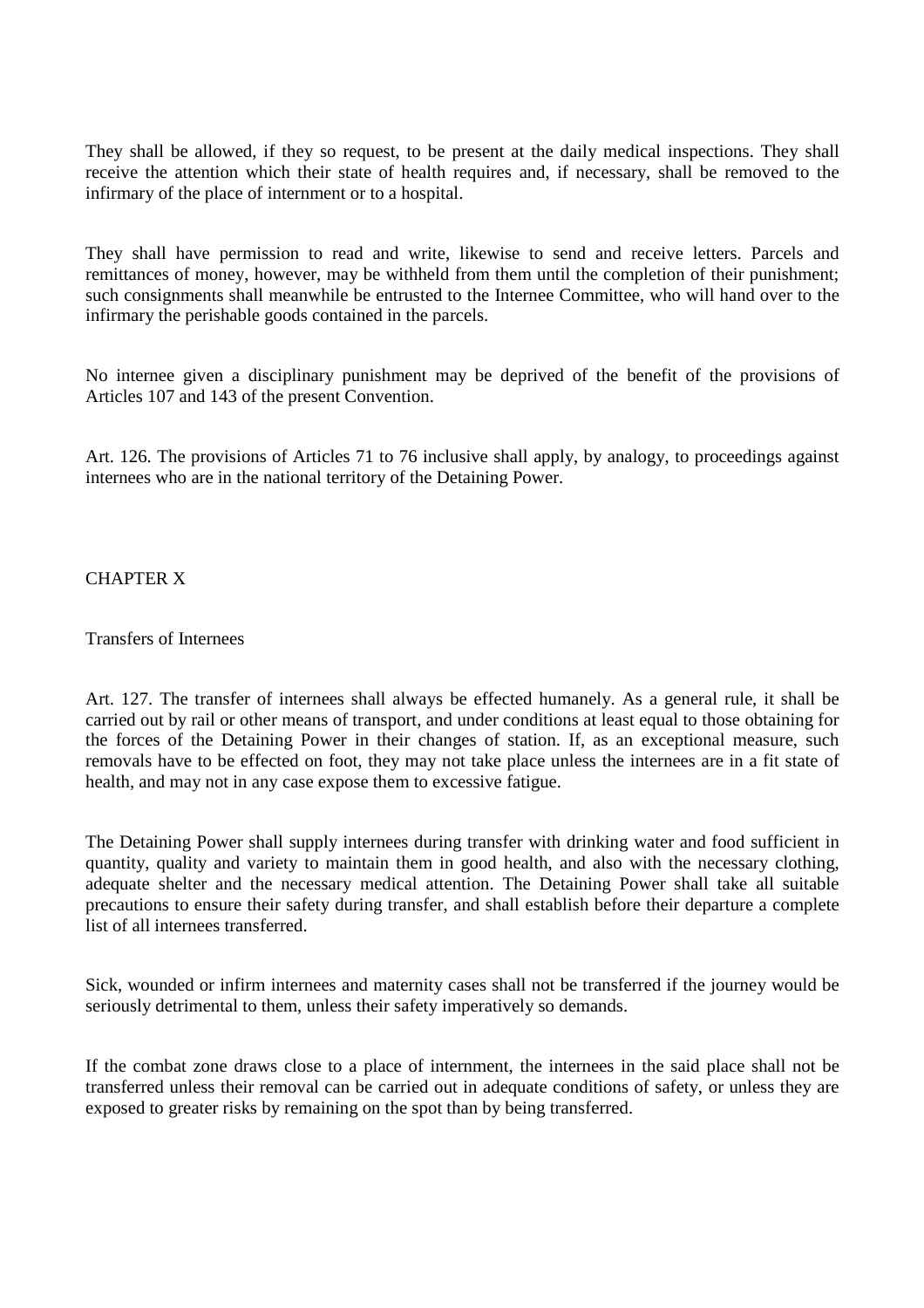When making decisions regarding the transfer of internees, the Detaining Power shall take their interests into account and, in particular, shall not do anything to increase the difficulties of repatriating them or returning them to their own homes.

Art. 128. In the event of transfer, internees shall be officially advised of their departure and of their new postal address. Such notification shall be given in time for them to pack their luggage and inform their next of kin.

They shall be allowed to take with them their personal effects, and the correspondence and parcels which have arrived for them. The weight of such baggage may be limited if the conditions of transfer so require, but in no case to less than twenty-five kilograms per internee.

Mail and parcels addressed to their former place of internment shall be forwarded to them without delay.

The commandant of the place of internment shall take, in agreement with the Internee Committee, any measures needed to ensure the transport of the internees' community property and of the luggage the internees are unable to take with them in consequence of restrictions imposed by virtue of the second paragraph.

# CHAPTER XI

Deaths

Art. 129. The wills of internees shall be received for safe-keeping by the responsible authorities; and if the event of the death of an internee his will shall be transmitted without delay to a person whom he has previously designated.

Deaths of internees shall be certified in every case by a doctor, and a death certificate shall be made out, showing the causes of death and the conditions under which it occurred.

An official record of the death, duly registered, shall be drawn up in accordance with the procedure relating thereto in force in the territory where the place of internment is situated, and a duly certified copy of such record shall be transmitted without delay to the Protecting Power as well as to the Central Agency referred to in Article 140.

Art. 130. The detaining authorities shall ensure that internees who die while interned are honourably buried, if possible according to the rites of the religion to which they belonged and that their graves are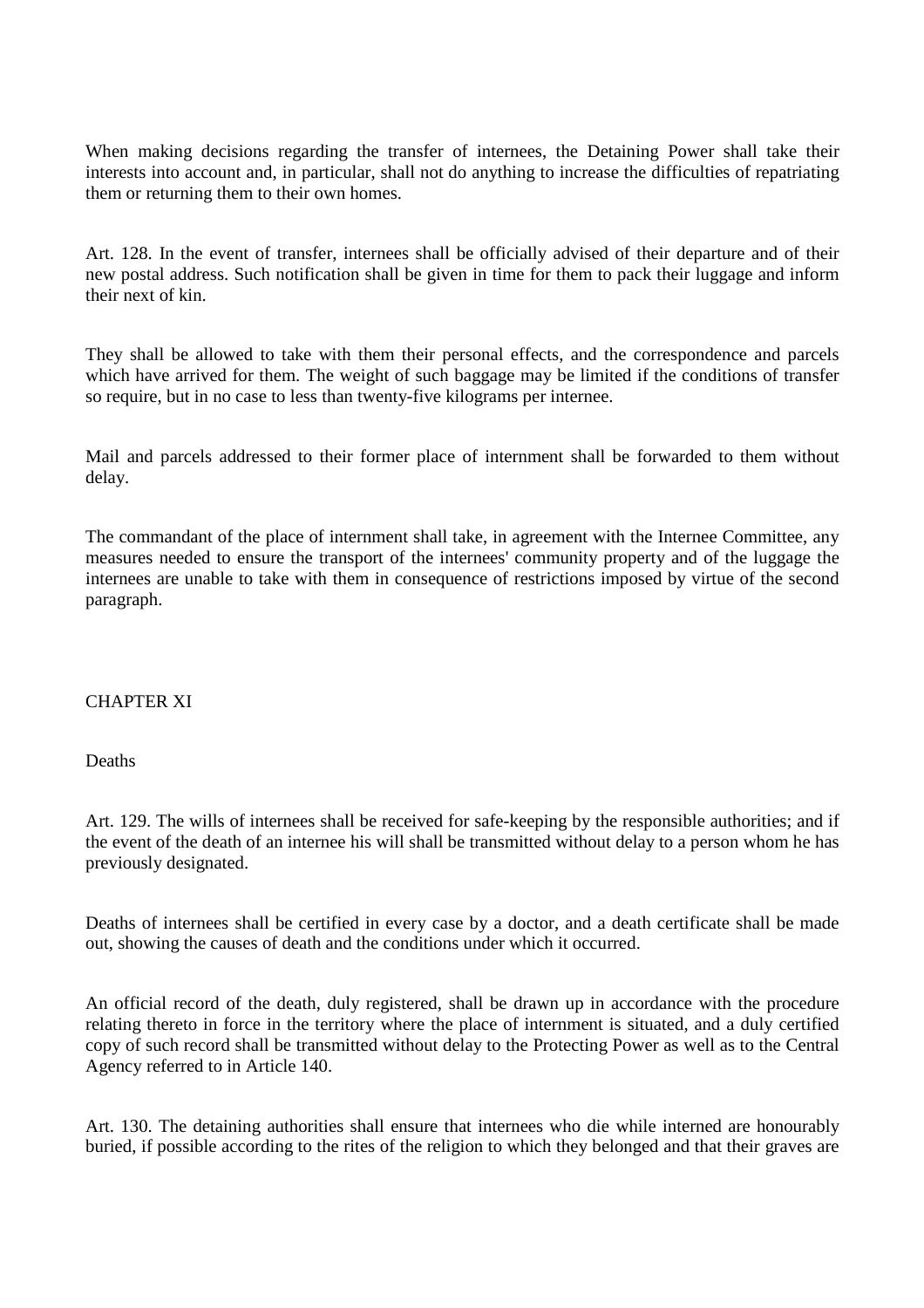respected, properly maintained, and marked in such a way that they can always be recognized.

Deceased internees shall be buried in individual graves unless unavoidable circumstances require the use of collective graves. Bodies may be cremated only for imperative reasons of hygiene, on account of the religion of the deceased or in accordance with his expressed wish to this effect. In case of cremation, the fact shall be stated and the reasons given in the death certificate of the deceased. The ashes shall be retained for safe-keeping by the detaining authorities and shall be transferred as soon as possible to the next of kin on their request.

As soon as circumstances permit, and not later than the close of hostilities, the Detaining Power shall forward lists of graves of deceased internees to the Powers on whom deceased internees depended, through the Information Bureaux provided for in Article 136. Such lists shall include all particulars necessary for the identification of the deceased internees, as well as the exact location of their graves.

Art. 131. Every death or serious injury of an internee, caused or suspected to have been caused by a sentry, another internee or any other person, as well as any death the cause of which is unknown, shall be immediately followed by an official enquiry by the Detaining Power.

A communication on this subject shall be sent immediately to the Protecting Power. The evidence of any witnesses shall be taken, and a report including such evidence shall be prepared and forwarded to the said Protecting Power.

If the enquiry indicates the guilt of one or more persons, the Detaining Power shall take all necessary steps to ensure the prosecution of the person or persons responsible.

# CHAPTER XII

Release, Repatriation and Accommodation in Neutral Countries

Art. 132. Each interned person shall be released by the Detaining Power as soon as the reasons which necessitated his internment no longer exist.

The Parties to the conflict shall, moreover, endeavour during the course of hostilities, to conclude agreements for the release, the repatriation, the return to places of residence or the accommodation in a neutral country of certain classes of internees, in particular children, pregnant women and mothers with infants and young children, wounded and sick, and internees who have been detained for a long time.

Art. 133. Internment shall cease as soon as possible after the close of hostilities.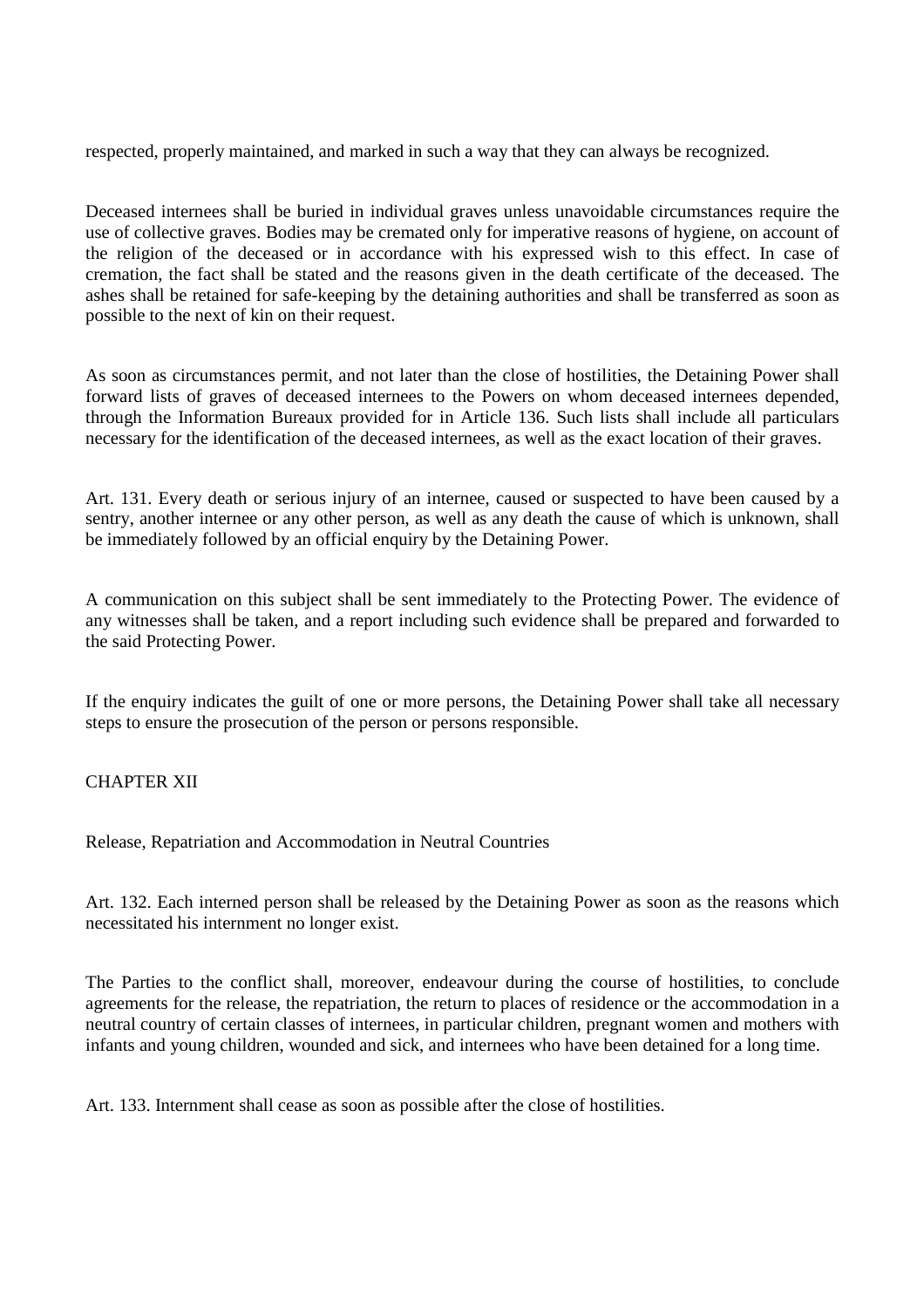Internees in the territory of a Party to the conflict against whom penal proceedings are pending for offences not exclusively subject to disciplinary penalties, may be detained until the close of such proceedings and, if circumstances require, until the completion of the penalty. The same shall apply to internees who have been previously sentenced to a punishment depriving them of liberty.

By agreement between the Detaining Power and the Powers concerned, committees may be set up after the close of hostilities, or of the occupation of territories, to search for dispersed internees.

Art. 134. The High Contracting Parties shall endeavour, upon the Repatriation close of hostilities or occupation, to ensure the return of all internees to their last place of residence, or to facilitate their residence repatriation.

Art. 135. The Detaining Power shall bear the expense of returning released internees to the places where they were residing when interned, or, if it took them into custody while they were in transit or on the high seas, the cost of completing their journey or of their return to their point of departure.

Where a Detaining Power refuses permission to reside in its territory to a released internee who previously had his permanent domicile therein, such Detaining Power shall pay the cost of the said internee's repatriation. If, however, the internee elects to return to his country on his own responsibility or in obedience to the Government of the Power to which he owes allegiance, the Detaining Power need not pay the expenses of his journey beyond the point of his departure from its territory. The Detaining Power need not pay the cost of repatriation of an internee who was interned at his own request.

If internees are transferred in accordance with Article 45, the transferring and receiving Powers shall agree on the portion of the above costs to be borne by each.

The foregoing shall not prejudice such special agreements as may be concluded between Parties to the conflict concerning the exchange and repatriation of their nationals in enemy hands.

SECTION V

Information Bureaux and Central Agency

Art. 136. Upon the outbreak of a conflict and in all cases of occupation, each of the Parties to the conflict shall establish an official Information Bureau responsible for receiving and transmitting information in respect of the protected persons who are in its power.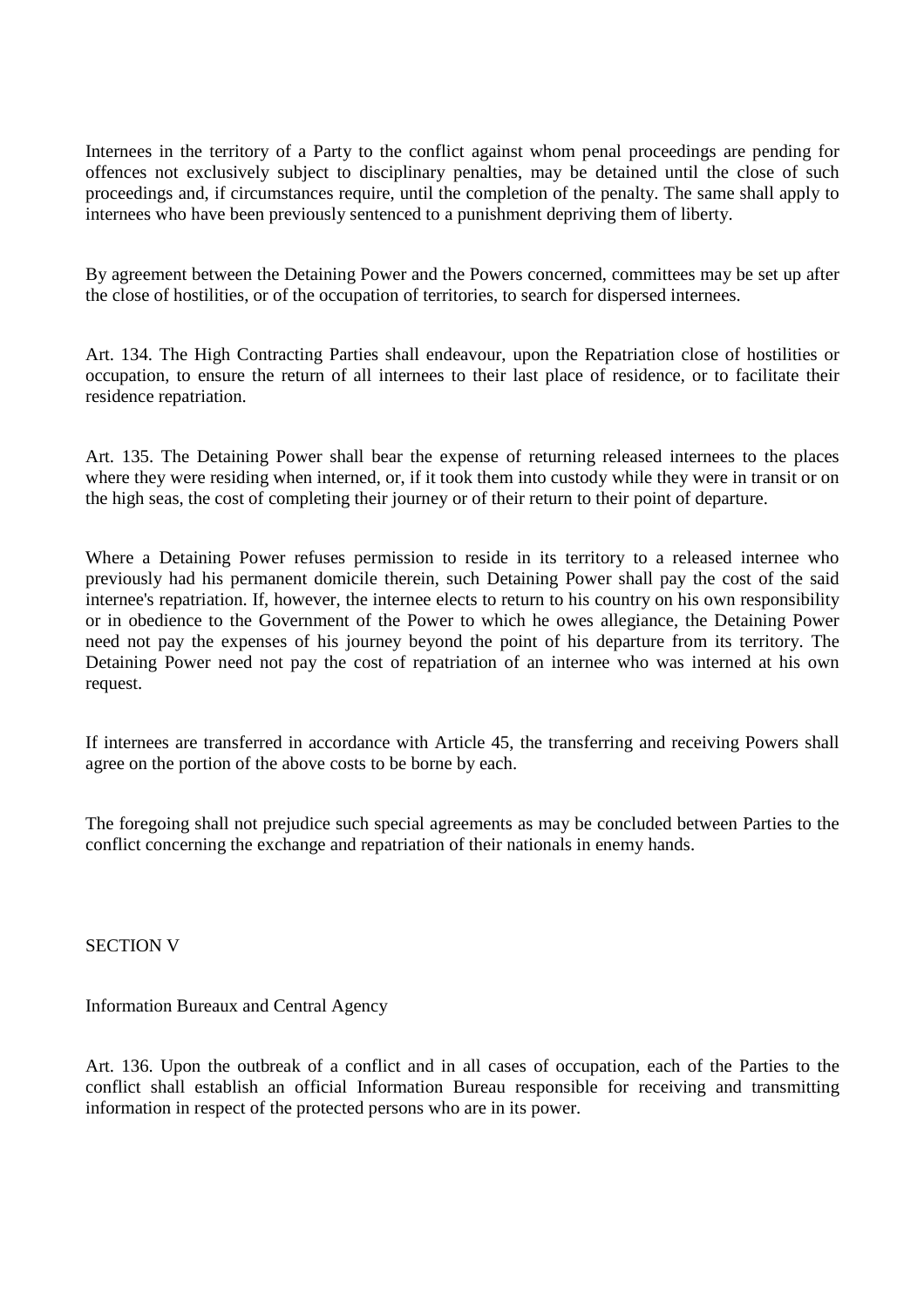Each of the Parties to the conflict shall, within the shortest possible period, give its Bureau information of any measure taken by it concerning any protected persons who are kept in custody for more than two weeks, who are subjected to assigned residence or who are interned. It shall, furthermore, require its various departments concerned with such matters to provide the aforesaid Bureau promptly with information concerning all changes pertaining to these protected persons, as, for example, transfers, releases, repatriations, escapes, admittances to hospitals, births and deaths.

Art. 137. Each national Bureau shall immediately forward information concerning protected persons by the most rapid means to the Powers in whose territory they resided, through the intermediary of the Protecting Powers and likewise through the Central Agency provided for in Article 140. The Bureaux shall also reply to all enquiries which may be received regarding protected persons.

Information Bureaux shall transmit information concerning a protected person unless its transmission might be detrimental to the person concerned or to his or her relatives. Even in such a case, the information may not be withheld from the Central Agency which, upon being notified of the circumstances, will take the necessary precautions indicated in Article 140.

All communications in writing made by any Bureau shall be authenticated by a signature or a seal.

Art. 138. The information received by the national Bureau and transmitted by it shall be of such a character as to make it possible to identify the protected person exactly and to advise his next of kin quickly. The information in respect of each person shall include at least his surname, first names, place and date of birth, nationality last residence and distinguishing characteristics, the first name of the father and the maiden name of the mother, the date, place and nature of the action taken with regard to the individual, the address at which correspondence may be sent to him and the name and address of the person to be informed.

Likewise, information regarding the state of health of internees who are seriously ill or seriously wounded shall be supplied regularly and if possible every week.

Art. 139. Each national Information Bureau shall, furthermore, be responsible for collecting all personal valuables left by protected persons mentioned in Article 136, in particular those who have been repatriated or released, or who have escaped or died; it shall forward the said valuables to those concerned, either direct, or, if necessary, through the Central Agency. Such articles shall be sent by the Bureau in sealed packets which shall be accompanied by statements giving clear and full identity particulars of the person to whom the articles belonged, and by a complete list of the contents of the parcel. Detailed records shall be maintained of the receipt and despatch of all such valuables.

Art. 140. A Central Information Agency for protected persons, in particular for internees, shall be created in a neutral country. The International Committee of the Red Cross shall, if it deems necessary, propose to the Powers concerned the organization of such an Agency, which may be the same as that provided for in Article 123 of the Geneva Convention relative to the Treatment of Prisoners of War of 12 August 1949.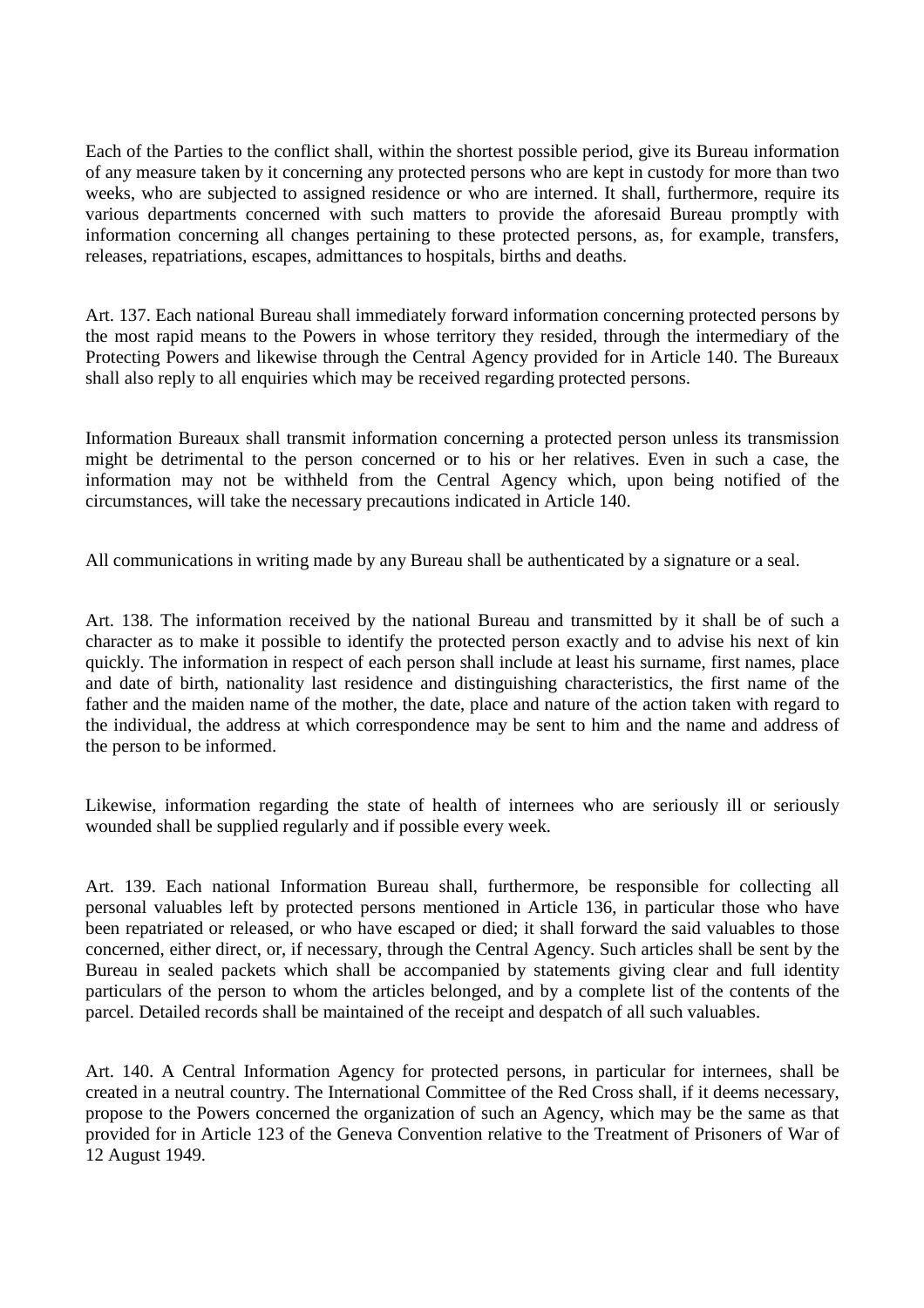The function of the Agency shall be to collect all information of the type set forth in Article 136 which it may obtain through official or private channels and to transmit it as rapidly as possible to the countries of origin or of residence of the persons concerned, except in cases where such transmissions might be detrimental to the persons whom the said information concerns, or to their relatives. It shall receive from the Parties to the conflict all reasonable facilities for effecting such transmissions.

The High Contracting Parties, and in particular those whose nationals benefit by the services of the Central Agency, are requested to give the said Agency the financial aid it may require.

The foregoing provisions shall in no way be interpreted as restricting the humanitarian activities of the International Committee of the Red Cross and of the relief Societies described in Article 142.

Art. 141. The national Information Bureaux and the Central Information Agency shall enjoy free postage for all mail, likewise the exemptions provided for in Article 110, and further, so far as possible, exemption from telegraphic charges or, at least, greatly reduced rates.

PART IV

EXECUTION OF THE CONVENTION

SECTION I

General Provisions

Art. 142. Subject to the measures which the Detaining Powers may consider essential to ensure their security or to meet any other reasonable need, the representatives of religious organizations, relief societies, or any other organizations assisting the protected persons, shall receive from these Powers, for themselves or their duly accredited agents, all facilities for visiting the protected persons, for distributing relief supplies and material from any source, intended for educational, recreational or religious purposes, or for assisting them in organizing

their leisure time within the places of internment. Such societies or organizations may be constituted in the territory of the Detaining Power, or in any other country, or they may have an international character.

The Detaining Power may limit the number of societies and organizations whose delegates are allowed to carry out their activities in its territory and under its supervision, on condition, however, that such limitation shall not hinder the supply of effective and adequate relief to all protected persons.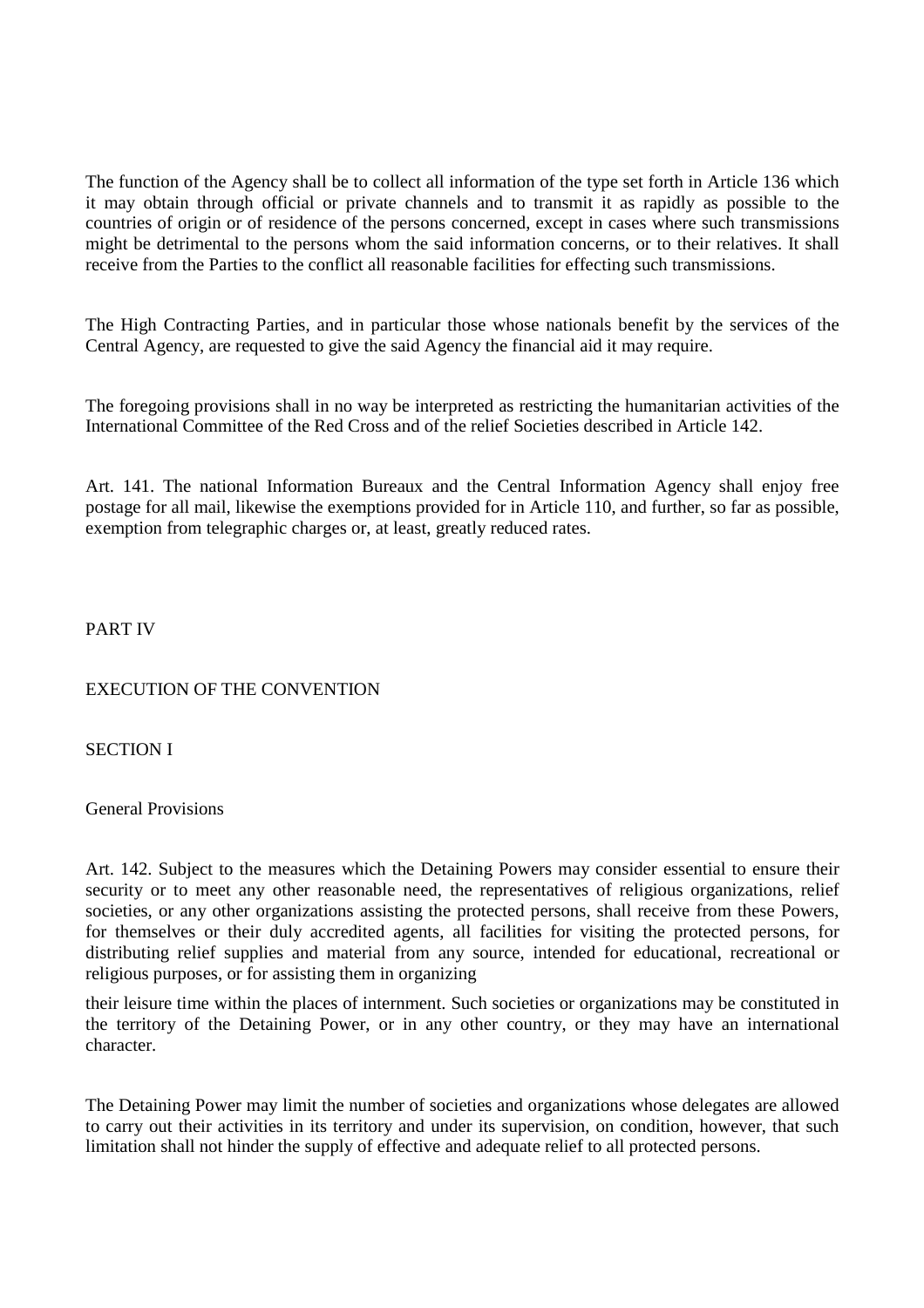The special position of the International Committee of the Red Cross in this field shall be recognized and respected at all times.

Art. 143. Representatives or delegates of the Protecting Powers shall have permission to go to all places where protected persons are, particularly to places of internment, detention and work.

They shall have access to all premises occupied by protected persons and shall be able to interview the latter without witnesses, personally or through an interpreter.

Such visits may not be prohibited except for reasons of imperative military necessity, and then only as an exceptional and temporary measure. Their duration and frequency shall not be restricted.

Such representatives and delegates shall have full liberty to select the places they wish to visit. The Detaining or Occupying Power, the Protecting Power and when occasion arises the Power of origin of the persons to be visited, may agree that compatriots of the internees shall be permitted to participate in the visits.

The delegates of the International Committee of the Red Cross shall also enjoy the above prerogatives. The appointment of such delegates shall be submitted to the approval of the Power governing the territories where they will carry out their duties.

Art. 144. The High Contracting Parties undertake, in time of peace as in time of war, to disseminate the text of the present Convention as widely as

possible in their respective countries, and, in particular, to include the study thereof in their programmes of military and, if possible, civil instruction, so that the principles thereof may become known to the entire population.

Any civilian, military, police or other authorities, who in time of war assume responsibilities in respect of protected persons, must possess the text of the Convention and be specially instructed as to its provisions.

Art. 145. The High Contracting Parties shall communicate to one another through the Swiss Federal Council and, during hostilities, through the Protecting Powers, the official translations of the present Convention, as well as the laws and regulations which they may adopt to ensure the application thereof.

Art. 146. The High Contracting Parties undertake to enact any legislation necessary to provide effective penal sanctions for persons committing, or ordering to be committed, any of the grave breaches of the present Convention defined in the following Article.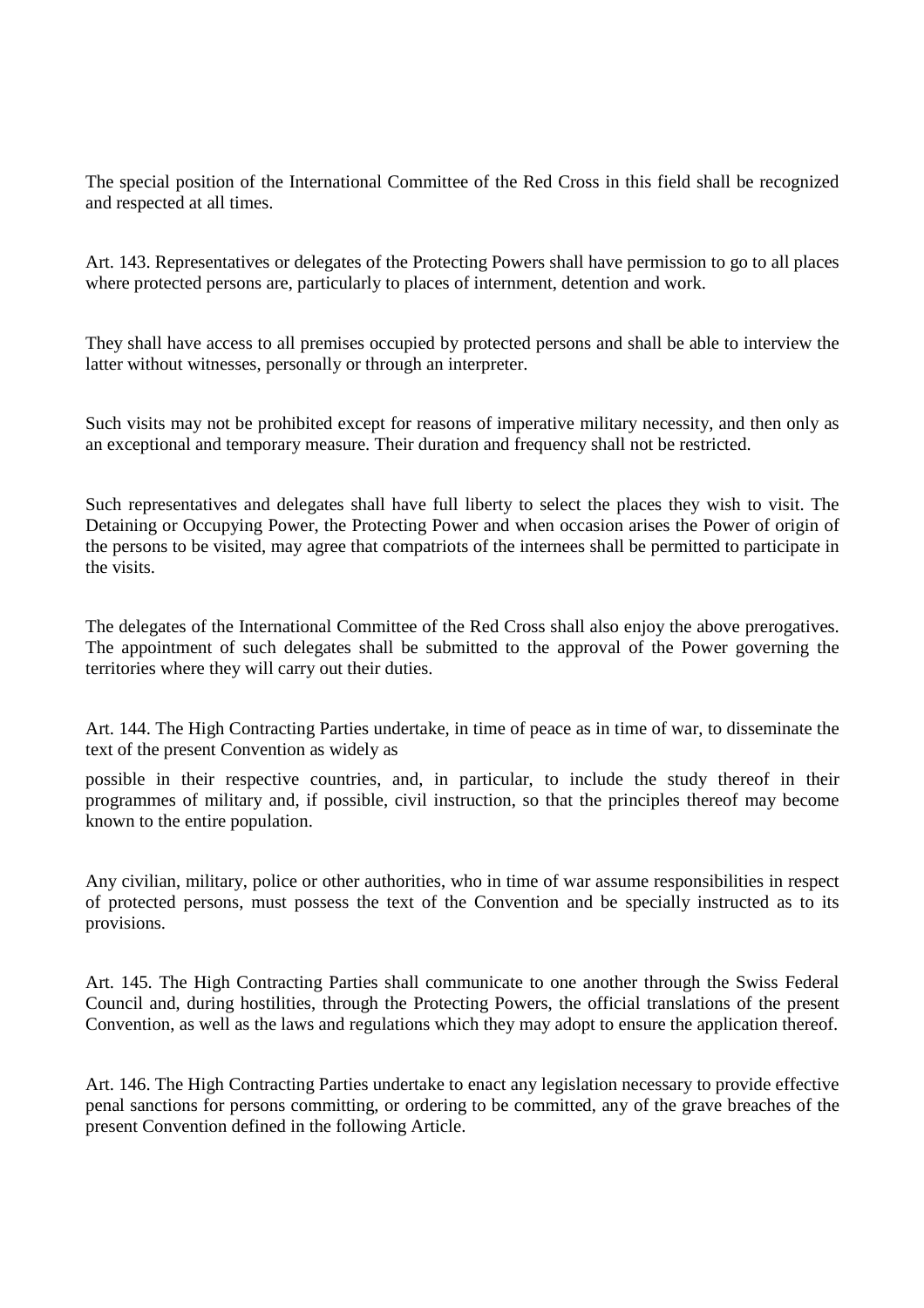Each High Contracting Party shall be under the obligation to search for persons alleged to have committed, or to have ordered to be committed, such grave breaches, and shall bring such persons, regardless of their nationality, before its own courts. It may also, if it prefers, and in accordance with the provisions of its own legislation, hand such persons over for trial to another High Contracting Party concerned, provided such High Contracting Party has made out a prima facie case.

Each High Contracting Party shall take measures necessary for the suppression of all acts contrary to the provisions of the present Convention other than the grave breaches defined in the following Article.

In all circumstances, the accused persons shall benefit by safeguards of

proper trial and defence, which shall not be less favourable than those provided by Article 105 and those following of the Geneva Convention relative to the Treatment of Prisoners of War of 12 August 1949. Art. 147. Grave breaches to which the preceding Article relates shall be those involving any of the following acts, if committed against persons or property protected by the present Convention: wilful killing, torture or inhuman treatment, including biological experiments, wilfully causing great suffering or serious injury to body or health, unlawful deportation or transfer or unlawful confinement of a protected person, compelling a protected person to serve in the forces of a hostile Power, or wilfully depriving a protected person of the rights of fair and regular trial prescribed in the present Convention, taking of hostages and extensive destruction and appropriation of property, not justified by military necessity and carried out unlawfully and wantonly.

Art. 148. No High Contracting Party shall be allowed to absolve itself or any other High Contracting Party of any liability incurred by itself or by another High Contracting Party in respect of breaches referred to in the preceding Article.

Art. 149. At the request of a Party to the conflict, an enquiry shall be instituted, in a manner to be decided between the interested Parties, concerning any alleged violation of the Convention.

If agreement has not been reached concerning the procedure for the enquiry, the Parties should agree on the choice of an umpire who will decide upon the procedure to be followed.

Once the violation has been established, the Parties to the conflict shall put an end to it and shall repress it with the least possible delay.

SECTION II

Final Provisions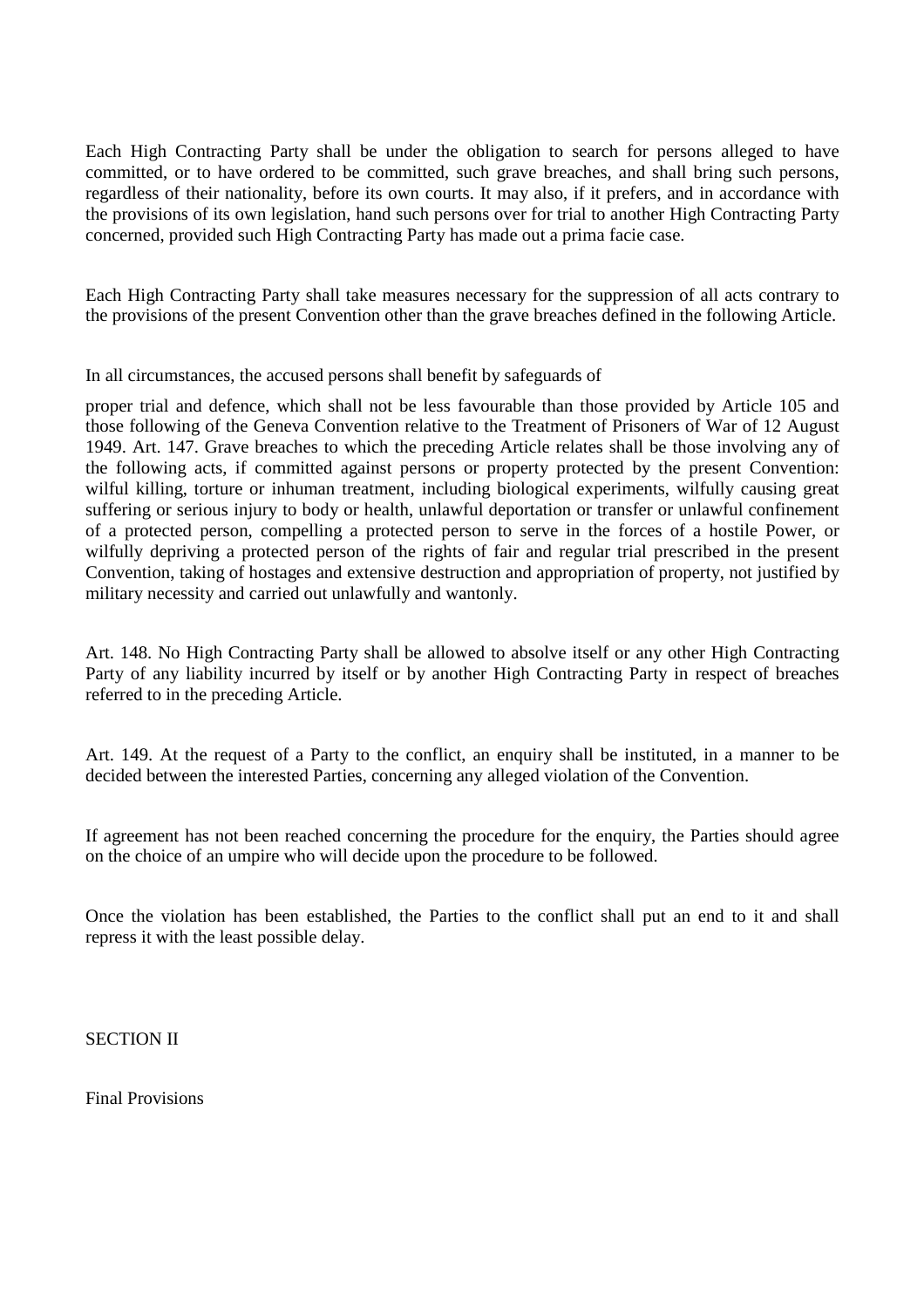Art. 150. The present Convention is established in English and in French. Both texts are equally authentic.

The Swiss Federal Council shall arrange for official translations of the Convention to be made in the Russian and Spanish languages.

Art. 151. The present Convention, which bears the date of this day, is open to signature until 12 February 1950, in the name of the Powers represented at the Conference which opened at Geneva on 21 April 1949.

Art. 152. The present Convention shall be ratified as soon as possible and the ratifications shall be deposited at Berne.

A record shall be drawn up of the deposit of each instrument of ratification and certified copies of this record shall be transmitted by the Swiss Federal Council to all the Powers in whose name the Convention has been signed, or whose accession has been notified.

Art. 153. The present Convention shall come into force six months after not less than two instruments of ratification have been deposited.

Thereafter, it shall come into force for each High Contracting Party six months after the deposit of the instrument of ratification.

Art. 154. In the relations between the Powers who are bound by the Hague Conventions respecting the Laws and Customs of War on Land, whether that of 29 July 1899, or that of 18 October 1907, and who are parties to the present Convention, this last Convention shall be supplementary to Sections II and III of the Regulations annexed to the above-mentioned Conventions of The Hague.

Art. 155. From the date of its coming into force, it shall be open to any Power in whose name the present Convention has not been signed, to accede to this Convention.

Art. 156. Accessions shall be notified in writing to the Swiss Federal Council, and shall take effect six months after the date on which they are received.

The Swiss Federal Council shall communicate the accessions to all the Powers in whose name the Convention has been signed, or whose accession has been notified.

Art. 157. The situations provided for in Articles 2 and 3 shall effective immediate effect to ratifications deposited and accessions notified by the Parties to the conflict before or after the beginning of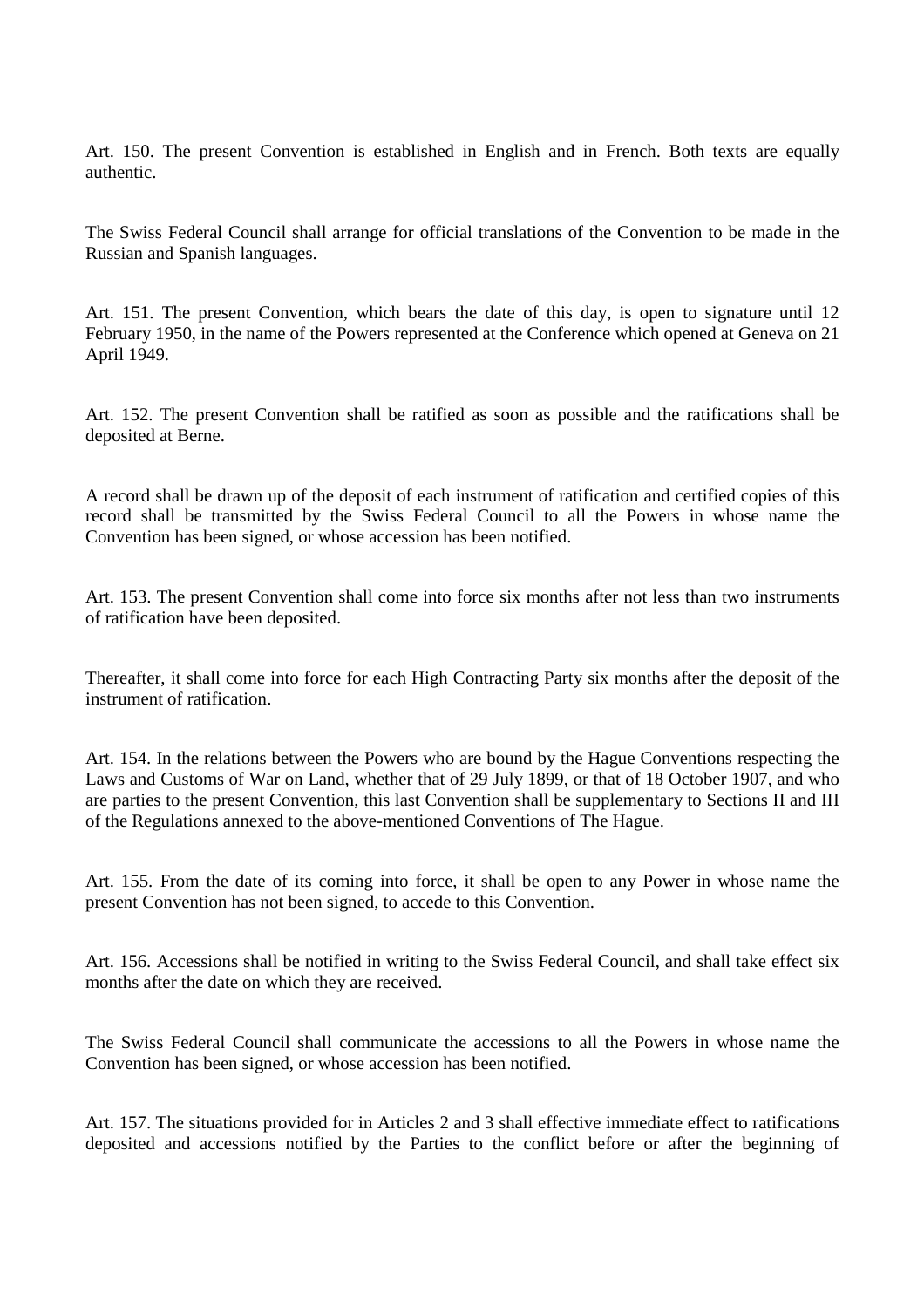hostilities or occupation. The Swiss Federal Council shall communicate by the quickest method any ratifications or accessions received from Parties to the conflict.

Art. 158. Each of the High Contracting Parties shall be at liberty to

denounce the present Convention.

The denunciation shall be notified in writing to the Swiss Federal Council, which shall transmit it to the Governments of all the High Contracting Parties.

The denunciation shall take effect one year after the notification thereof has been made to the Swiss Federal Council. However, a denunciation of which notification has been made at a time when the denouncing Power is involved in a conflict shall not take effect until peace has been concluded, and until after operations connected with release, repatriation and re-establishment of the persons protected by the present Convention have been terminated.

The denunciation shall have effect only in respect of the denouncing Power. It shall in no way impair the obligations which the Parties to the conflict shall remain bound to fulfil by virtue of the principles of the law of nations, as they result from the usages established among civilized peoples, from the laws of humanity and the dictates of the public conscience.

Art. 159. The Swiss Federal Council shall register the present Convention with the Secretariat of the United Nations. The Swiss Federal Council shall also inform the Secretariat of the United Nations of all ratifications, accessions and denunciations received by it with respect to the present Convention.

In witness whereof the undersigned, having deposited their respective full powers, have signed the present Convention.

Done at Geneva this twelfth day of August 1949, in the English and French languages. The original shall be deposited in the Archives of the Swiss Confederation. The Swiss Federal Council shall transmit certified copies

thereof to each of the signatory and acceding States.

ANNEX I

Draft Agreement Relating to Hospital and Safety Zones and Localities

Art. 1. Hospital and safety zones shall be strictly reserved for the persons mentioned in Article 23 of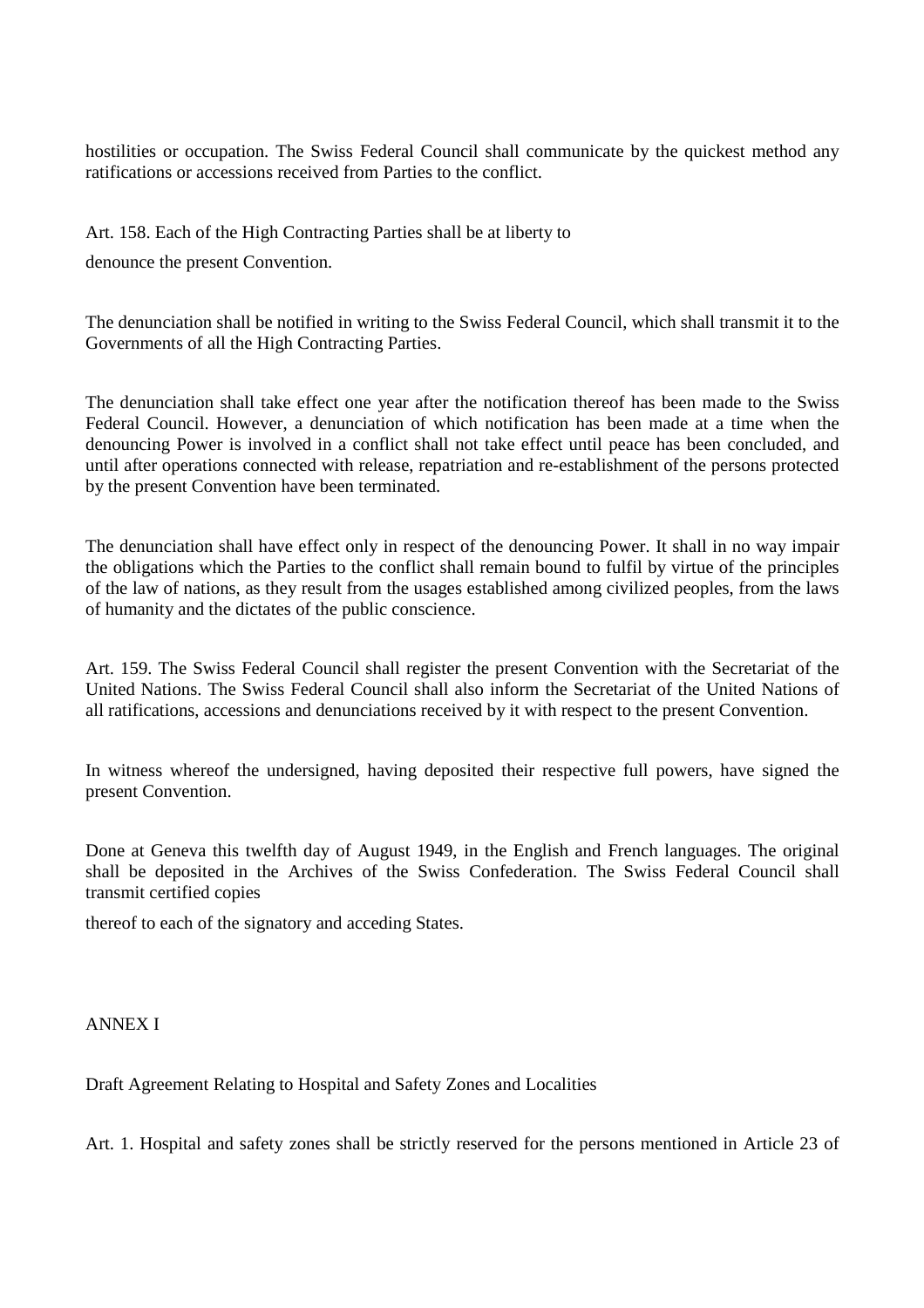the Geneva Convention for the Amelioration of the Condition of the Wounded and Sick in Armed Forces in the Field of 12 August 1949, and in Article 14 of the Geneva Convention relative to the Protection of Civilian Persons in Time of War of 12 August 1949, and for the personnel entrusted with the organization and administration of these zones and localities, and with the care of the persons therein assembled.

Nevertheless, persons whose permanent residence is within such zones shall have the right to stay there.

Art. 2. No persons residing, in whatever capacity, in a hospital and safety zone shall perform any work, either within or without the zone, directly connected with military operations or the production of war material.

Art. 3. The Power establishing a hospital and safety zone shall take all necessary measures to prohibit access to all persons who have no right of residence or entry therein.

Art. 4. Hospital and safety zones shall fulfil the following conditions: (a) they shall comprise only a small part of the territory governed by the Power which has established them (b) they shall be thinly populated in relation to the possibilities of accommodation (c) they shall be far removed and free from all military objectives, or large industrial or administrative establishments

(d) they shall not be situated in areas which, according to every probability, may become important for the conduct of the war.

Art. 5. Hospital and safety zones shall be subject to the following obligations: (a) the lines of communication and means of transport which they possess shall not be used for the transport of military personnel or material, even in transit (b) they shall in no case be defended by military means.

Art. 6. Hospital and safety zones shall be marked by means of oblique red bands on a white ground, placed on the buildings and outer precincts.

Zones reserved exclusively for the wounded and sick may be marked by means of the Red Cross (Red Crescent, Red Lion and Sun) emblem on a white ground.

They may be similarly marked at night by means of appropriate illumination.

Art. 7. The Powers shall communicate to all the High Contracting Parties in peacetime or on the outbreak of hostilities, a list of the hospital and safety zones in the territories governed by them. They shall also give notice of any new zones set up during hostilities.

As soon as the adverse party has received the above-mentioned notification, the zone shall be regularly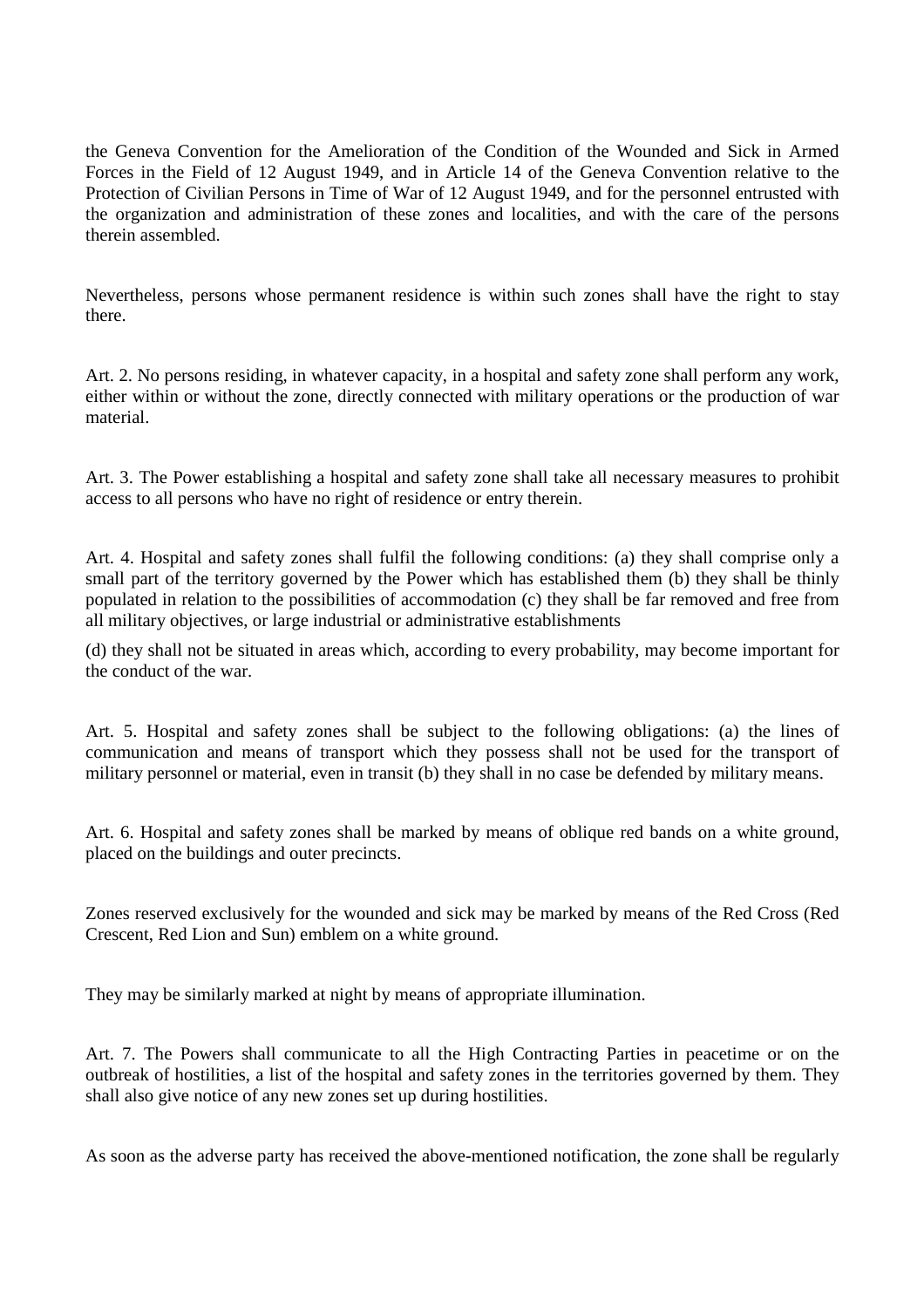#### established.

If, however, the adverse party considers that the conditions of the present agreement have not been fulfilled, it may refuse to recognize the zone by giving immediate notice thereof to the Party responsible for the said zone, or may make its recognition of such zone dependent upon the institution of the control provided for in Article 8.

Art. 8. Any Power having recognized one or several hospital and safety zones instituted by the adverse Party shall be entitled to demand control by one or more Special Commissions, for the purpose of ascertaining if the

zones fulfil the conditions and obligations stipulated in the present agreement.

For this purpose, members of the Special Commissions shall at all times have free access to the various zones and may even reside there permanently. They shall be given all facilities for their duties of inspection.

Art. 9. Should the Special Commissions note any facts which they consider contrary to the stipulations of the present agreement, they shall at once draw the attention of the Power governing the said zone to these facts, and shall fix a time limit of five days within which the matter should be rectified. They shall duly notify the Power which has recognized the zone.

If, when the time limit has expired, the Power governing the zone has not complied with the warning, the adverse Party may declare that it is no longer bound by the present agreement in respect of the said zone.

Art. 10. Any Power setting up one or more hospital and safety zones, and the adverse Parties to whom their existence has been notified, shall nominate or have nominated by the Protecting Powers or by other neutral Powers, persons eligible to be members of the Special Commissions mentioned in Articles 8 and 9.

Art. 11. In no circumstances may hospital and safety zones be the object of attack. They shall be protected and respected at all times by the Parties to the conflict.

Art. 12. In the case of occupation of a territory, the hospital and safety zones therein shall continue to be respected and utilized as such.

Their purpose may, however, be modified by the Occupying Power, on condition that all measures are taken to ensure the safety of the persons accommodated.

Art. 13. The present agreement shall also apply to localities which the Powers may utilize for the same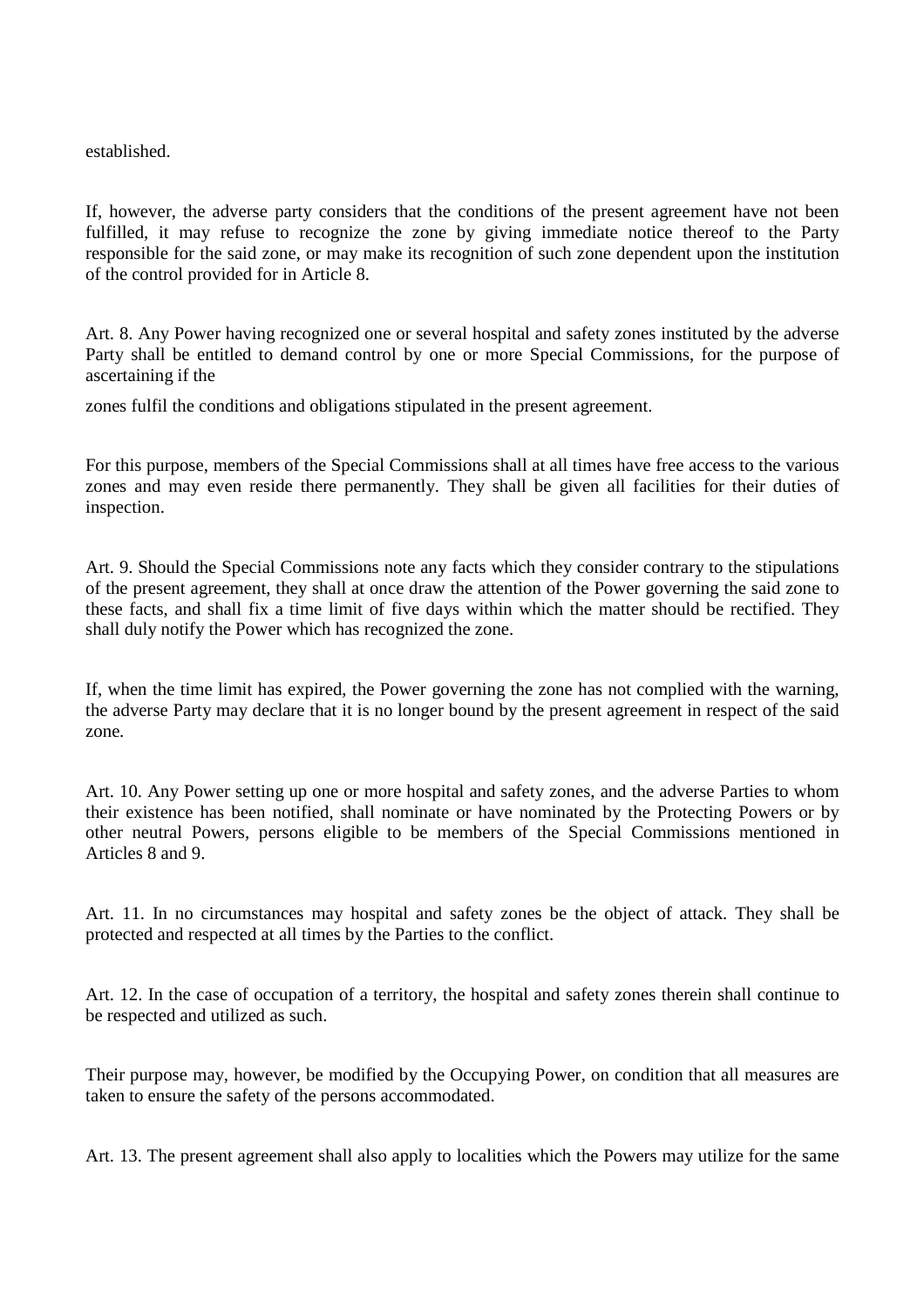purposes as hospital and safety zones.

#### ANNEX II

Draft Regulations concerning Collective Relief

Article 1. The Internee Committees shall be allowed to distribute collective relief shipments for which they are responsible to all internees who are dependent for administration on the said Committee's place of internment, including those internees who are in hospitals, or in prison or other penitentiary establishments.

Art. 2. The distribution of collective relief shipments shall be effected in accordance with the instructions of the donors and with a plan drawn up by the Internee Committees. The issue of medical stores shall, however, be

made for preference in agreement with the senior medical officers, and the latter may, in hospitals and infirmaries, waive the said instructions, if the needs of their patients so demand. Within the limits thus defined, the distribution shall always be carried out equitably.

Art. 3. Members of Internee Committees shall be allowed to go to the railway stations or other points of arrival of relief supplies near their places of internment so as to enable them to verify the quantity as well as the quality of the goods received and to make out detailed reports thereon for the donors.

Art. 4. Internee Committees shall be given the facilities necessary for verifying whether the distribution of collective relief in all subdivisions and annexes of their places of internment has been carried out in accordance with their instructions.

Art. 5. Internee Committees shall be allowed to complete, and to cause to be completed by members of the Internee Committees in labour detachments or by the senior medical officers of infirmaries and hospitals, forms or questionnaires intended for the donors, relating to collective relief supplies (distribution, requirements, quantities, etc.). Such forms and questionnaires, duly completed, shall be forwarded to the donors without delay.

Art. 6. In order to secure the regular distribution of collective relief supplies to the internees in their place of internment, and to meet any needs that may arise through the arrival of fresh parties of internees, the Internee Committees shall be allowed to create and maintain sufficient reserve stocks of collective relief. For this purpose, they shall have suitable warehouses at their disposal; each warehouse shall be provided with two locks, the Internee Committee holding the keys of one lock, and the commandant of the place of internment the keys of the other.